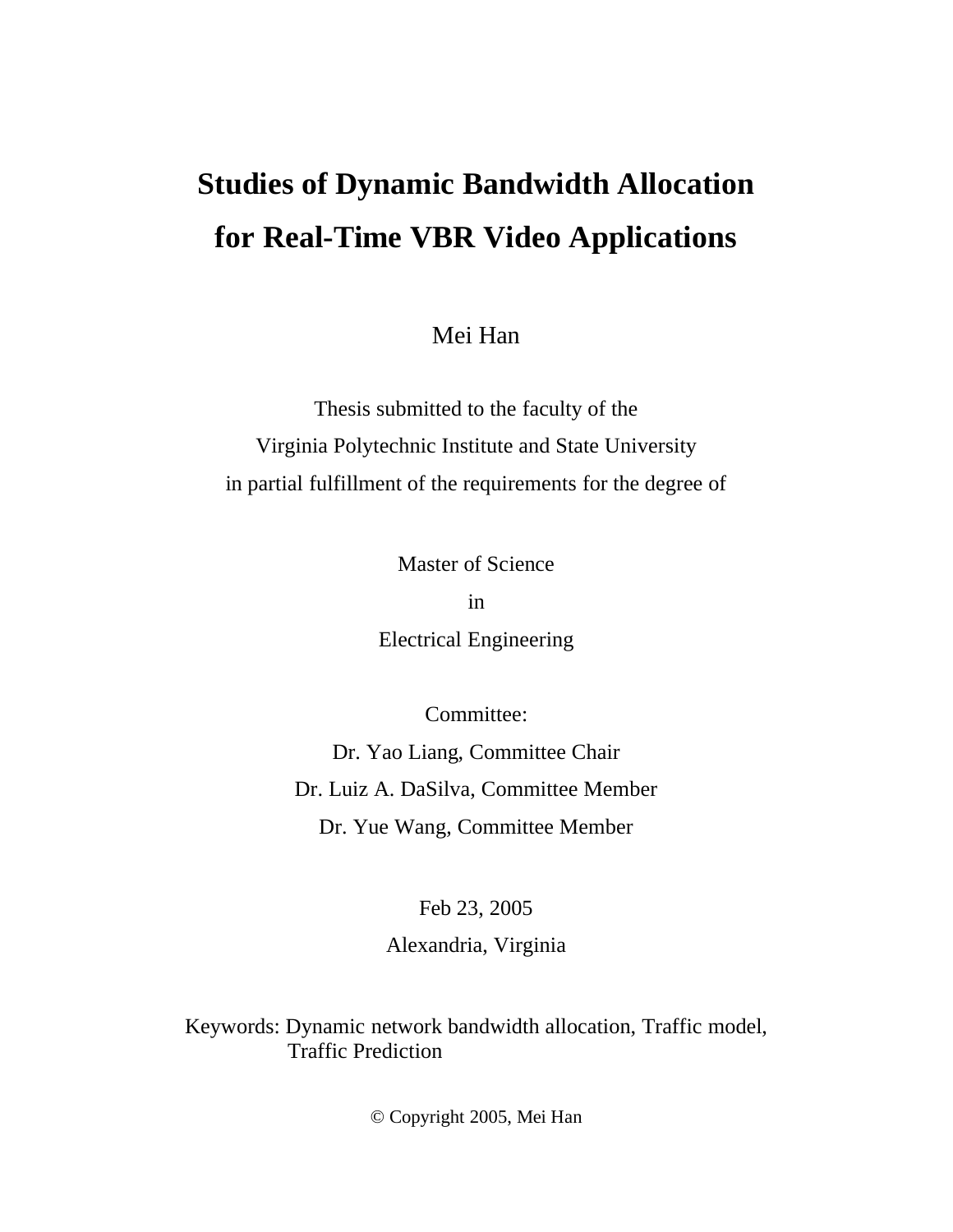## **Studies of Dynamic Bandwidth Allocation for Real-Time VBR Video Applications**

### Mei Han

### (Abstract)

Variable bit rate (VBR) compressed video traffic, such as live video news, is expected to account for a large portion of traffic in future integrated networks. This real-time video traffic has strict delay and loss requirements, and exhibits burstiness over multiple time scales, thus imposing a challenge on network resource allocation and management. The renegotiated VBR (R-VBR) scheme, dynamically allocating resources to capture the burstiness of VBR traffic, substantially increases network utilization while satisfying any desired quality of service (QoS) requirements. This thesis focuses on the performance evaluation of R-VBR in the context of different R-VBR approaches. The renegotiated deterministic VBR (RED-VBR) scheme, proposed in [5], is thoroughly investigated in this research using a variety of real-world videos, with both high quality and low quality. A new Virtual-Queue-Based RED-VBR is then developed to reduce the implementation complexity of RED-VBR. Simulation results show that this approach obtains a comparable network performance as RED-VBR: relatively high network utilization and a very low drop rate. A Prediction-Based R-VBR based on a multiresolution learning neural network traffic predictor [10] is studied and the use of binary exponential backoff (BEB) algorithm is introduced to efficiently decrease the renegotiation frequency. Compared with RED-VBR, Prediction-Based R-VBR obtains significantly improved network utilization at a little expense of the drop rate. This work provides evaluations of the advantages and disadvantages of several R-VBR approaches, and thus provides a clearer big picture on the performance of the studied R-VBR approaches, which can be used as the basis to choose an appropriate R-VBR scheme to optimize network utilization while enabling QoS for the application tasks.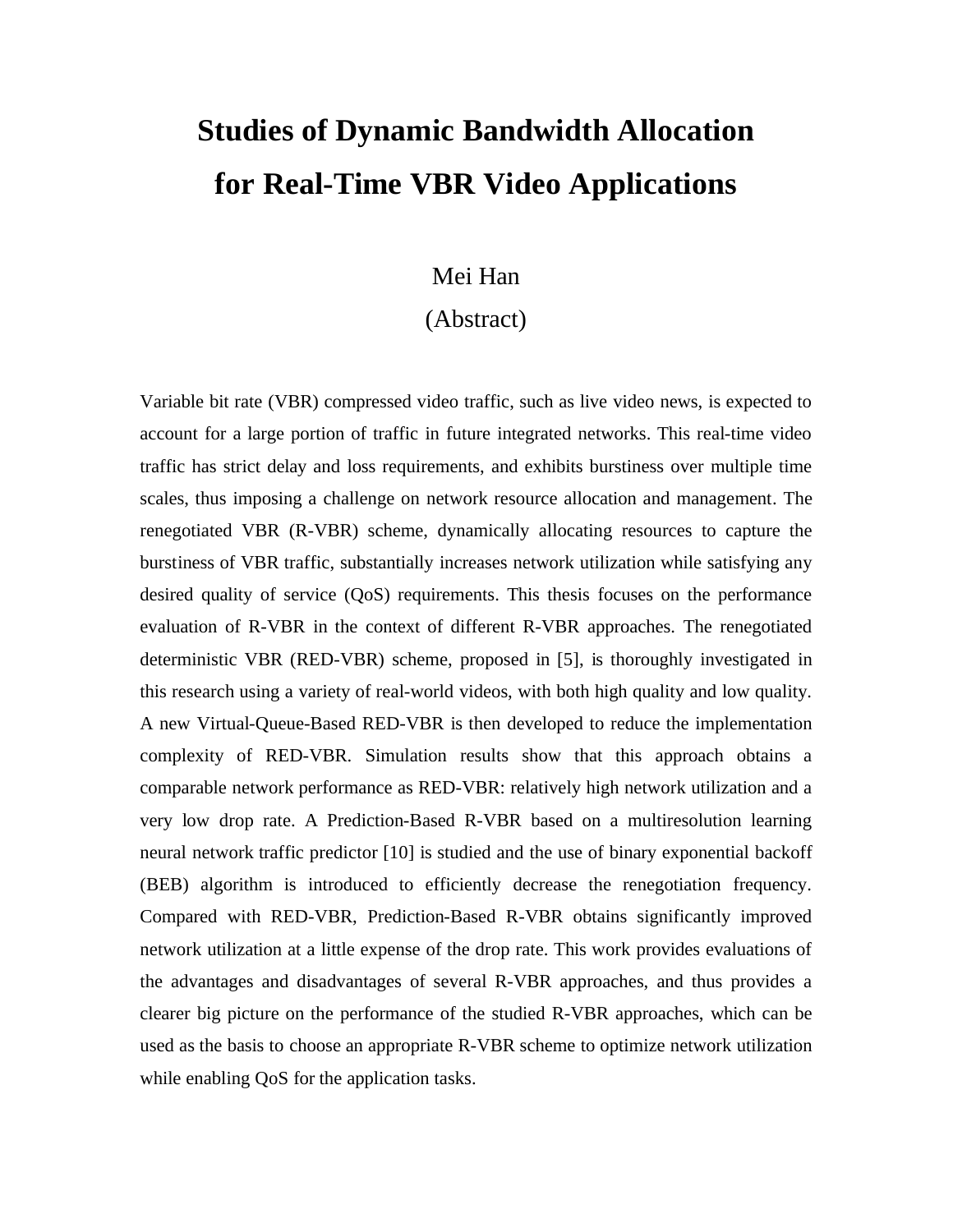## Acknowledgements

First and foremost, I would like to express my deepest gratitude to my academic and research advisor Dr. Yao Liang for his inspiration and constant encouragement during my graduate studies. He was very patient and always provided his excellent guidance in helping me to conduct and complete this research work. I would like to convey my sincere thanks to Dr. Luiz A. DaSilva for his expertise and his gracious service in reviewing this work. I am truly grateful to his efforts to improve my technical writing skills. I would also like to thank Dr. Yue Wang for serving on my advisory committee and presenting good advices on some topics in this work.

I am indebted to Dr. Pamela Kurstedt and Dr. Saifur Rahman for their generous support. The benefit I received as a graduate assistant made my graduate studies possible.

I would like to thank the people I have come to know at Virginia Tech in Blacksburg campus and in Northern Virginia campus, whose friendship I will always enjoy. Finally, I want to extend my profound appreciation to my beloved parents and my husband for their love, affection, and invaluable support over years.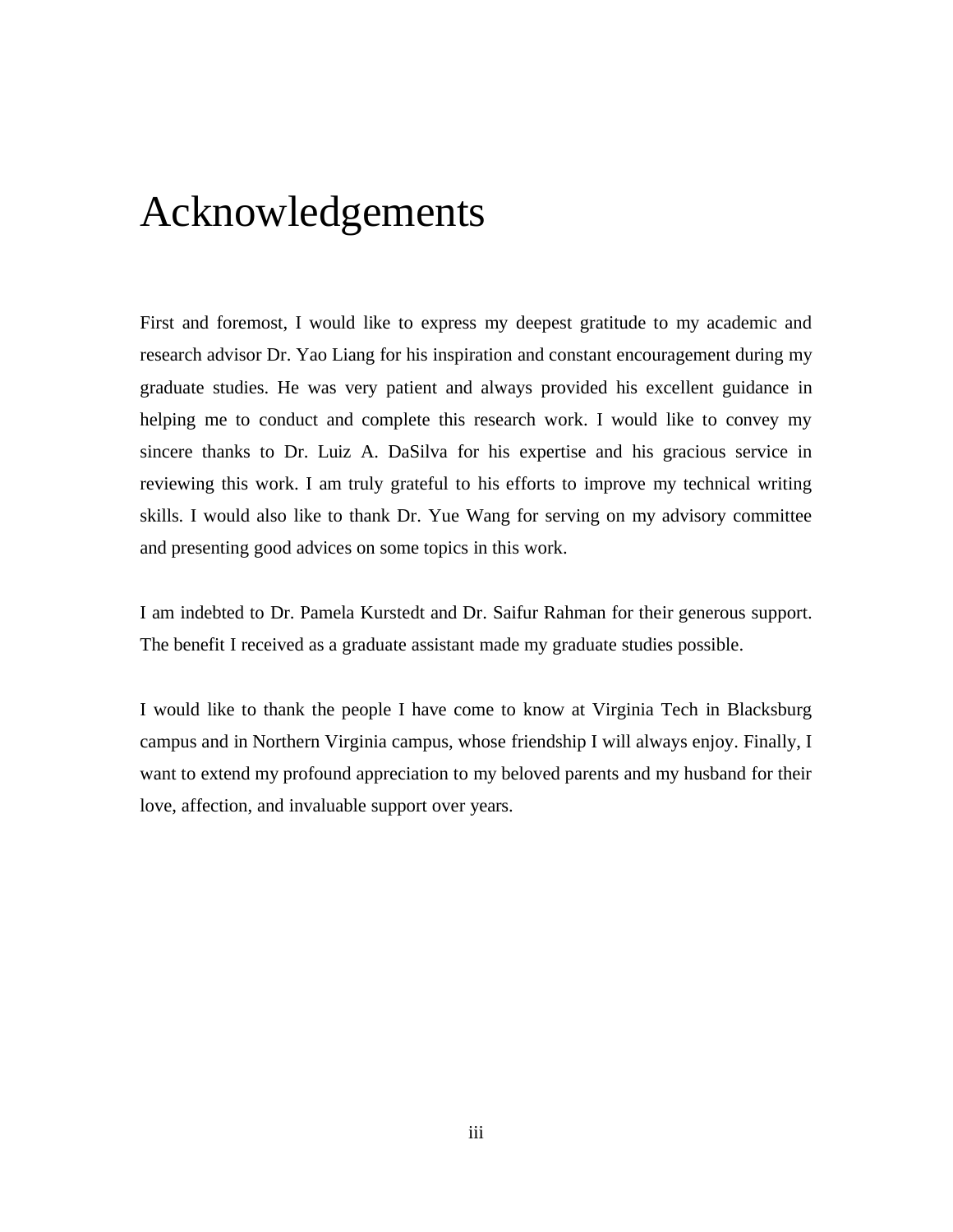# Table of Contents

| <b>Chapter 1</b> |                                           |  |
|------------------|-------------------------------------------|--|
| 1.1              |                                           |  |
|                  |                                           |  |
|                  |                                           |  |
|                  |                                           |  |
| 1.2              |                                           |  |
| 1.3              |                                           |  |
| <b>Chapter 2</b> |                                           |  |
| 2.1              | Overview of D-BIND Traffic Model  13      |  |
| 2.2              |                                           |  |
|                  |                                           |  |
|                  |                                           |  |
|                  | 2.2.3 Admission Control and Renegotiation |  |
|                  |                                           |  |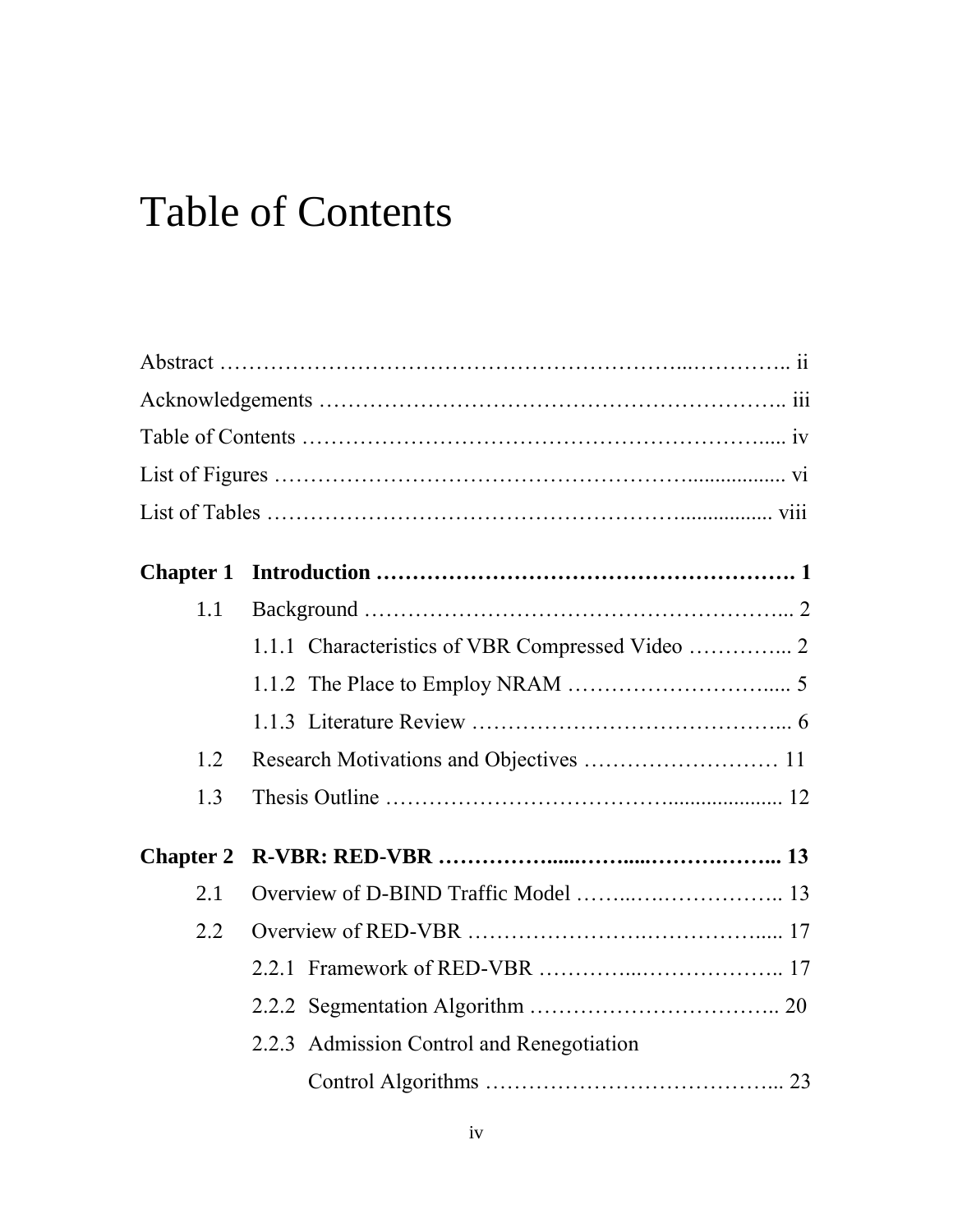| 2.3              |                                                   |  |
|------------------|---------------------------------------------------|--|
| 2.4              | A new approach: Virtual-Queue-Based RED-VBR  30   |  |
| 2.5              |                                                   |  |
| 2.6              |                                                   |  |
|                  | 2.6.1 Performance Comparison among                |  |
|                  | Virtual-Queue-Based RED-VBR,                      |  |
|                  | RED-VBR and Overlap-Based RED-VBR  40             |  |
|                  |                                                   |  |
| 2.7              |                                                   |  |
|                  |                                                   |  |
| <b>Chapter 3</b> |                                                   |  |
| 3.1              |                                                   |  |
| 3.2              |                                                   |  |
| 3.3              |                                                   |  |
| 3.4              |                                                   |  |
|                  | 3.4.1 Performance Comparison between              |  |
|                  |                                                   |  |
|                  | 3.4.2 Performance Comparison for Prediction-Based |  |
|                  |                                                   |  |
| 3.5              |                                                   |  |
| <b>Chapter 4</b> |                                                   |  |
| 4.1              |                                                   |  |
| 4.2              |                                                   |  |
|                  |                                                   |  |
|                  |                                                   |  |
|                  |                                                   |  |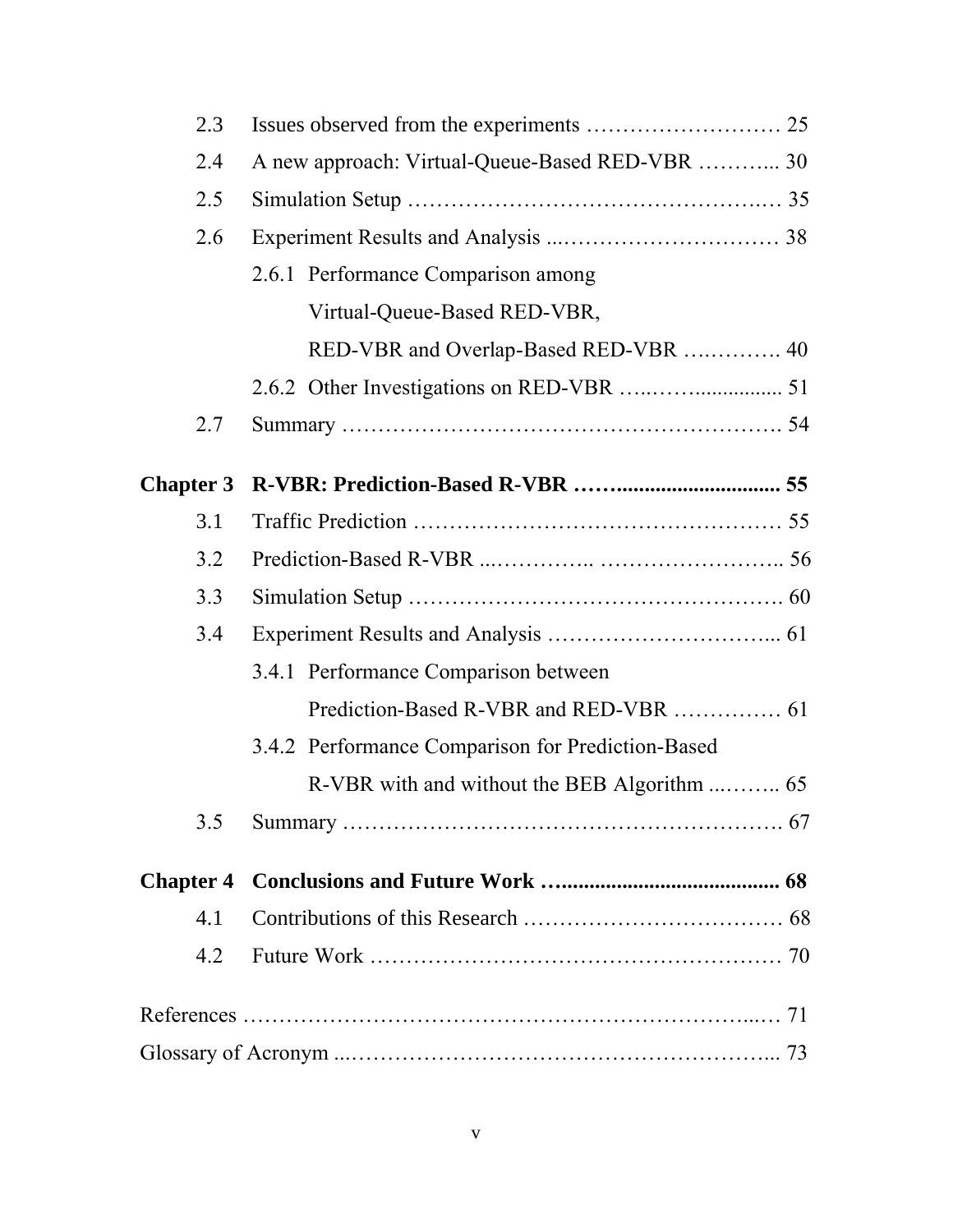# List of Figures

| Figure 1.1.1.1:  | Distribution of a 5.6-second long MPEG-4                  |    |
|------------------|-----------------------------------------------------------|----|
|                  |                                                           |    |
| Figure 1.1.1.2:  |                                                           |    |
| Figure 1.1.3.1:  |                                                           |    |
| Figure 1.1.3.2:  | Comparison between RED-VBR and                            |    |
|                  |                                                           |    |
| Figure $2.1.1$ : | Comparison of traffic constraint functions 15             |    |
| Figure $2.1.2$ : |                                                           |    |
| Figure 2.2.1.1:  |                                                           |    |
| Figure 2.2.2.1:  | Segmentation procedure for requests                       |    |
|                  |                                                           |    |
| Figure 2.2.2.2:  | Segmentation procedure for requests                       |    |
|                  |                                                           |    |
| Figure 2.2.3.1:  | Procedure of implementing admission                       |    |
|                  |                                                           |    |
| Figure 2.4.1:    | Tuning parameter $\lambda_{\text{max}}$ of a single video |    |
|                  |                                                           |    |
| Figure $2.4.2$ : | Tuning parameter $\lambda_{\text{max}}$ of mixed video    |    |
|                  | $traces$                                                  | 33 |
| Figure $2.4.3$ : | Network utilization of mixed video traces  34             |    |
| Figure $2.5.1$ : | Main procedure of trace-driven simulation  37             |    |
| Figure 2.6.1.1:  | Overlapping approximation approach to                     |    |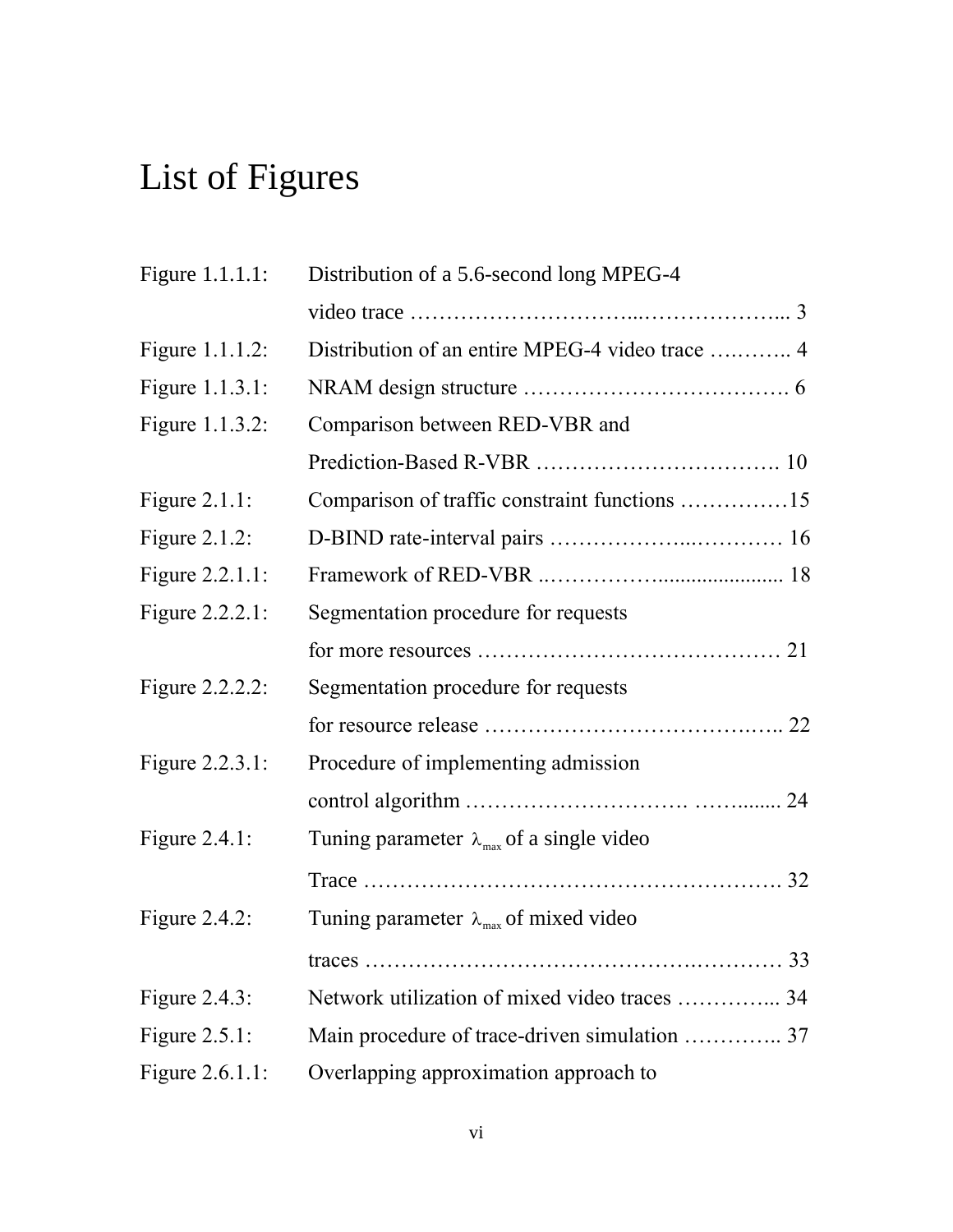| Figure 2.6.1.2:  | Process of overlapping approximation approach  39  |    |
|------------------|----------------------------------------------------|----|
| Figure 2.6.1.3:  | Online network performance of <i>Star Wars IV</i>  |    |
|                  |                                                    |    |
| Figure 2.6.1.4:  | Online network performance of Silence of           |    |
|                  |                                                    |    |
| Figure 2.6.1.5:  | Online network performance of Mr. Bean             |    |
|                  |                                                    |    |
| Figure 2.6.1.6:  | Online network performance of mixed video          |    |
|                  |                                                    |    |
| Figure 2.6.1.7:  | Online network performance of <i>Robin Hood</i>    |    |
|                  |                                                    |    |
| Figure 2.6.1.8:  | Online network performance of Silence of           |    |
|                  |                                                    |    |
| Figure 2.6.2.1:  | Online network performance for RED-VBR             |    |
|                  |                                                    |    |
| Figure 3.2.1:    |                                                    |    |
| Figure $3.2.2$ : | Procedure of Prediction-Based R-VBR with           |    |
|                  |                                                    | 59 |
| Figure 3.4.1.1:  | Effect of online R-VBR schemes                     |    |
|                  |                                                    |    |
| Figure 3.4.1.2:  | Effect of online R-VBR schemes                     |    |
|                  |                                                    |    |
| Figure 3.4.2.1:  | Effect of the BEB algorithm on network utilization |    |
|                  |                                                    |    |
| Figure 3.4.2.2:  | Effect of the BEB algorithm on network utilization |    |
|                  |                                                    |    |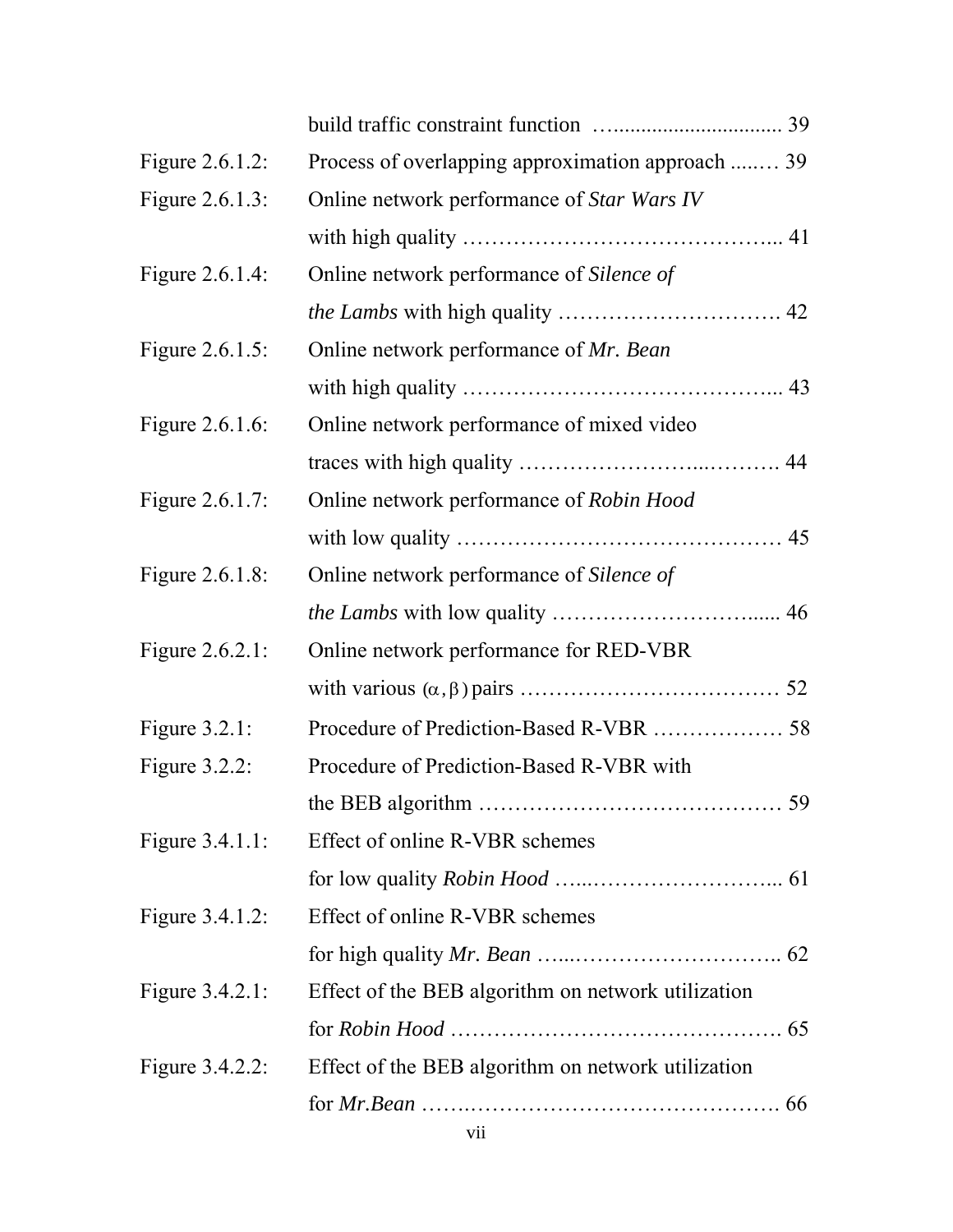## List of Tables

| Table 2.3.1:   | Overview of the minimal D-BIND window size  29 |  |
|----------------|------------------------------------------------|--|
| Table 2.6.1.1: |                                                |  |
| Table 2.6.1.2: |                                                |  |
| Table 2.6.2.1: | Effect of policing for RED-VBR                 |  |
|                |                                                |  |
| Table 3.4.1.1: | Comparison of drop rate for various            |  |
|                |                                                |  |
| Table 3.4.2.1: | Effect of the BEB algorithm                    |  |
|                |                                                |  |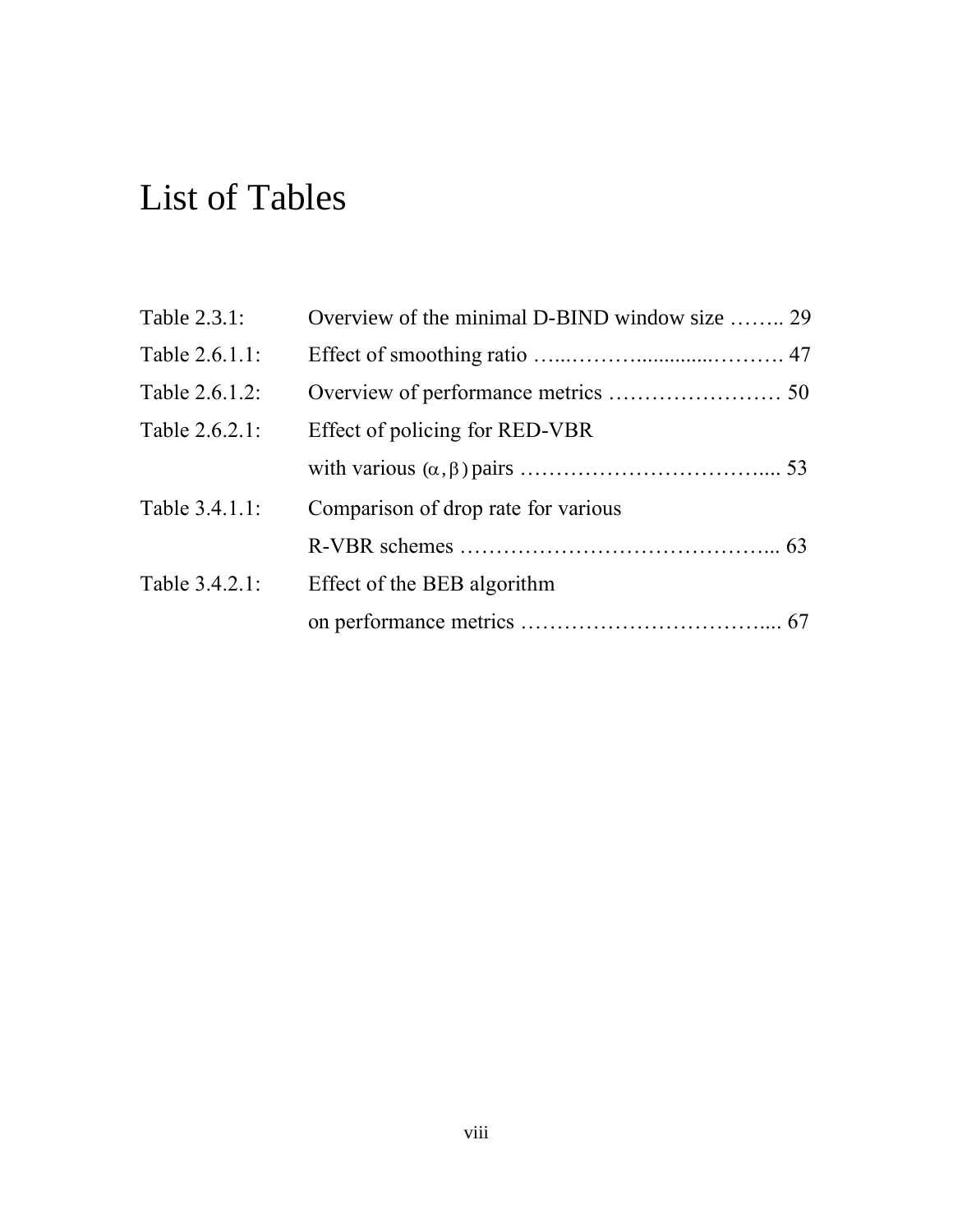## Chapter 1

## Introduction

High speed packet-switching networks are expected to carry a variety of applications with a wide range of quality of service (QoS) requirements. Multimedia applications, such as IPTV and online news, are amongst the list of future applications with significant growth potential. For example, the tendency that more and more hardware vendors are now upgrading the home PC to a multimedia center to play music and video has heightened the need for efficiently and reliably transmitting diverse multimedia information through packet-switching networks. Most multimedia applications, such as VBR compressed video, require a network resource reservation mechanism to guarantee their strict delay and loss requirements. On the other hand, due to their bursty nature, it is difficult for network resource allocation and management (NRAM) to efficiently allocate network resources to achieve high overall network utilization. Desired QoS for individual applications and high overall network utilization are two conflicting design goals in the realm of network communications, posing a challenge in the design of NRAM systems. In recent years, researchers have studied and proposed different NRAM schemes. Among them, the renegotiated VBR (R-VBR) scheme for VBR compressed video applications seems to achieve good performance due to the possibility of keeping the overall network utilization high while fulfilling any desired QoS requirements. This thesis work attempts to further explore R-VBR through a simulation-oriented approach, provides our observation and analysis on R-VBR, and presents new methods to improve the current R-VBR scheme.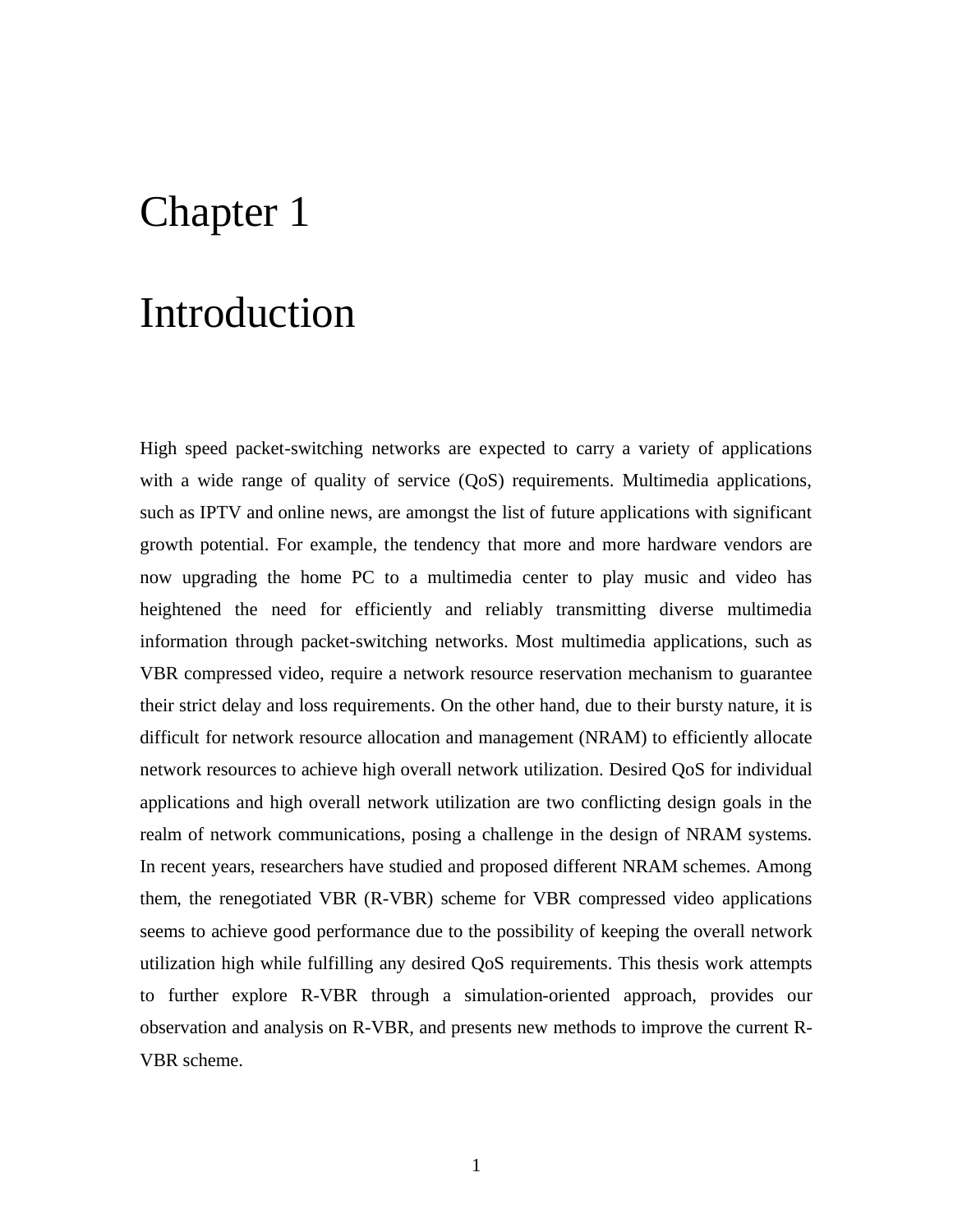Section 1.1 of this chapter gives a literature review of different NRAM schemes and provides the background information needed in this research. Section 1.2 outlines our research focus and research objectives. Finally, section 1.3 describes the organization of this thesis.

### 1.1 Background

#### 1.1.1 Characteristics of VBR Compressed Video

Recent studies (e.g., [1] - [4]) have shown that VBR compressed video usually exhibits bit rate variations over multiple time scales.

Short-time-scale variations, also called short-term burstiness, are primarily due to the coding scheme. MPEG encoded video streams consist of three types of frames, intracoded frame (I frame), forward predicted frame (P frame) and bidirectional predicted frame (B frame). P frame and B frame are used to reduce temporal as well as spatial redundancies by employing inter-frame compression while I frame is compressed to reduce only the spatial redundancies present in an image sequence. Intercoded frames (P frame and B frame) therefore require fewer bits than intracoded frames (I frame). The I, B, P frames are alternately arranged in a periodic pattern. The pattern is formally called a Group of Picture (GOP). Such a compression structure can greatly increase the efficiency of data compression, but also introduce short-term burstiness, usually persisting in a relatively short time like one or several GOPs. Figure 1.1.1.1 illustrates the frame distribution of a 5.6-second long segment of a video sequence of the *Star Wars IV* movie with high quality encoding, which is encoded at the frame rate of 25 frames / second. It can be seen from the plot that its GOP pattern is IBBPBBPBBPBB. I frames have much larger frame size than B frames and P frames. The brief spikes caused by I frames appear periodically every 0.48 s, that is the duration of one GOP.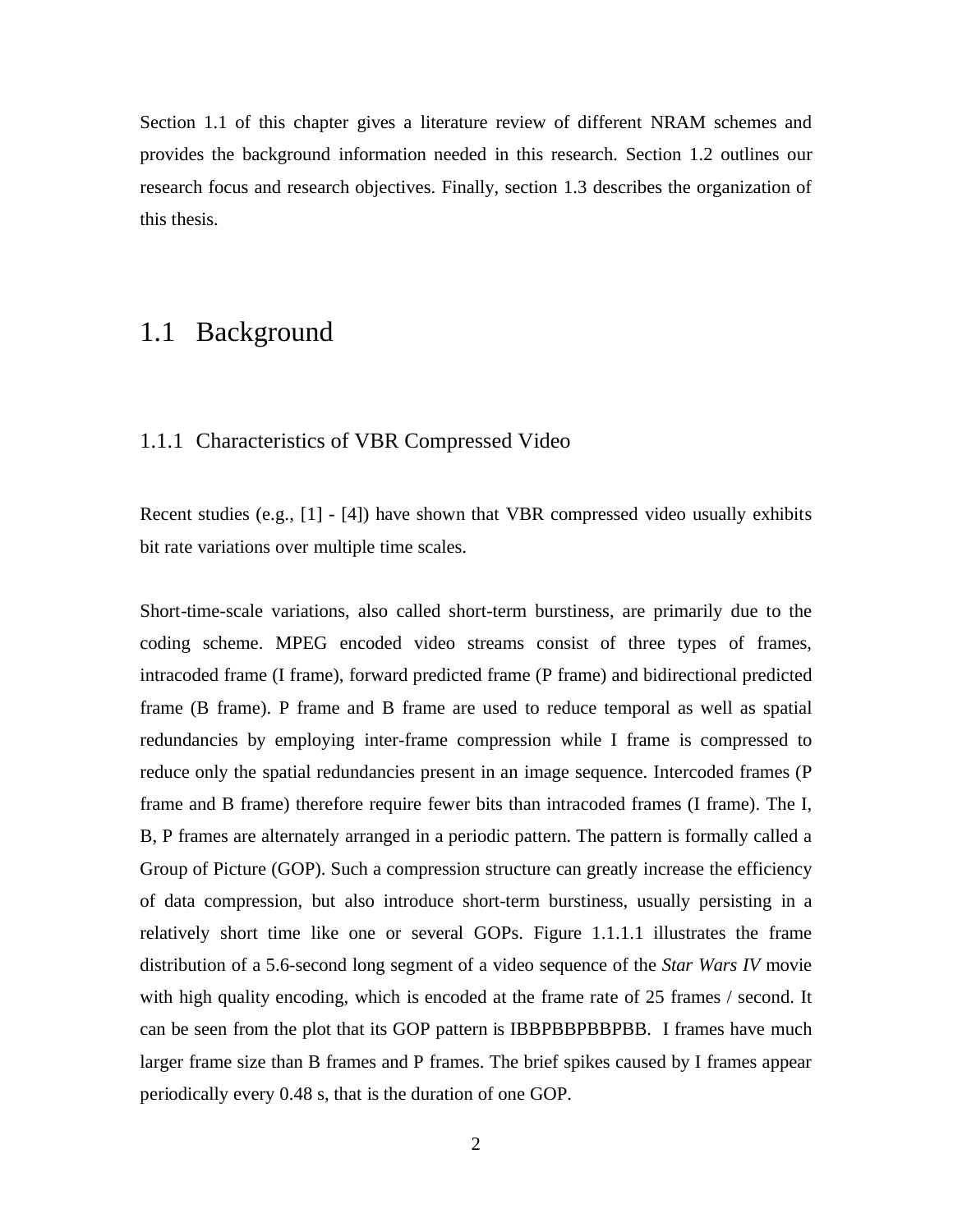

Figure 1.1.1.1: Distribution of a 5.6-second long MPEG-4 video trace

Long-time-scale variations, also called long-term burstiness, correspond to the change of the information content of different shots and scenes. Bursts of this type may persist for a relatively long time normally in a range of tens of seconds to minutes. Figure 1.1.1.2 shows the frame distribution of an entire video sequence of the *Star Wars IV* movie with high quality, from which we can easily identify that the frame sizes stay roughly at a relatively fixed level during long periods. The variation of frame length between the periods is generally due to a scene change.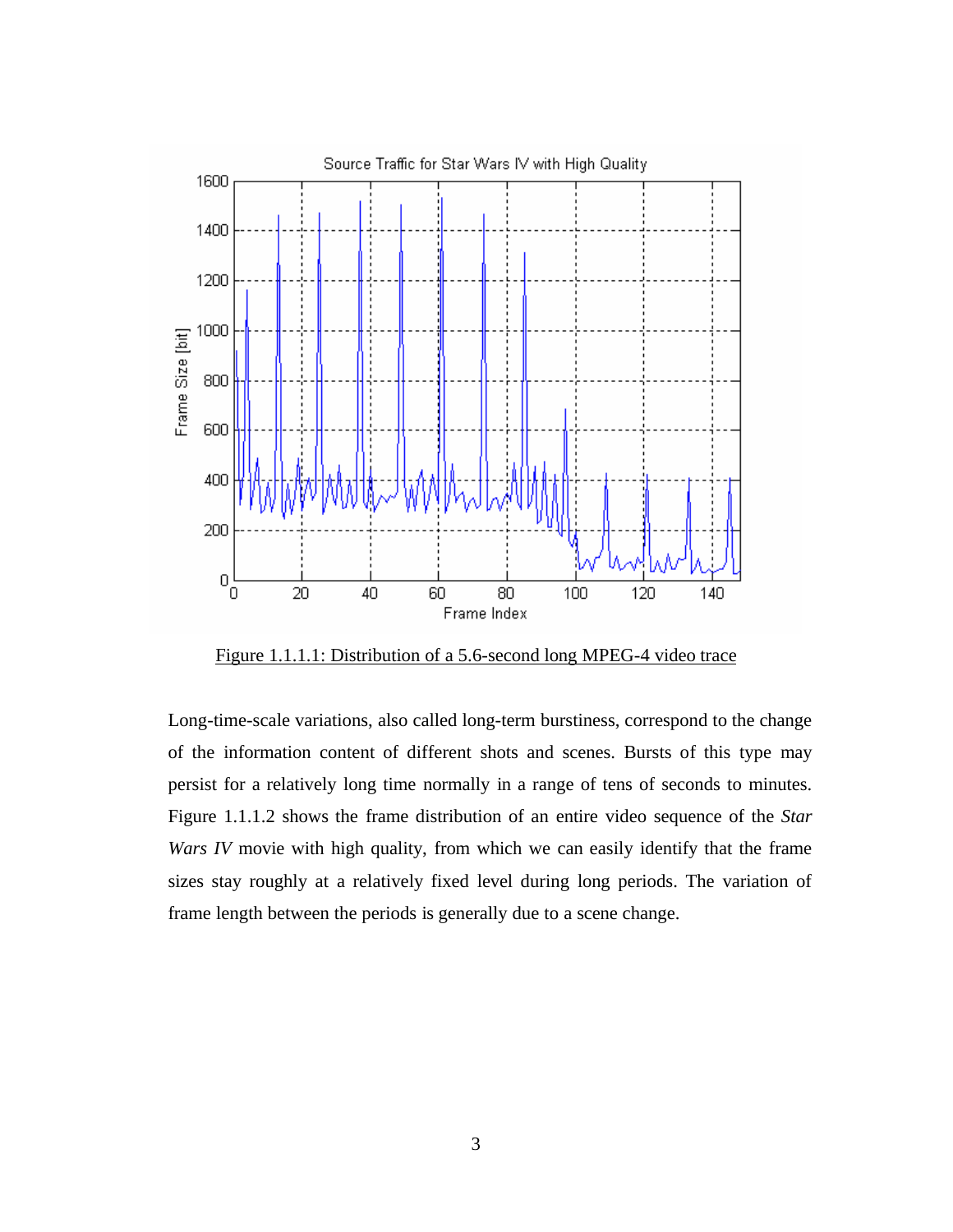

Figure 1.1.1.2: Distribution of an entire MPEG-4 vide trace

Since the long-term burstiness generally persists for a relatively long period, it has an important influence on the overall network performance. Suppose that each video stream transmits at a rate lower than the peak rate of the entire video stream. When the overall rate of the aggregated sources is greater than the link speed, the bursts begin to fill up the buffer in the end system. When this situation lasts for a while, the buffer capacity should be large enough to accommodate the aggregated bursts. Otherwise, the loss rate may be unexpectedly high. The large buffer capacity corresponds to a long delay for the sources. The long delay or the large loss rate would greatly degrade the QoS of the applications, which cannot be tolerated by some VBR compressed applications, such as on-line applications and interactive applications. Consequently, VBR compressed video requires a guaranteed QoS during transmission. A common approach to provide the desired QoS to individual sources is to implement a network resource reservation mechanism for each stream and to police the admitted connection based on its required QoS. However, the bursty nature of VBR compressed video complicates the design of NRAM systems. On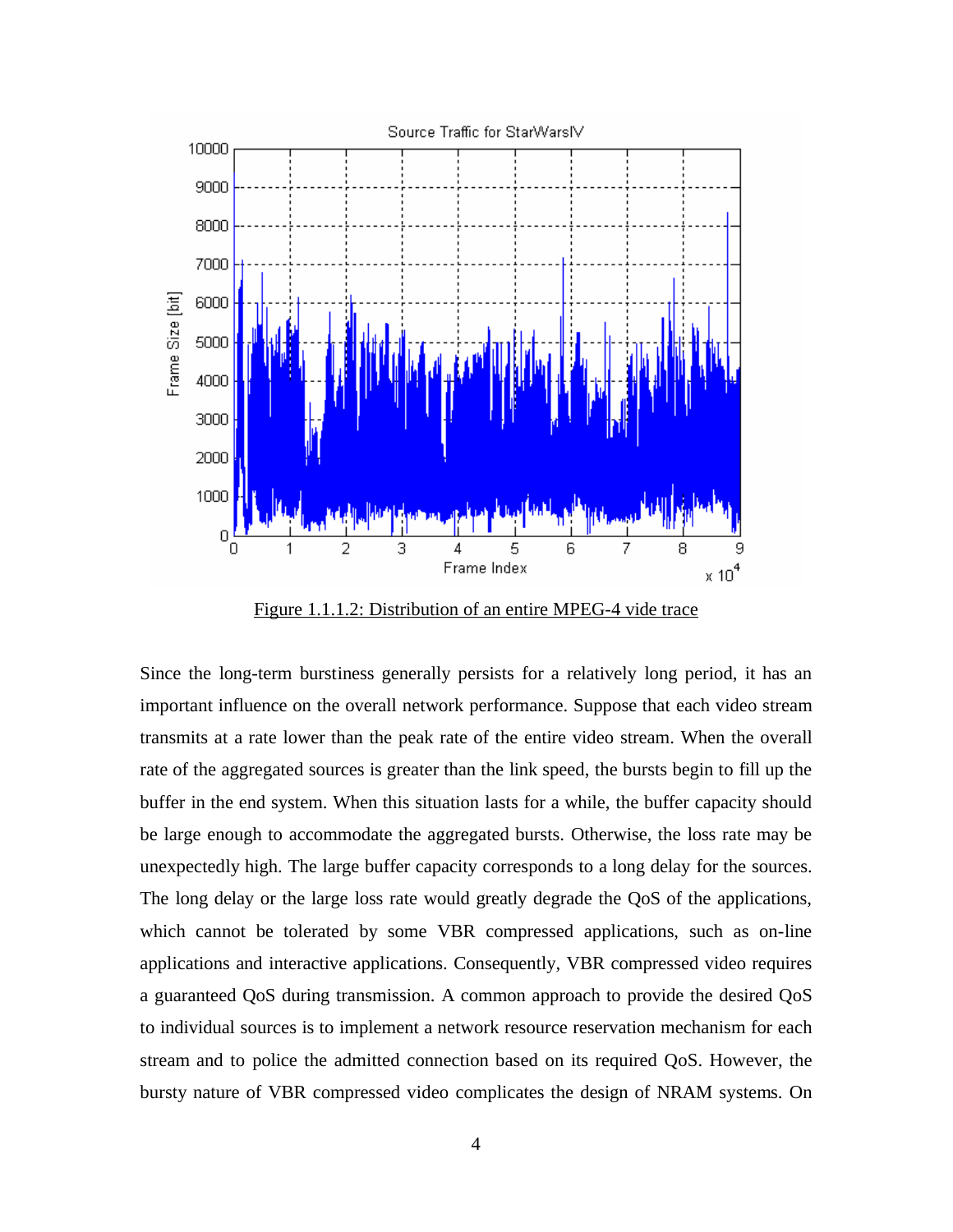the one hand, VBR compressed video requires a guaranteed QoS during transmission and this can be done by allocating a bandwidth close to its peak rate for the entire video stream; but on the other hand, the objective of the NRAM design is to efficiently utilize network resources, that is, to achieve high utilization. Since the peak rate of VBR compressed video stream is significantly greater than the average rate, the peak-rate allocation during the connection life time would be wasteful of network bandwidth resources. In order to support individual video streams with different desired QoS requirements while keeping the overall high network utilization, NRAM systems should be carefully designed to explore reasonable and potential statistical multiplexing gain (SMG) among VBR compressed video streams.

#### 1.1.2 The Place to Employ NRAM

Networks can be logically divided into two primary parts, backbone networks and edge networks [6, 7]. The edge networks typically consist of low capacity switches and links. They serve as local area networks (LAN) as well as the access networks (AN) to the backbone networks for local clients. The backbone networks, comprising powerful and high bandwidth switches/routers and links, provide communication facilities to the aggregated traffic coming from the edge networks. The considerable capacity of the backbone networks makes it possible to simultaneously process many more connections than the edge networks. Therefore, the bottleneck of the network resources due to the increasingly aggregated traffic more typically occurs in the edge networks [7].

The NRAM system is generally implemented in the edge networks due to two reasons [8]. First, this will greatly conserve the computational resources in the backbone networks. Secondly, the NRAM system, set nearby the traffic sources, can easily and directly extract traffic statistics and QoS requirements from individual sources and then immediately make bandwidth allocations in response to their significant bit rate variations.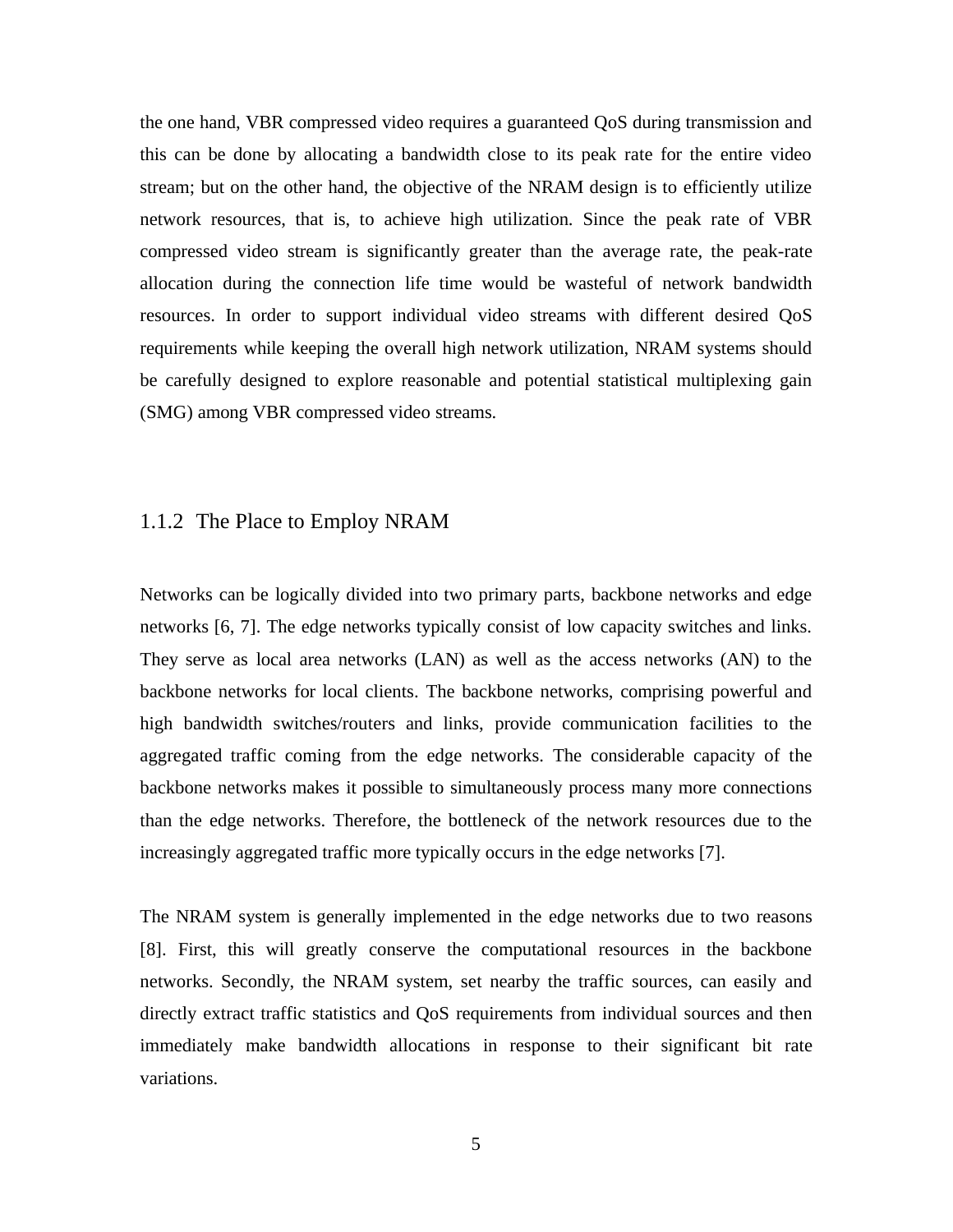#### 1.1.3 Literature Review

Due to the unique characteristics of VBR encoded video, it is difficult to obtain very high network utilization while providing the guaranteed QoS to each VBR compressed video source. Many research works, presenting different NRAM schemes, deal with an optimal tradeoff between network utilization and QoS. These schemes may be categorized into several types, building on the work in [9]. We illustrate these types in figure 1.1.3.1.



Achievable network utilization

#### Figure 1.1.3.1: NRAM design structure

According to the level of the management control at which the NRAM system works, the NRAM system may be generally classified as static NRAM and dynamic NRAM.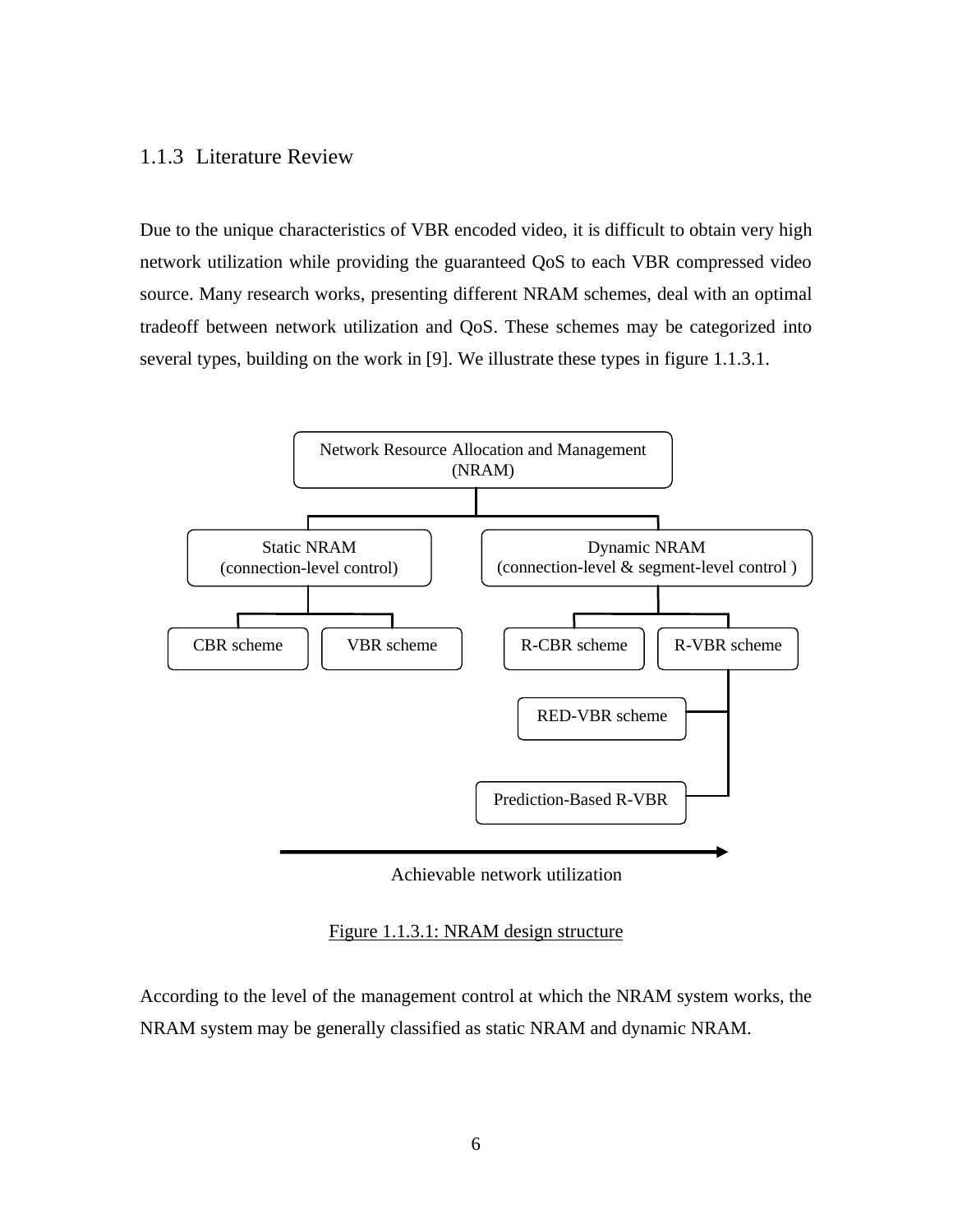Static NRAM employs a connection-level control mechanism, exclusively allocating network resources to each video source only at the time of its connection establishment. Consequently, static NRAM has no multiplexing function. The most popular schemes used in the static NRAM system are static constant bit rate (CBR) and static VBR. In static CBR, a source is restricted to a fixed bit rate during the lifetime of the connection. Such an allocation scheme has some drawbacks when it applies to VBR compressed video applications. For example, the peak rate allocation scheme, allocating network resources in terms of the source's peak rate, provides deterministic guaranteed service to the video sources but achieves very low network utilization. In order to increase the network utilization, static CBR generally chooses a bit rate lower than the peak rate, like the long-term average rate. During the period when the peak rate is much greater than the long-term average rate, packet loss inevitably occurs. Static VBR addresses this issue to some degree. One approach in static VBR is to choose a token rate in conjunction with a large token bucket to transport VBR compressed video streams and accommodate part or all of the sustained bursts [9]. The other approach, called the deterministic VBR (D-VBR) scheme [5], identifies a set of bounding rates over multiple interval lengths to explicitly describe the behavior of burstiness of VBR compressed traffic in a rough way. This approach provides a deterministic service guarantee. It is worth noting that both approaches use more than one rate to implement resource allocation and are capable of exploring bit rate variations among different VBR traffic sources. Static VBR, therefore, can obtain higher network utilization than static CBR for the same level of QoS. However, the static NRAM system, employing either static CBR or static VBR, has the following intuitive limitations.

- 1. The source gets the allocated bandwidth only at the time of the connection establishment. If the reserved bandwidth is not appropriate, either the source will suffer from a large delay or the utilization will be low.
- 2. Static NRAM is suitable for pre-recorded VBR compressed video applications, but not for real-time VBR compressed video applications. This is because for the pre-recorded VBR compressed video applications, static NRAM is able to extract the entire traffic information of a video stream stored in a remote multimedia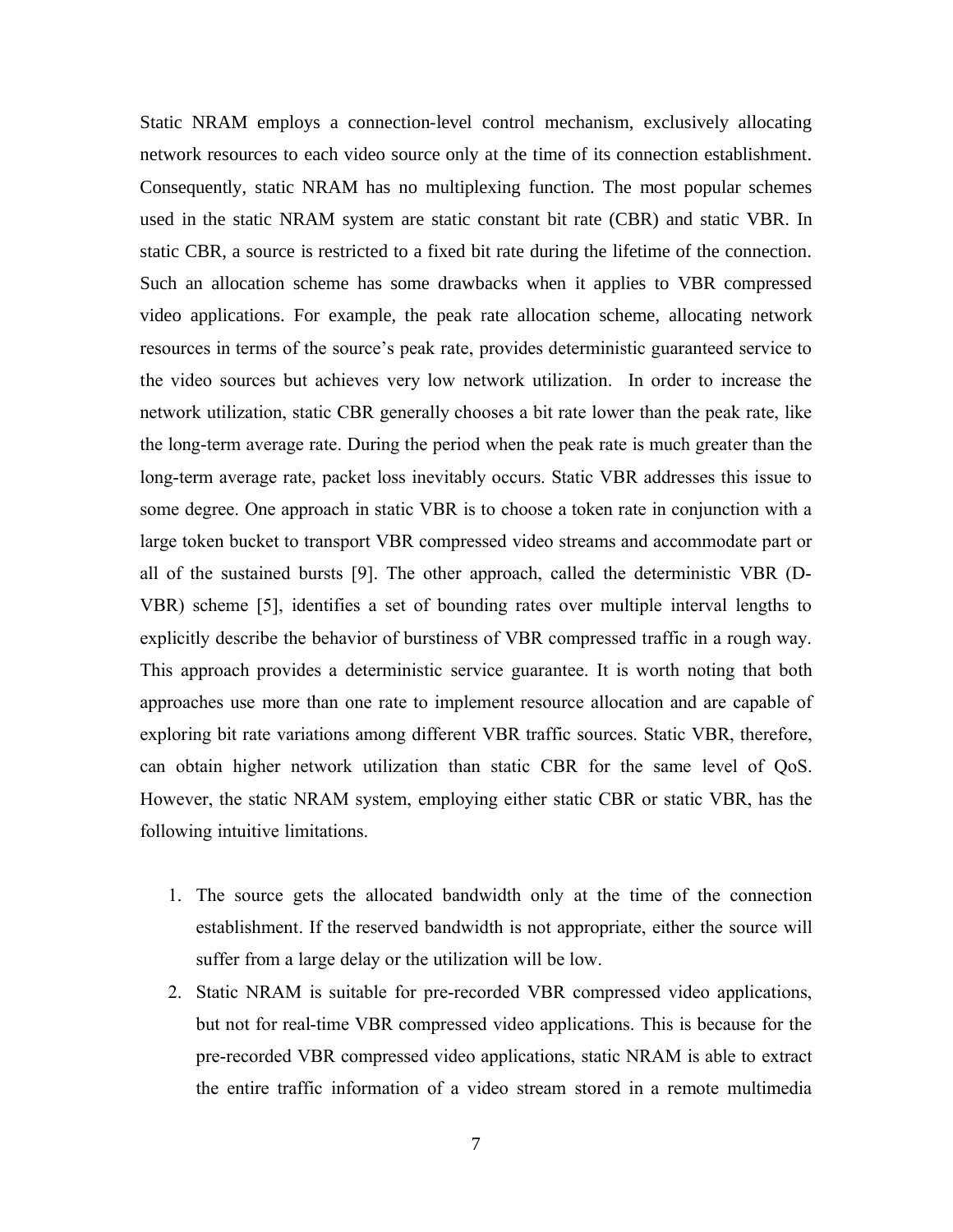server before its transmitting, and thus make the appropriate network resource allocation. For the real-time VBR compressed video applications, the entire traffic information cannot be obtained in advance, which results in an inaccurate estimation of the required network resources.

Real-time applications absolutely need online processing instead of a one-time bandwidth allocation at the time of connection establishment. The dynamic NRAM system best addresses the shortcomings of the static NRAM system. In addition to connection-level control, dynamic NRAM also performs control at a segment level of the video stream, i.e., the burst layer. Each source is transmitted according to its currently reserved resources and periodically renegotiates its resources with the dynamic NRAM system over time. When the required resources, refreshed on the fly, change significantly, in the sense of either violating or dropping significantly below the previously reserved resources, a new request is dynamically initiated. The request can be rejected or admitted according to the available network resources. High SMG is accordingly achieved because the unused resources released by some sources can be efficiently utilized by some other sources. Correspondingly, the increase of the SMG leads to the increase of the network utilization. Here, the time point to generate a resource renegotiation request is defined as a 'renegotiation point' and the video sequence between two adjacent renegotiation points is labeled as a 'segment.' Network resources are reserved on a per segment basis. Since the renegotiation request requiring additional network resources may be denied/blocked due to the network resource limitations, the dynamic NRAM system introduces a segment-level blocking probability to describe the probability of renegotiation failure.

There are two important issues in the design of the dynamic NRAM system. 1) When to renegotiate? 2) How much resources to ask for? These two issues affect the performance metrics, such as the renegotiation frequency and the network utilization. The renegotiation frequency is an important performance metric in the dynamic NRAM system. A high renegotiation frequency leads to high SMG, but introduces excessive control overhead to the network. The overall network performance, therefore, should take into account the tradeoff between the renegotiation frequency and the network utilization.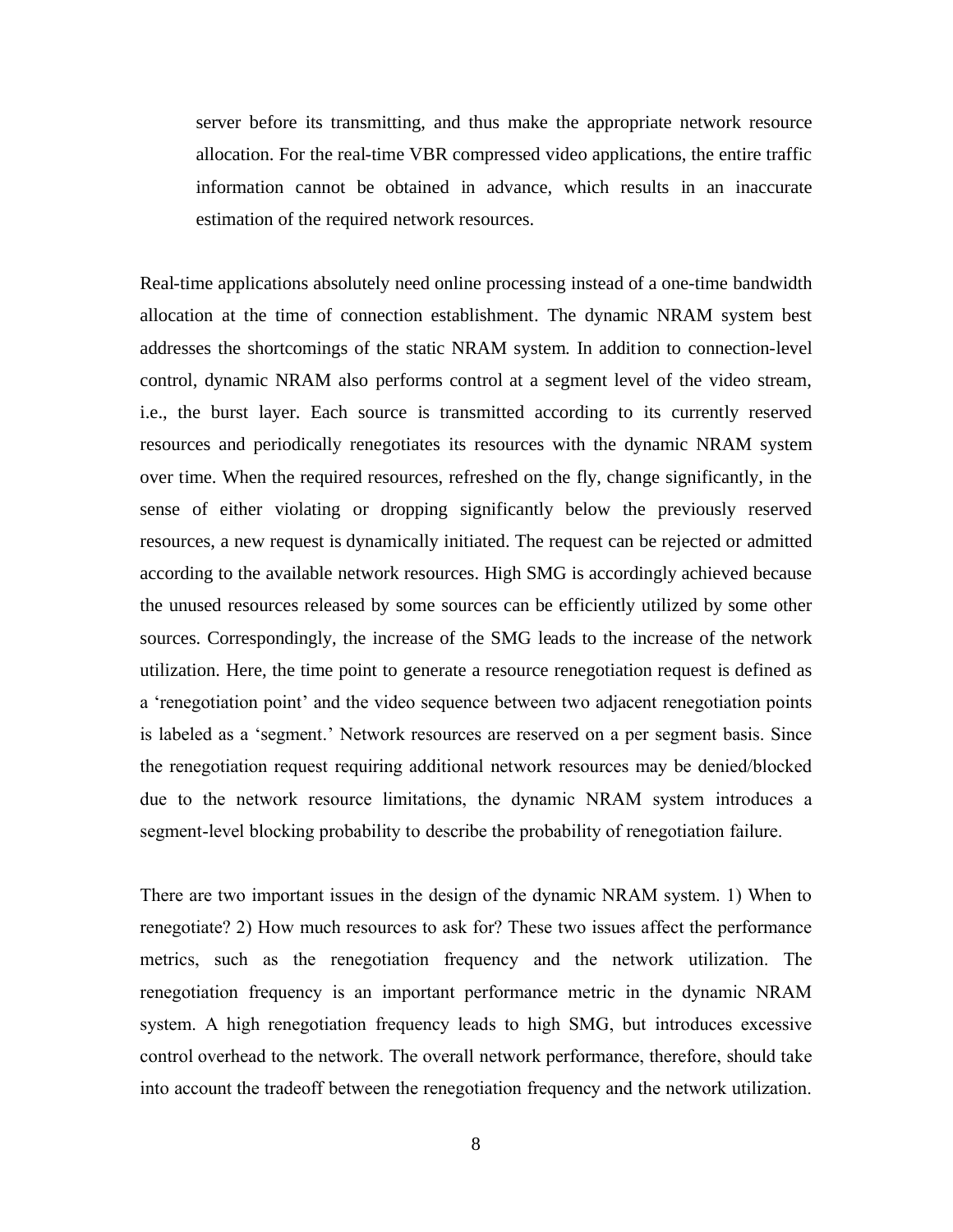Of all the proposed schemes in the dynamic NRAM system, the determination of renegotiation points generally falls into one of three categories [8]: deterministic renegotiation points, which are empirically set according to a fixed renegotiation interval; traffic-based renegotiation points dynamically generated in response to bit rate variations of VBR compressed video traffic; and content-based renegotiation points, which occur due to a change in scene contents.

Generally, two types of schemes in the category of the dynamic NRAM system are available, renegotiated CBR (R-CBR) and renegotiated VBR (R-VBR). R-CBR [9] and R-VBR add the renegotiation mechanism to static CBR and static VBR, respectively. Both of them try to extract the potential SMG at the segment level to obtain the achievable high network utilization. Since R-VBR employs static VBR at the segment level, it may be able to obtain more SMG than R-CBR.

The efficiency of R-VBR depends on several aspects, such as the renegotiation frequency, the selection of the appropriate traffic descriptor and the accuracy of the traffic model. Many studies have been proposed toward dealing with each of these aspects. Zhang *et al*.'s research presents the renegotiated deterministic VBR service (RED-VBR) [5]. This scheme provides a deterministic service on the segment level in conjunction with a statistical service on the connection level to extract the available SMG, and performs a graceful adaptation in response to a successful renegotiation during the connection period. Such a design idea has been widely referred by other studies in this area and has been generally chosen as a baseline to make performance comparisons. Note that RED-VBR proposed in [5] did not make use of a traffic predictor. Instead, it directly utilizes the traffic parameters of the currently extracted frames to make a bandwidth reservation for the incoming frames. There have been several other investigations into R-VBR, such as Bocheck *et al.* [7] and Wu *et al.* [8]. Both approaches focused on developing an efficient traffic predictor and investigating the impact of traffic prediction on performance. We call the R-VBR scheme integrated with a traffic predictor the Prediction-Based R-VBR scheme. Compared with RED-VBR, Prediction-Based R-VBR first predicts the sizes of the incoming frames, and then issues a renegotiation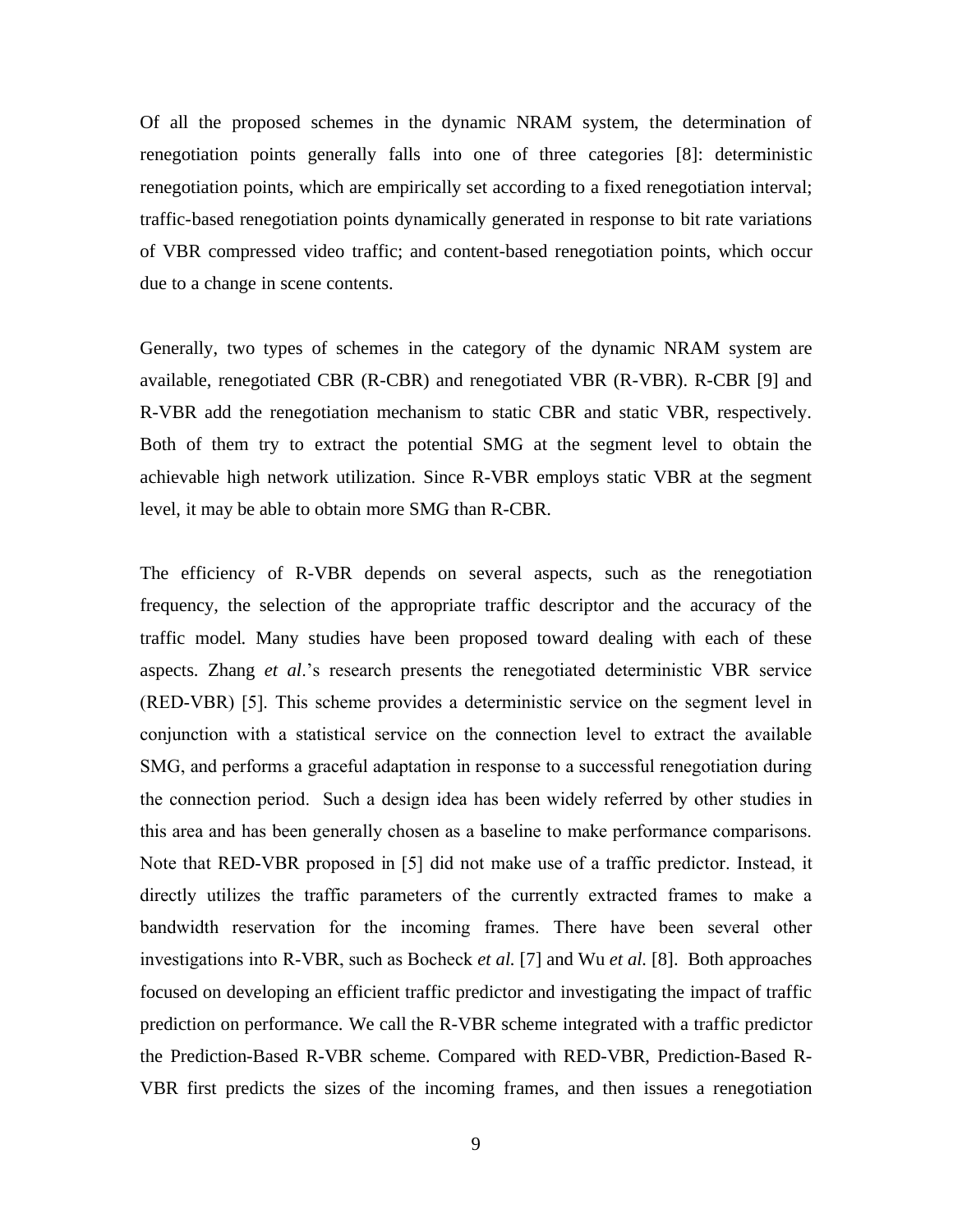request for the incoming frames whenever the predicted traffic characteristic is substantially inconsistent with that for which the current bandwidth is allocated before. Figure 1.1.3.2 illustrates this procedure in the dashed arrows.



Figure 1.1.3.2: Comparison between RED-VBR and Prediction-Based R-VBR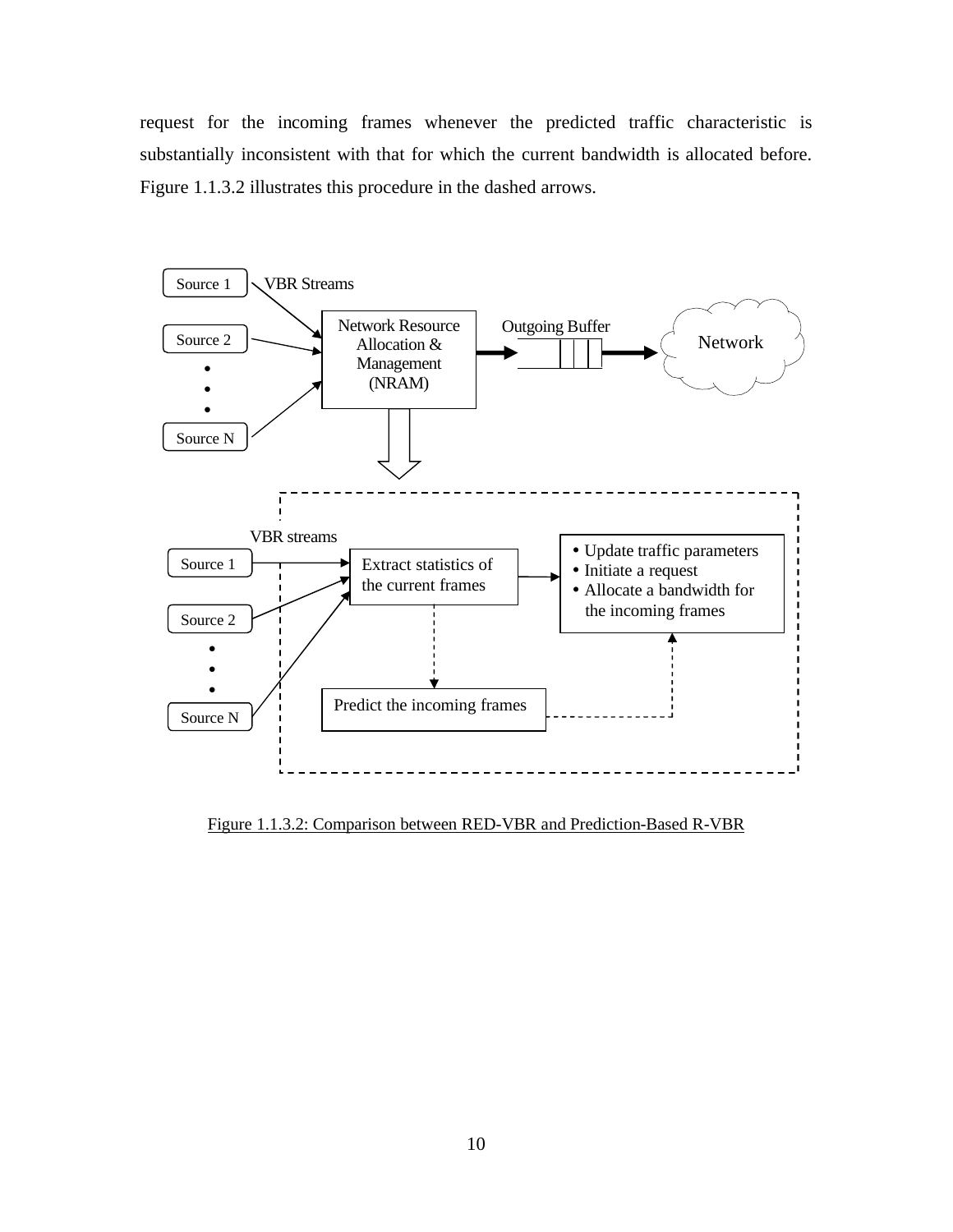### 1.2 Research Motivations and Objectives

Many studies of R-VBR, described in section 1.1.3, have been devoted to present a better solution to address the following issues: determining the renegotiation frequency, choosing an appropriate traffic model and developing an accurate traffic predictor. The published studies [5, 7, 8], based on our best knowledge, evaluated the proposed scheme based on simulations of one or two MPEG-1 or MPEG-2 video traces. We think that substantially more experiments on a variety of video traces would be very helpful in rigorously investigating and evaluating the advantages and disadvantages of any R-VBR scheme. In this research, we first study RED-VBR proposed in [5] in detail, and then develop a novel Virtual-Queue-Based RED-VBR scheme to significantly simplify the implementation of RED-VBR. The proposed Virtual-Queue-Based RED-VBR is evaluated on a wide variety of real-world MPEG-4 VBR compressed video traces [16] and is compared with RED-VBR and its variant. In addition, we also investigate a new Prediction-Based R-VBR scheme where a novel network traffic predictor developed by Y. Liang [10] is employed.

The objectives of this research include:

- To propose a Virtual-Queue-Based RED-VBR scheme to simplify the deployment of RED-VBR as well as the tuning of network parameters.
- To test Virtual-Queue-Based RED-VBR and RED-VBR on various real-world MPEG-4 encoded video traces, evaluate and compare their performance.
- To develop a Prediction-Based R-VBR scheme by integrating a traffic predictor, propose that the use of the binary exponential backoff (BEB) algorithm can decrease the renegotiation frequency, and examine the performance of Prediction-Based R-VBR.
- To conduct an analysis on the advantages and disadvantages of existing and new R-VBR approaches in terms of QoS requirements, network utilization and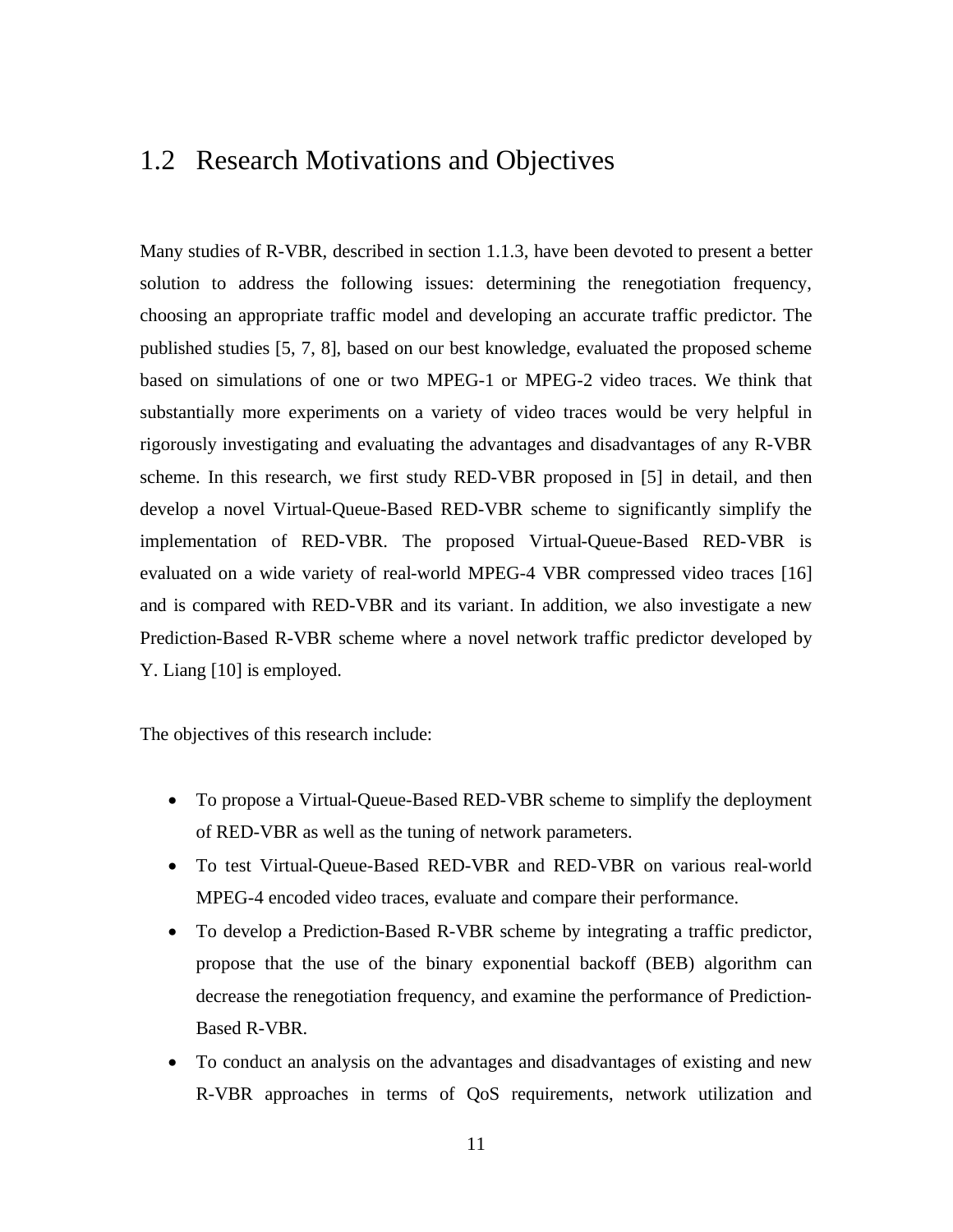tradeoffs, and provide a clearer big picture on the performance of several R-VBR approaches.

### 1.3 Thesis Outline

The remainder of this thesis is organized as follows. In chapter 2, a new Virtual-Queue-Based RED-VBR algorithm is introduced to reduce the computation and implementation complexity of RED-VBR. We then evaluate and compare the performance of both algorithms based on a variety of video traces both with high quality and with low quality. Based on simulation results, the tradeoff among different performance metrics is discussed for various scenarios. Chapter 3 develops a Prediction-Based R-VBR scheme based on a novel network traffic predictor. We evaluate our Prediction-Based R-VBR, compare it with RED-VBR and discuss their performance. Finally, Chapter 4 concludes the thesis by summarizing our contributions and providing some thoughts about further research in this area.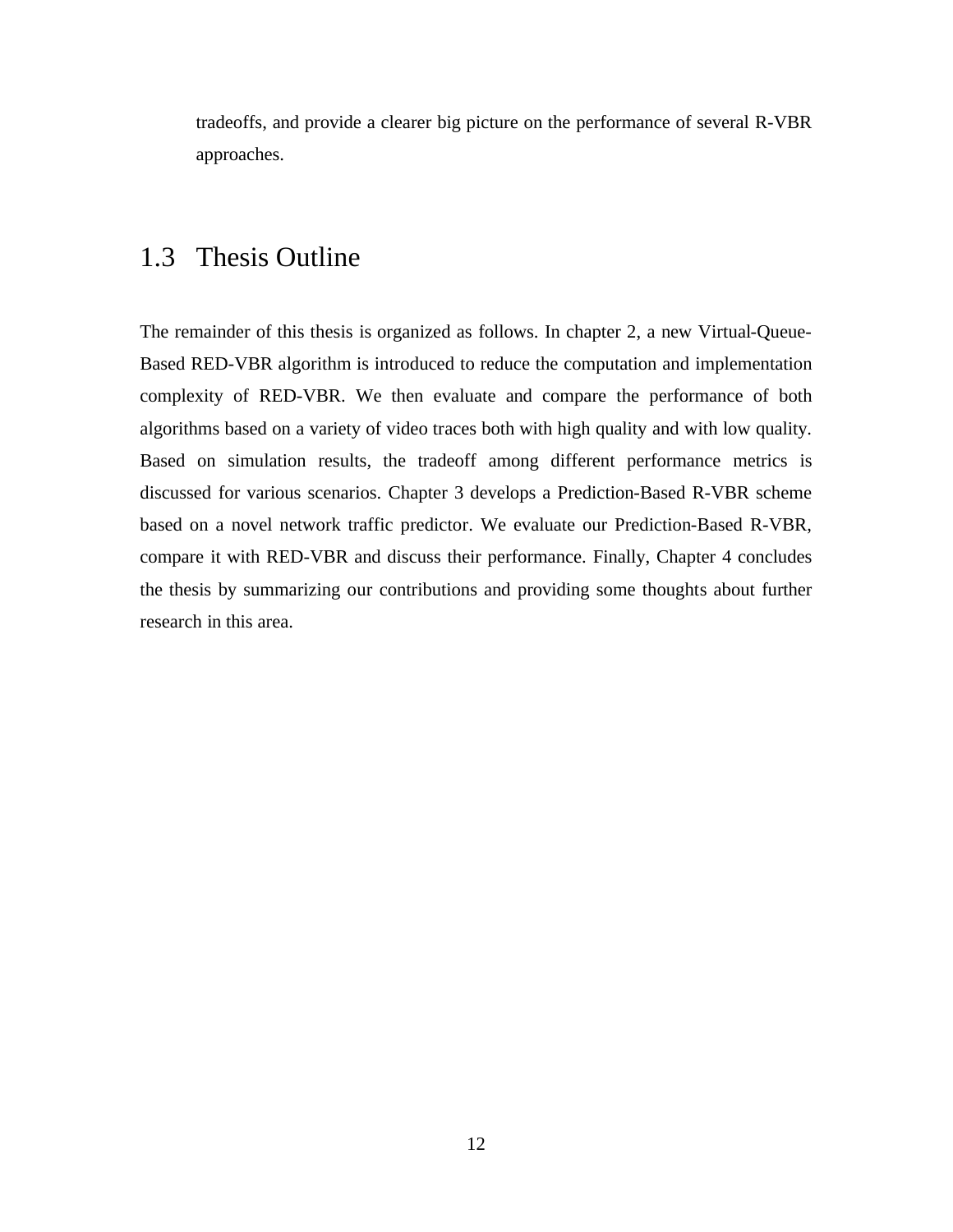## Chapter 2

## R-VBR: RED-VBR

Chapter 1 provided the necessary background needed to understand this thesis, including an introduction of characteristics of VBR compressed traffic and a literature review of different schemes in NRAM systems. This chapter first gives a brief overview of the deterministic bounding interval-length dependent (D-BIND) traffic model [11] in section 2.1, which is used in both RED-VBR and Prediction-Based R-VBR presented in chapter 3. RED-VBR introduced in [5] is then described in section 2.2. Section 2.3 presents some important issues observed from experiments with RED-VBR, which were not clearly indicated in [5]. The Virtual-Queue-Based RED-VBR scheme, a new solution to address those issues, is proposed in section 2.4. Section 2.5 outlines the simulation set up. Our observation and analysis of simulation results are included in section 2.6. Finally, the main ideas presented in this chapter are summarized in section 2.7.

### 2.1 Overview of D-BIND Traffic Model

A traffic model, also called traffic descriptor, describes the characteristics of a certain traffic with the use of countable traffic parameters. Several traffic models have been proposed in recent years. One popular traffic model is the deterministic bounding interval-length dependent (D-BIND) traffic model [11]. It has been widely recognized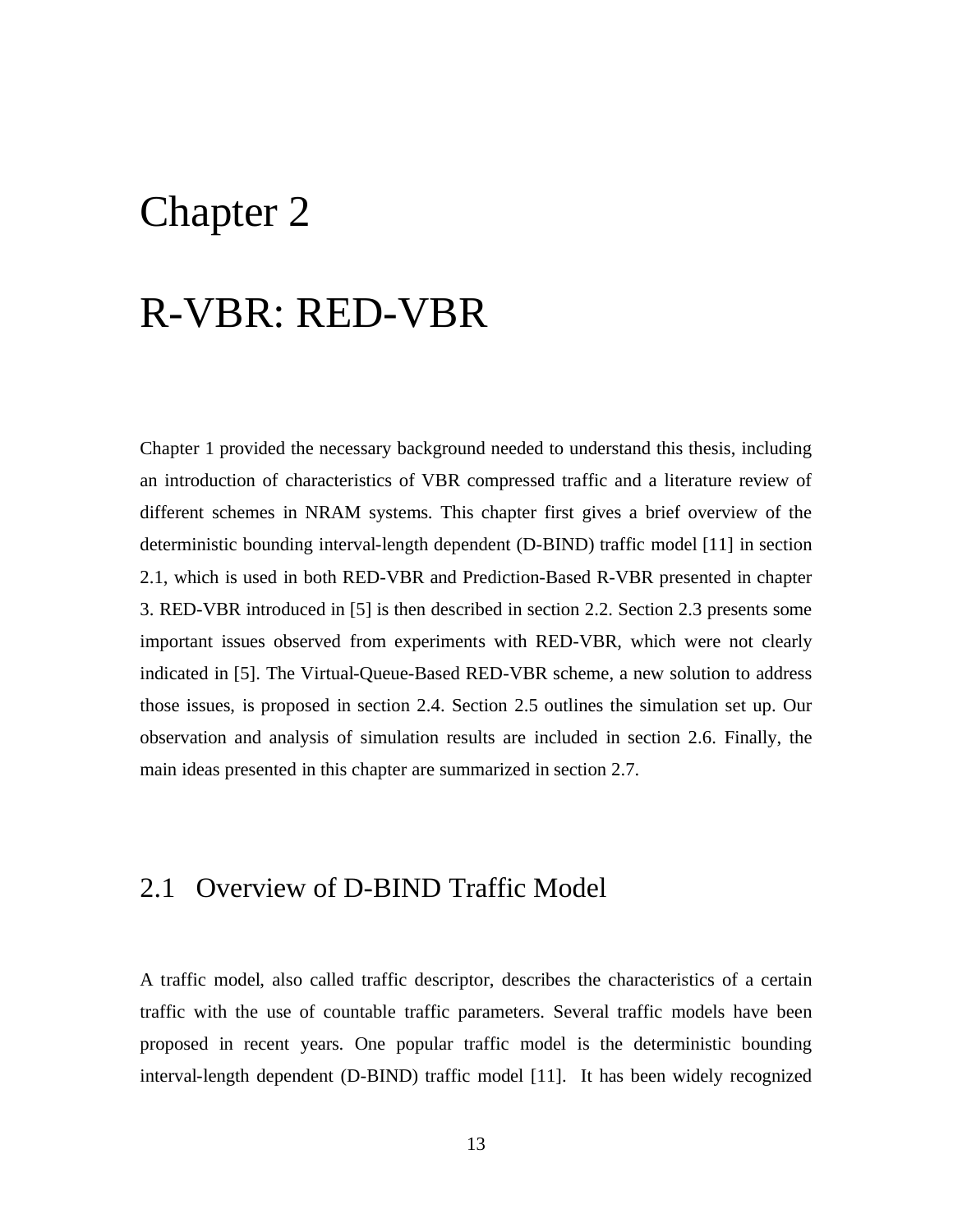and utilized in NRAM systems for multimedia applications due to the following advantages:

- 1. The traffic model specifies the traffic by a set of bounding rates over several different intervals to accurately capture the burstiness of VBR compressed video.
- 2. It makes admission control and policing easy to be implemented because of its countable parameters, that is, rate-interval pairs.
- 3. The traffic model helps smooth out part of the bursts because the D-BIND bounding rate is essentially the maximum allowed arrival rate for the associated interval.
- 4. It can be demonstrated that, compared with static CBR, static VBR can provide a deterministic service as well even in the worst case when it makes use of the D-BIND traffic model, and achieve a substantial improvement in network utilization [11].

Therefore, we choose the D-BIND traffic model to investigate the behavior of R-VBR in our research.

Denote by  $A[\tau, \tau + t]$  the cumulative number of bits generated by a source arriving in the interval ranging from  $\tau$  to  $\tau + t$ , and the empirical envelop  $B^*(t)$ , the tightest timeinvariant bound over the interval, is:

$$
B^*(t) = \sup_{\tau > 0} A[\tau, \tau + t], \ \forall t > 0 \tag{2.1-1}
$$

The D-BIND traffic model [11] characterizes the arrival traffic with a set of rate-interval pairs  $R_T = \{(r_k, t_k) | k = 1, 2, ..., P\}$ , where  $r_k = \frac{q_k}{t_k}$  $\mathbf{r}_k = \frac{q_k}{t}$  $r_k = q_k$ , Here,  $r_k$  is the bounding rate and  $q_k$  is the total number of bits over the interval  $t_k$ . Therefore, the traffic constraint function  $B_{R_T}$  of the D-BIND traffic model is: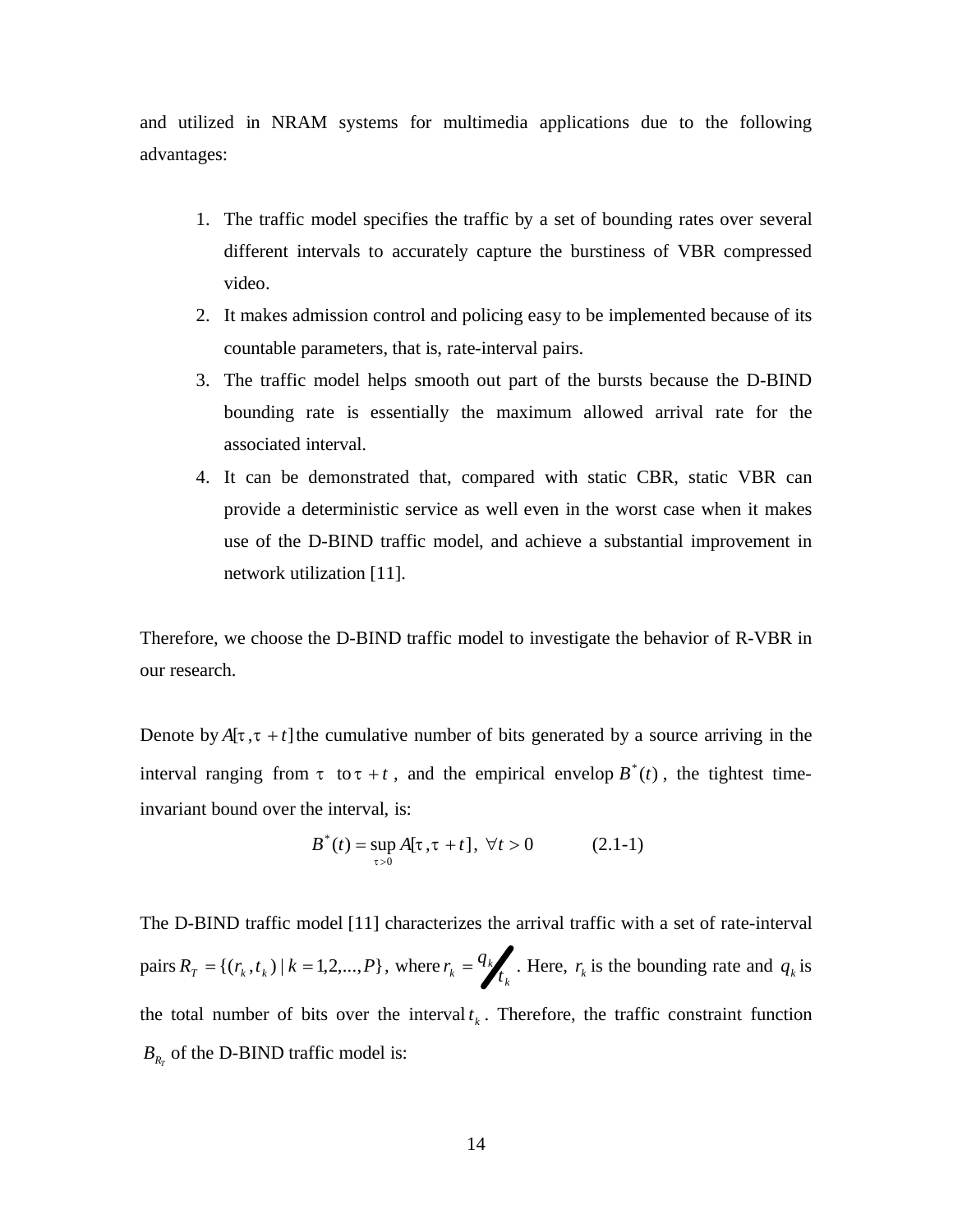$$
B_{R_r}(t) = r_k t_k + \frac{r_k t_k - r_{k-1} t_{k-1}}{t_k - t_{k-1}} (t - t_k), \ t_{k-1} \le t \le t_k \tag{2.1-2}
$$

with the assumption of  $B_{R_T}(0) = 0$  at  $t_0 = 0$ .

Define one frame time to be a time unit (note that this simplification is applicable to the rest of the thesis work). For a video sequence with M frames, the tightest D-BIND traffic constraint function  $B^*_{R_T}$  should be constructed by the consecutive P rate-interval pairs where  $P = M$ . It is a piecewise-linear time-invariant curve as shown in figure 2.1.1.

The relationship among the cumulative arrival function  $A(0,t)$ , the empirical envelope  $B^*(t)$ , the tightest D-BIND traffic constraint function  $B^*_{R_T}(t)$  and the general D-BIND traffic constraint function  $B_{R_T}(t)$  is illustrated in figure 2.1.1.



Figure 2.1.1: Comparison of traffic constraint functions

The following example depicts the application of the algorithm to compute the D-BIND rate-interval pairs. Assume that a video segment has 100 consecutive frames, which is defined to be a D-BIND window size (denoted by M). The frame rate of the video segment is 25 frames / second. For the interval length of  $t_1 = \frac{1}{25} s$  $\mathcal{L}_1 = \frac{1}{25} s$ , the bounding rate  $r_1$  of this video segment can be determined by dividing the largest frame size of the 100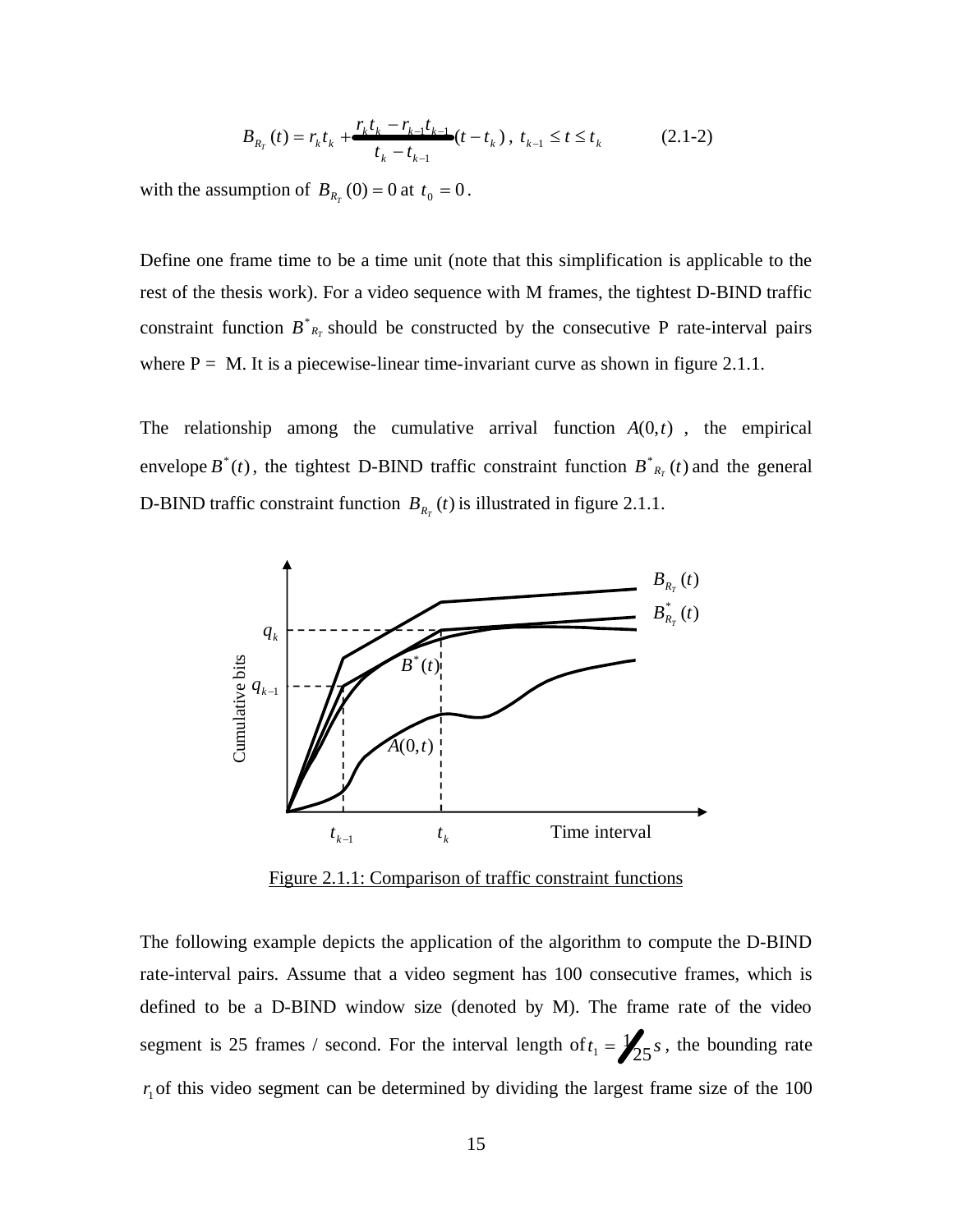frames by  $t_1$ . Equivalently, when the interval  $t_{12}$  is  $12 * \frac{1}{25} s$ , the bounding rate of  $r_{12}$  of the video segment can be computed by dividing the largest sum of any consecutive 12 frame sizes of the 100 frames by  $t_{12}$ . The D-BIND bounding rate is actually the maximum rate allowed for the associated interval. This allows smoothing out some level of bursts. The D-BIND traffic model always upper bounds the video segment in any selected interval length.

Figure 2.1.2 shows the D-BIND rate-interval pairs of video traces of the *Mr. Bean* movie and the *ARDTalk* talk show. There are totally 89,998 frames in both video traces, lasting about one hour. The total number of bounding rates P is chosen as 24 and interval length varies from one frame time to 24 frame times (1s) with a step size of one frame time.



Figure 2.1.2: D-BIND rate-interval pairs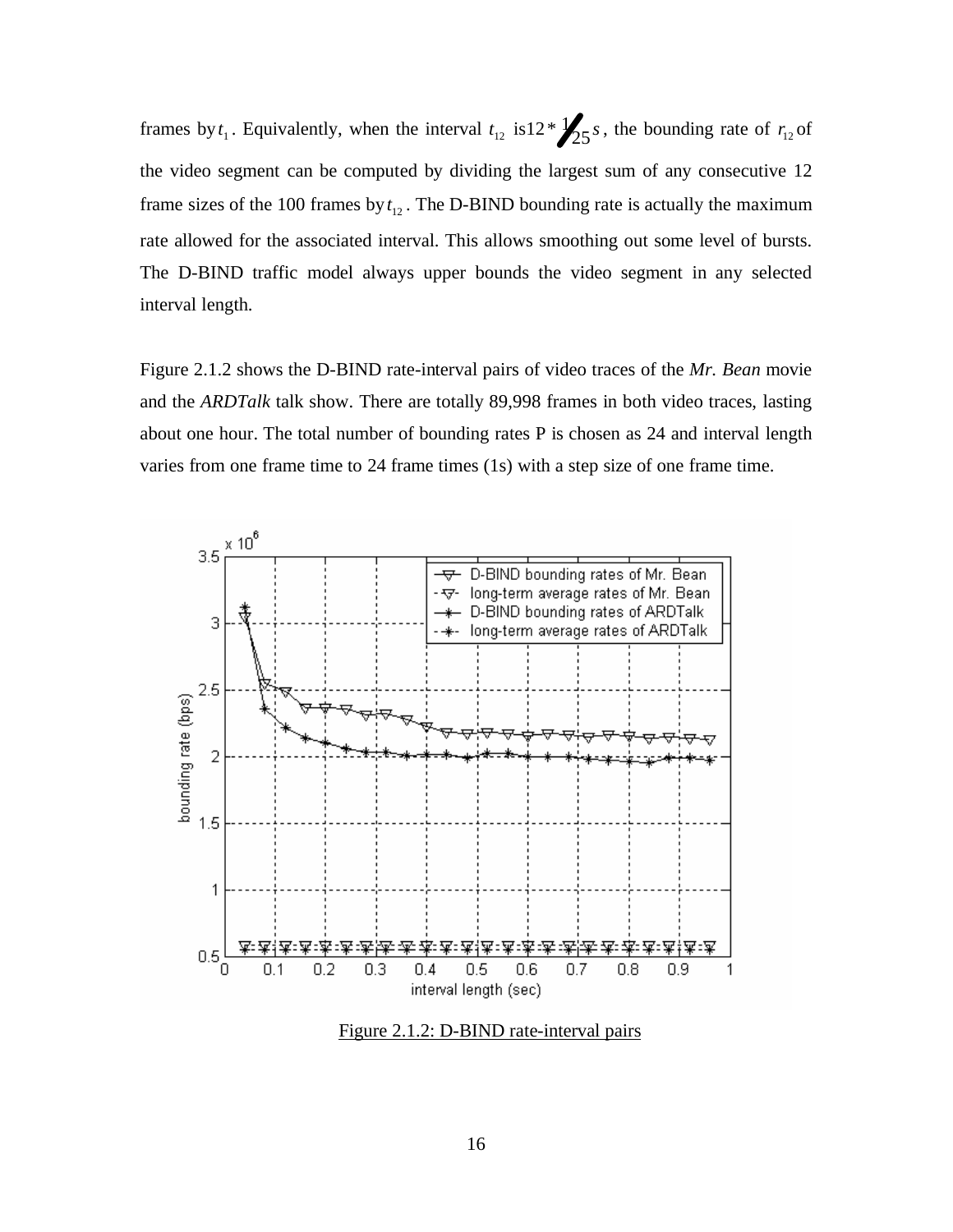As shown in figure 2.1.2, when the interval length is one frame-time, the bounding rate of *Mr. Bean* is around 3.05 Mbps, which is the peak rate for the entire video sequence. The bounding rate is generated by the largest burst-size over the short-term of one frame time. When the interval length increases from one frame time to five frame times (around 0.2s), the bounding rate drops to 2.38 Mbps. After the interval length of 0.2s, the bounding rate slowly decreases. The same decreasing pattern can be found in the video trace of *ARDTalk*. Such a tendency reflects the short-term burstiness and the long-term burstiness of VBR compressed video traffic. In addition, the decrease of *Mr. Bean* from the peak rate to the long-term average rate is relatively slower than that of *ARDTalk*. This indicates that the *Mr. Bean* is more bursty than *ARDTalk*.

### 2.2 Overview of RED-VBR

The renegotiated deterministic variable bit rate (RED-VBR) scheme [5] uses the D-BIND traffic model to specify the traffic parameters, and implements a renegotiation mechanism to extract the achievable SMG during the workload periods. Therefore, for the same QoS requirement, RED-VBR would achieve higher network utilization than static CBR, static VBR and R-CBR.

#### 2.2.1 Framework of RED-VBR

Figure 2.2.1.1 illustrates the framework of RED-VBR, similar to the framework in [7]. Note that this framework is generally applicable to other R-VBR schemes in the dynamic NRAM system as well.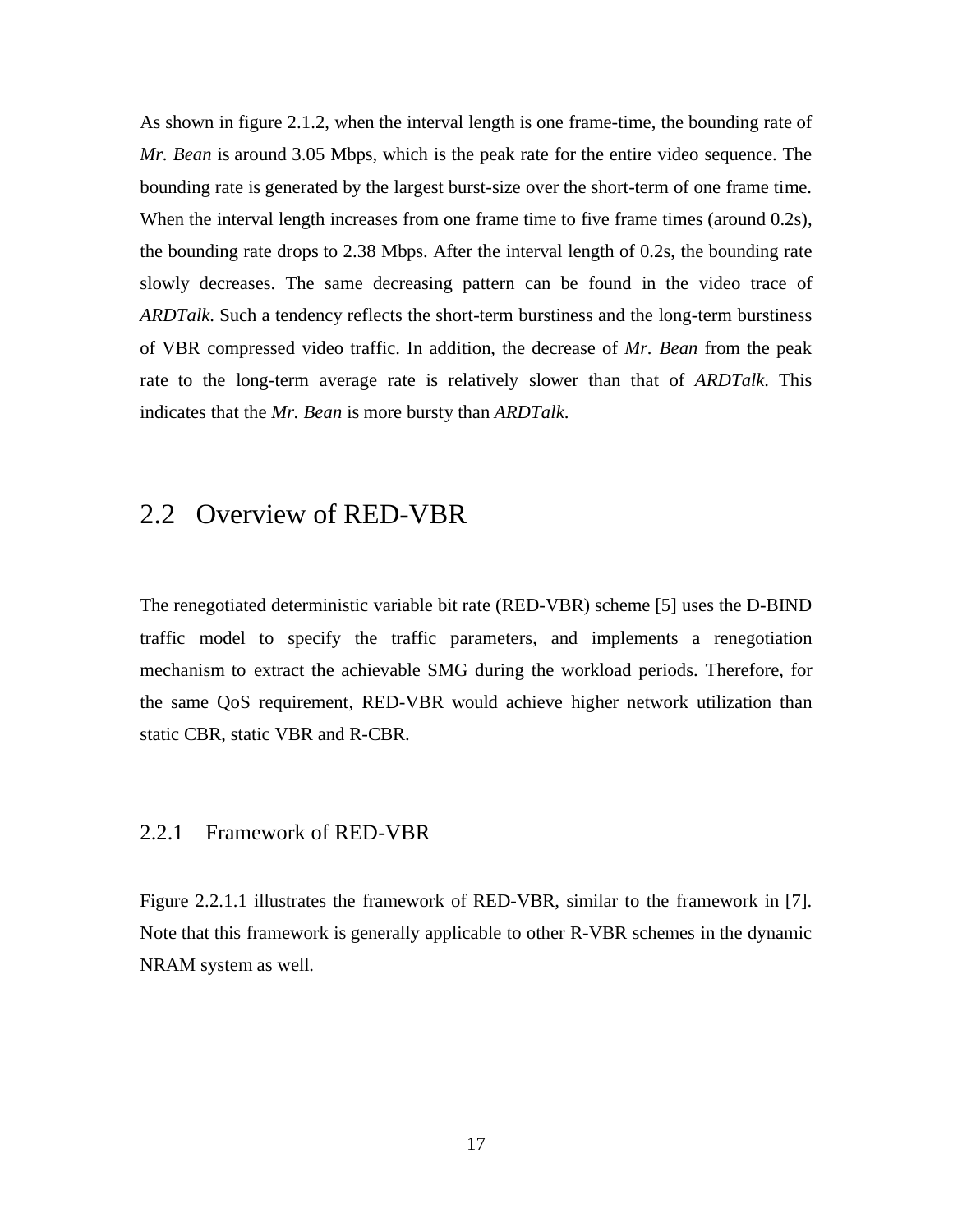

Figure 2.2.1.1: Framework of RED-VBR

It can be noted that in figure 2.2.1.1, the dynamic NRAM system with RED-VBR includes two primary function modules, stream control module and link control module. The stream control module has three key functions: 1) to extract the bit statistics of VBR encoded video stream from the corresponding source; 2) to calculate the traffic parameters according to the embedded traffic model; 3) to conduct the segmentation algorithm, determining when to renegotiate and how much bandwidth to request. The primary function of the link control module is to perform resource allocation according to the available resources. In general, the link control module is invoked by any request from a stream control module.

There are two primary procedures for RED-VBR.

1. Admission control procedure activated by connection requests.

When a new source requests admission into the network, the stream control module sends a connection request to the link control module. Depending on the current link capacity, the bounding rates of the admitted ongoing connections and requirements of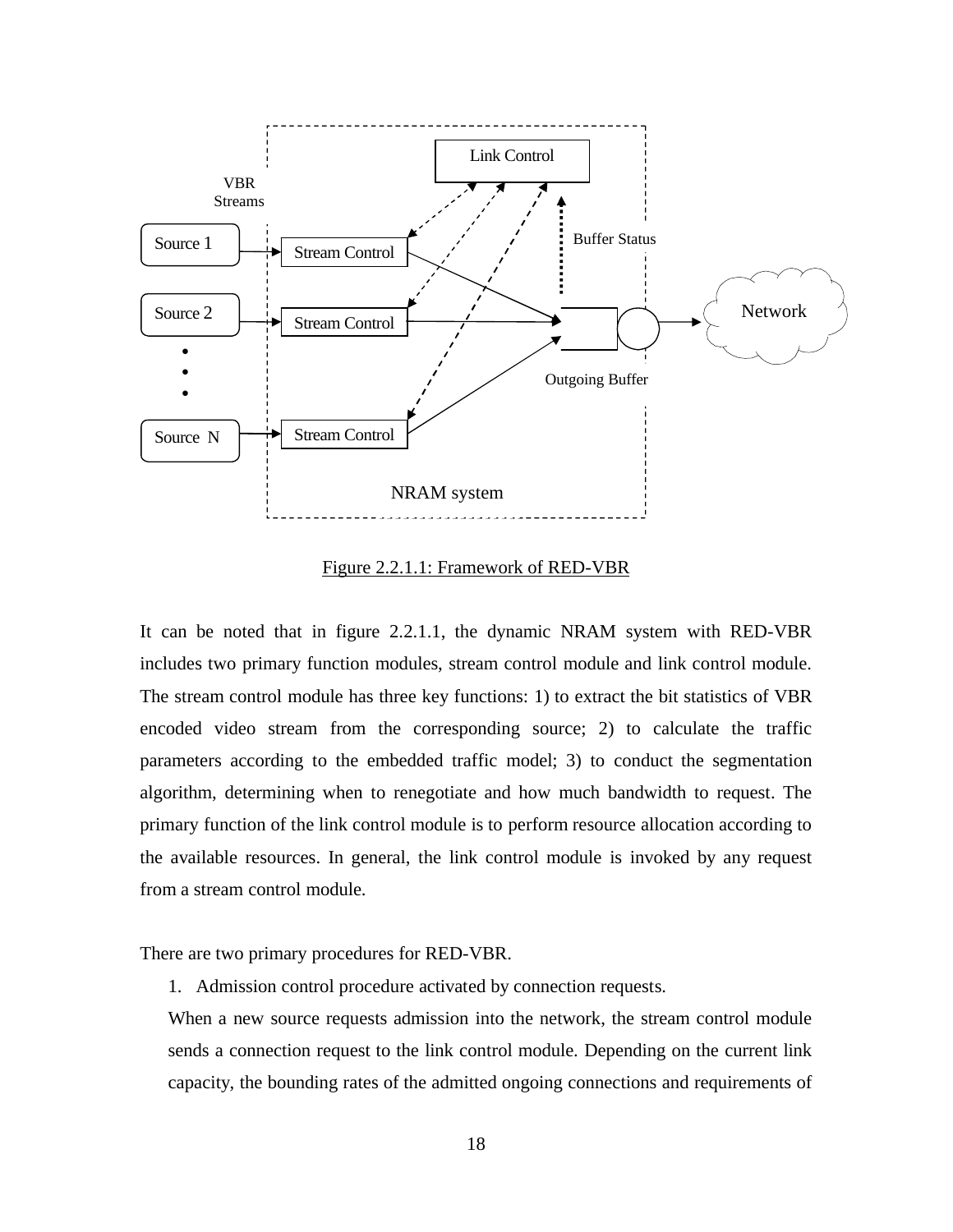bounding rates for the new connection, the link control module performs an admission control check to determine if this connection request may be admitted without degrading the QoS of other admitted connections.

2. Renegotiation control procedure motivated by renegotiation requests.

Once a source is admitted into the network, the stream control module begins to update the D-BIND bounding rates frame by frame using the currently loaded frames (in the case of RED-VBR) or a prediction regarding the incoming frames (in the case of our Prediction-Based R-VBR). At the same time, in response to a significant bit rate change, the segmentation algorithm periodically initiates a renegotiation request and immediately sends this request to the link control module. The link control module then conducts renegotiation control (similar to admission control) to determine to either accept or reject the renegotiation request. If a renegotiation request is rejected, the source would continue transmitting using the previously reserved resources by applying traffic shaping. Intuitively, the renegotiation mechanism divides the video sequence into multiple segments. During this dynamic procedure, the unused bandwidth released by some existing connections can be efficiently utilized by other admitted connections. High SMG can be consequently expected.

It is worth mentioning that with the use of the D-BIND traffic model, RED-VBR actually builds a statistical service on top of a deterministic service. The two types of services are built on different levels. The deterministic service is built on the segment level. Since each source has to transmit according to the reserved D-BIND bounding rates, a deterministic service, guaranteeing no packet dropped or delivered beyond its delay bound, is provided for each segment. On the connection level, RED-VBR provides a statistical service because the renegotiation request for a new segment may be denied or blocked due to the limited network resources. A renegotiation blocking probability is introduced here to describe the probability of renegotiation failure for RED-VBR.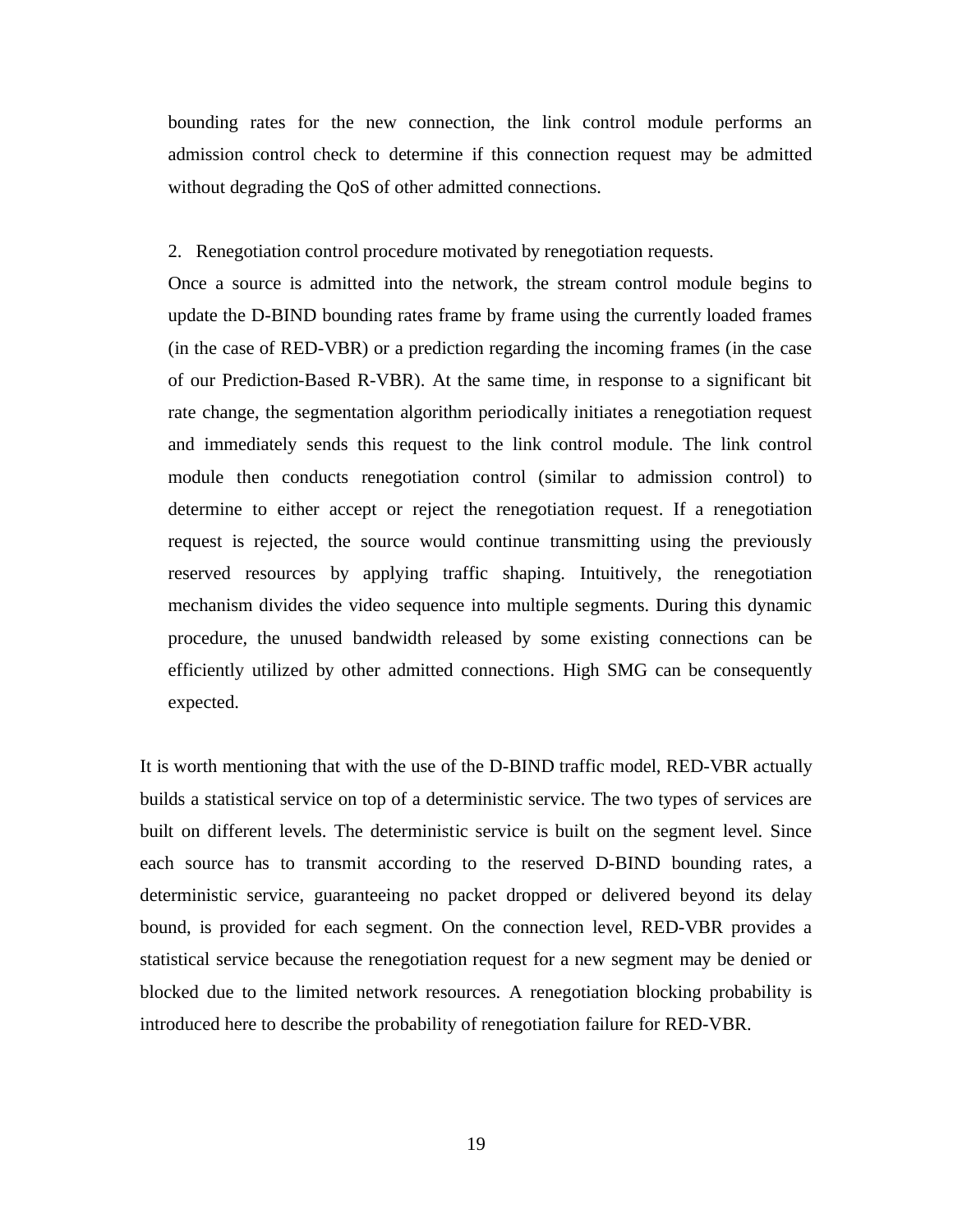#### 2.2.2 Segmentation Algorithm

The goal of the segmentation algorithm is to determine when to renegotiate and how much more or less resources to request for the admitted connections. Intuitively, a higher renegotiation frequency may help extract more SMG, thus leading to higher network utilization. However, the higher frequency of renegotiations results in more network control overhead. It is expected to make a balance between renegotiation frequency and network utilization.

RED-VBR specifies two segmentation algorithms: offline and online [5]. Offline video segmentation algorithm can be applied to pre-recorded video streams. The algorithm takes an advantage of knowledge of the full video trace history to calculate the optimal renegotiation schedule in advance. Online video segmentation algorithm is used for realtime video streams like live news and video conferencing. An online algorithm uses the previous trace history to estimate future resource requirements and therefore generate a renegotiation request in advance. Online segmentation algorithms have generated great interest in recent years in the field of real-time VBR compressed video traffic. The focus of our research is on online real-time scenarios.

The online segmentation algorithm may be divided into two procedures: renegotiation requests for more resources and renegotiation requests for resource release. In general, the renegotiation request for resource release is always granted. For each admitted connection, the stream control module refreshes P measured bounding rates over time based on the previous M frames ( $M \ge P$ ) and at the same time compares the measured bounding rates with the reserved bounding rates according to the segmentation algorithm to determine whether or not to issue a renegotiation request.

• Procedure for renegotiation requests for more resources

Whenever any rate in the measured bounding rates  $(r_1, r_2, ..., r_p)$ <sub>measured</sub> is larger than the corresponding rate with the same interval in the reserved bounding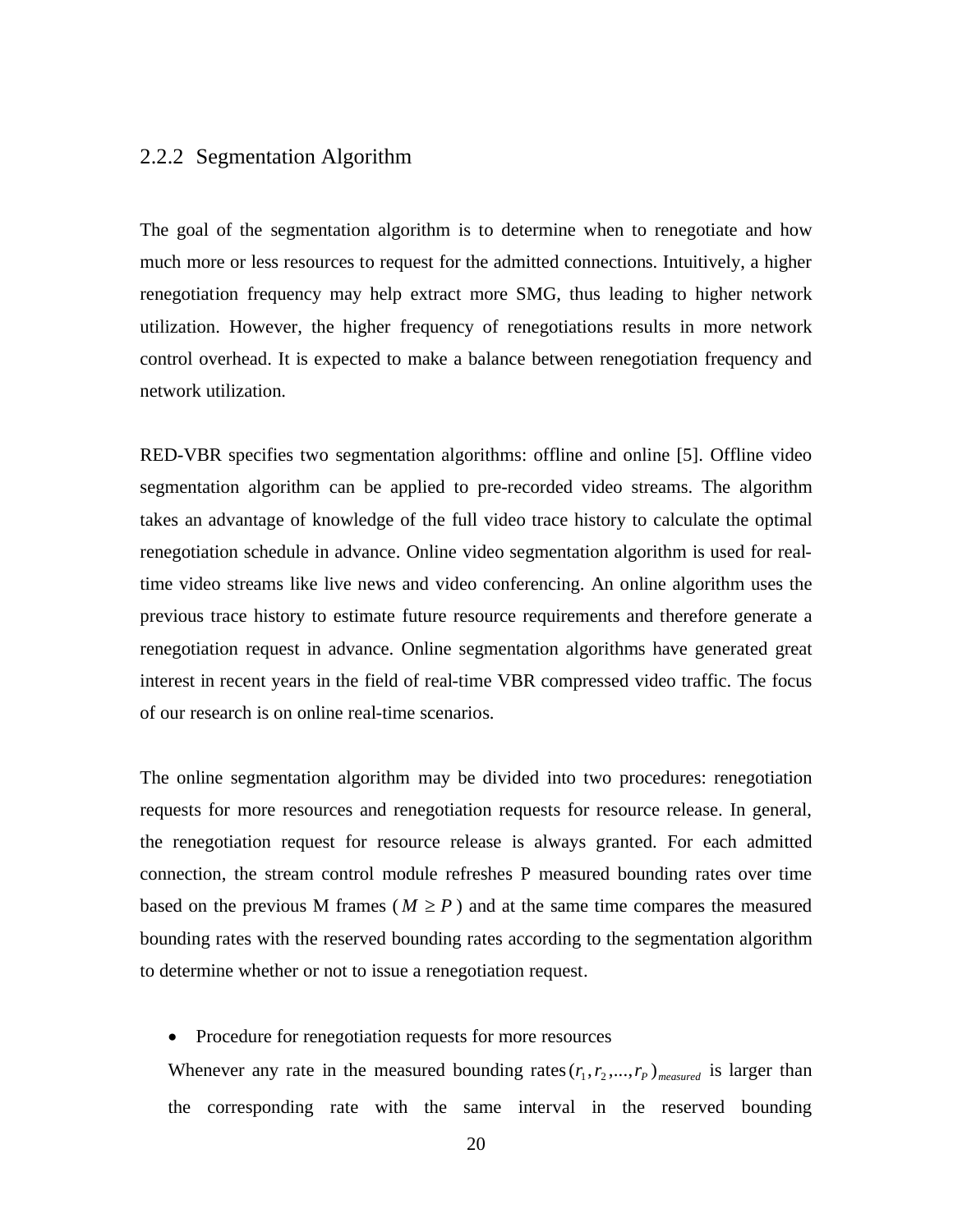rates  $(r_1, r_2, ..., r_p)$ <sub>reserved</sub>, a renegotiation request for more resources is initiated. The renegotiation request includes a set of new bounding rates  $(r_1, r_2, ..., r_p)_{new}$  that are calculated by multiplying each bounding rate in the measured rates by  $\alpha$  ( $\alpha \ge 1$ ). If the link control module determines there are enough network resources for the excess resource requirements of the renegotiation request, a successful confirmation is sent back to the stream control module, and the updated bounding rates  $(r_1, r_2, ..., r_p)_{new}$ replace the reserved bounding rates of that connection. Otherwise, the connection has to proceed according to the previously reserved bounding rates  $(r_1, r_2, ..., r_p)$ <sub>reserved</sub>. The procedure is illustrated in figure 2.2.2.1.

| If (any rate in $(r_1, r_2, , r_p)_{measured} >$ any rate in $(r_1, r_2, , r_p)_{reseaved}$ )              |  |
|------------------------------------------------------------------------------------------------------------|--|
|                                                                                                            |  |
| $(r_1, r_2, , r_p)_{new} = \alpha \times \max((r_1, r_2, , r_p)_{measured}, (r_1, r_2, , r_p)_{reseaved})$ |  |
| Issue a renegotiation request for more resources;                                                          |  |
| If (admitted)                                                                                              |  |
|                                                                                                            |  |
| $(r_1, r_2, , r_p)_{reserved} = (r_1, r_2, , r_p)_{new};$                                                  |  |
| Transmit at the updated $(r_1, r_2, , r_p)$ received;                                                      |  |
|                                                                                                            |  |
| Else if (rejected/blocked)                                                                                 |  |
|                                                                                                            |  |
| Transmit at the previous $(r_1, r_2, , r_p)$ received;                                                     |  |
|                                                                                                            |  |
|                                                                                                            |  |

Figure 2.2.2.1: Segmentation procedure for requests for more resources

#### • Procedure for renegotiation requests for resource release

Since the bounding rates over multiple interval lengths are the maximum average rates as introduced in section 2.1, the last bounding rate  $r_p$  reflects the maximum allowed burst capacity over the longest interval length  $I<sub>p</sub>$ . So the segmentation algorithm for the resource release request needs to only compare the  $r_p$  in the measured bounding rates  $(r_1, r_2,...,r_p)$ <sub>measured</sub> with the  $r_p$  in the reserved bounding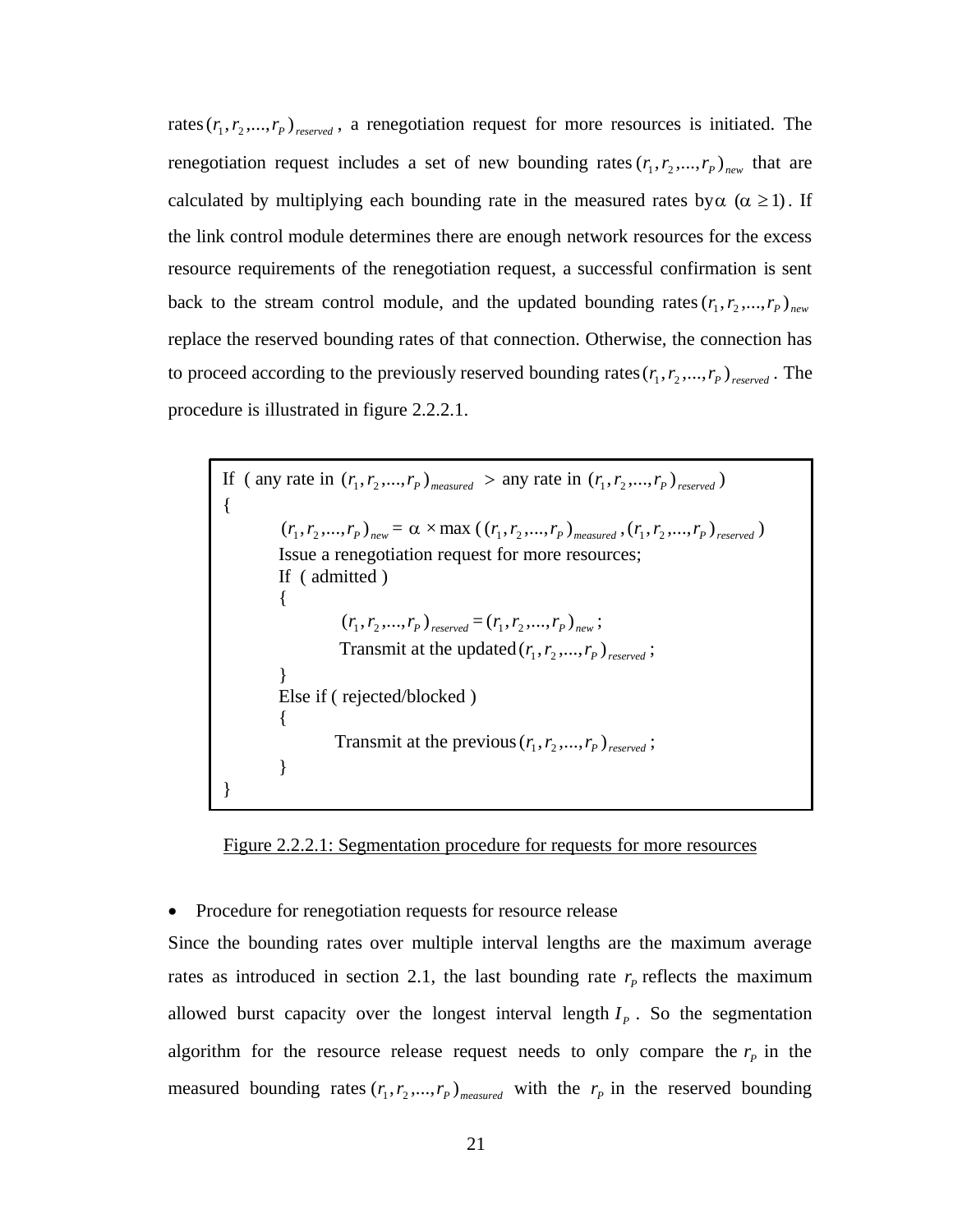rates  $(r_1, r_2, ..., r_p)$ <sub>reserved</sub>. If the  $r_p$  in the measured rates  $(r_1, r_2, ..., r_p)$ <sub>measured</sub> falls below the  $r_p$  in the reserved rates  $(r_1, r_2, ..., r_p)_{\text{reseaved}}$  by a factor of  $\beta$  ( $0 \le \beta \le 1$ ), and at the same time there are at least MIN\_RENE frames since last renegotiation point, the renegotiation for less resources immediately takes place, and the redundant network resources are released. The new bounding rates  $(r_1, r_2, ..., r_p)_{n \in \mathbb{N}}$ , that are the average of each bounding rate in the reserved rates  $(r_1, r_2, ..., r_p)$ <sub>reserved</sub> and those in the measured rates  $(r_1, r_2, ..., r_p)$ <sub>measured</sub>, are reserved for the connection. MIN\_RENE is applied here to avoid frequent resource release renegotiations. The procedure is illustrated in figure 2.2.2.2.

If (  $r_p$  in ( $r_1, r_2, ..., r_p$ )<sub>*reasured*</sub> < β ×  $r_p$  in ( $r_1, r_2, ..., r_p$ )<sub>*reserved*)</sub> AND the renegotiation interval since last renegotiation  $\geq$  MIN\_RENE ) {  $(P_1, P_2, ..., P_p)_{new} = \frac{1}{2} \left( P_1, P_2, ..., P_p \right)_{measured} + \frac{1}{2}$  $\frac{1}{2}$   $(r_1, r_2, ..., r_p)$ <sub>reserved</sub>; Issue a renegotiation request for resource release;  $(P_1, P_2, \ldots, P_p)_{\text{resevved}} = (P_1, P_2, \ldots, P_p)_{\text{new}};$ Transmit at the updated  $(r_1, r_2, \ldots, r_p)$ <sub>reserved</sub>; }

Figure 2.2.2.2: Segmentation procedure for requests for resource release

Parameter  $\alpha$  for the renegotiation for more resources is used to assign a little bit more network resources to the source than its actual requirement, which may help avoid consecutive renegotiations for more resources. Parameter  $\beta$  is applied to the renegotiation for resource release for an equivalent purpose. Therefore, the value of the  $(\alpha, \beta)$  pair will affect the renegotiation frequency and network utilization.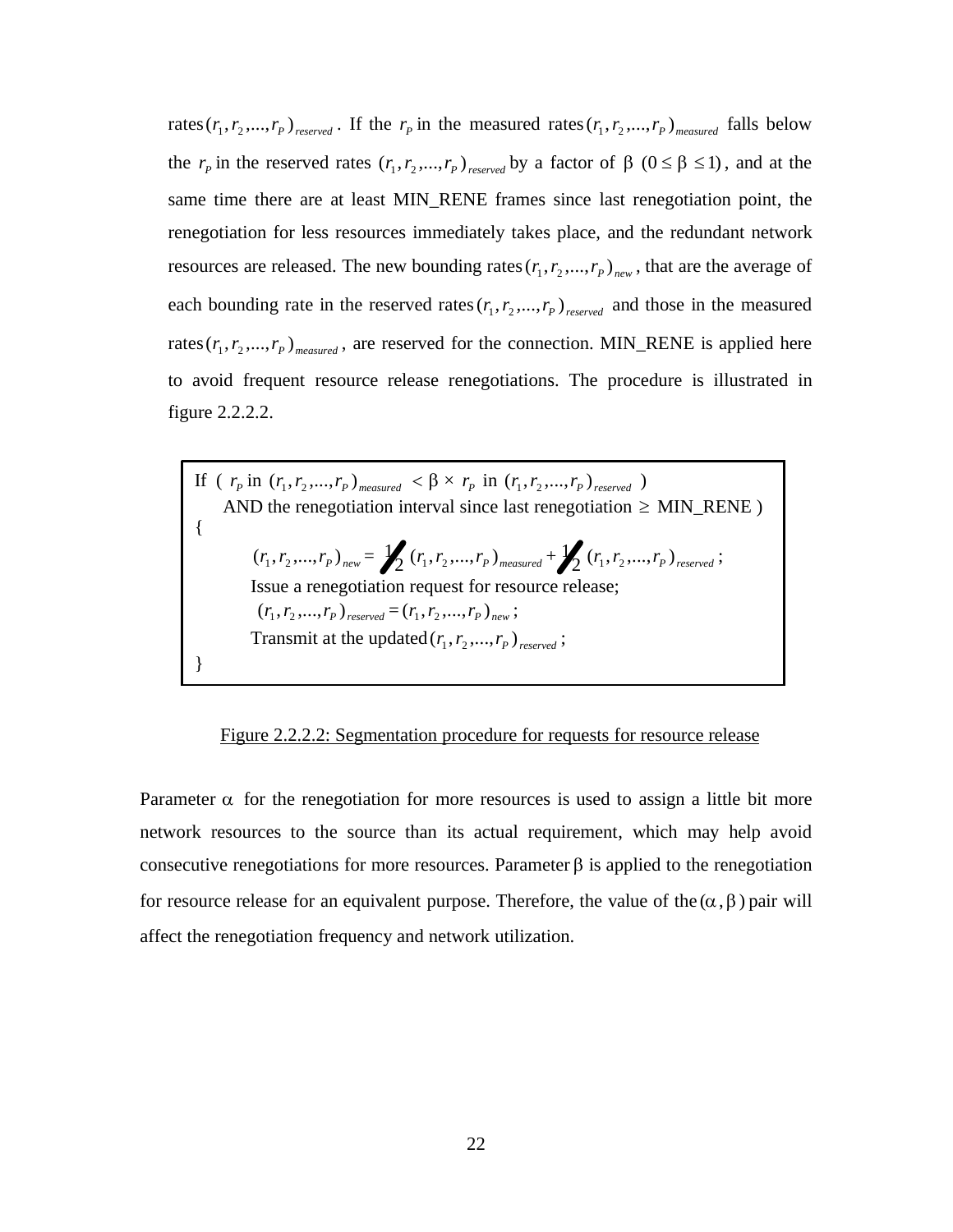#### 2.2.3 Admission Control and Renegotiation Control Algorithms

Recall the discussion in section 2.2.1: the RED-VBR scheme provides a statistical service guarantee on top of a deterministic service. In response to these two services, two types of control mechanisms are provided in RED-VBR, connection admission control and renegotiation control. While the two control mechanisms seem to have similar functionalities, determining if there are sufficient resources to accommodate new resource requirements without degrading the QoS of the currently serviced connections, they actually work at different levels. The connection admission control works on the connection level to determine if a new connection can be admitted, while the renegotiation control works on the segment level to decide if a renegotiation request can be satisfied. For simplicity, the same algorithm is used both for the connection admission control and for the renegotiation control in our research.

Recent studies [5, 12, 13, 14, 15] show that admission control for deterministic service relies on delay analysis techniques, that is, the delay bound provided to a connection is a function of link speed and traffic constraint functions of all admitted connections. Denote d as the delay time, c as the link speed and  $B_{R_r}^j(t)$  $R_{R_T}^J(t)$  as the traffic constraint function for connection j,  $j = 1, 2, \ldots$ , N. For a first come first serve (FCFS) scheduler, the upper bound on delay for all connections is given below:

$$
d = \sum_{c} \max_{t \in t_k} \{ \sum_{j=1}^{N} B_{R_T}^j(t) - ct \}, \quad j = 1, 2, ..., N \quad (2.2.3-1)
$$

Where the D-BIND traffic constraint function is

 $B_{R_T} = r_k \times t_k$ ,  $k = 1, 2, ..., P$  (2.2.3-2)

Where  $r_k$  and  $t_k$  correspond to the D-BIND bounding rate and the interval length, respectively.

Whenever a renegotiation request is received at the link control module, the renegotiation control algorithm is immediately activated. It will first compute the current network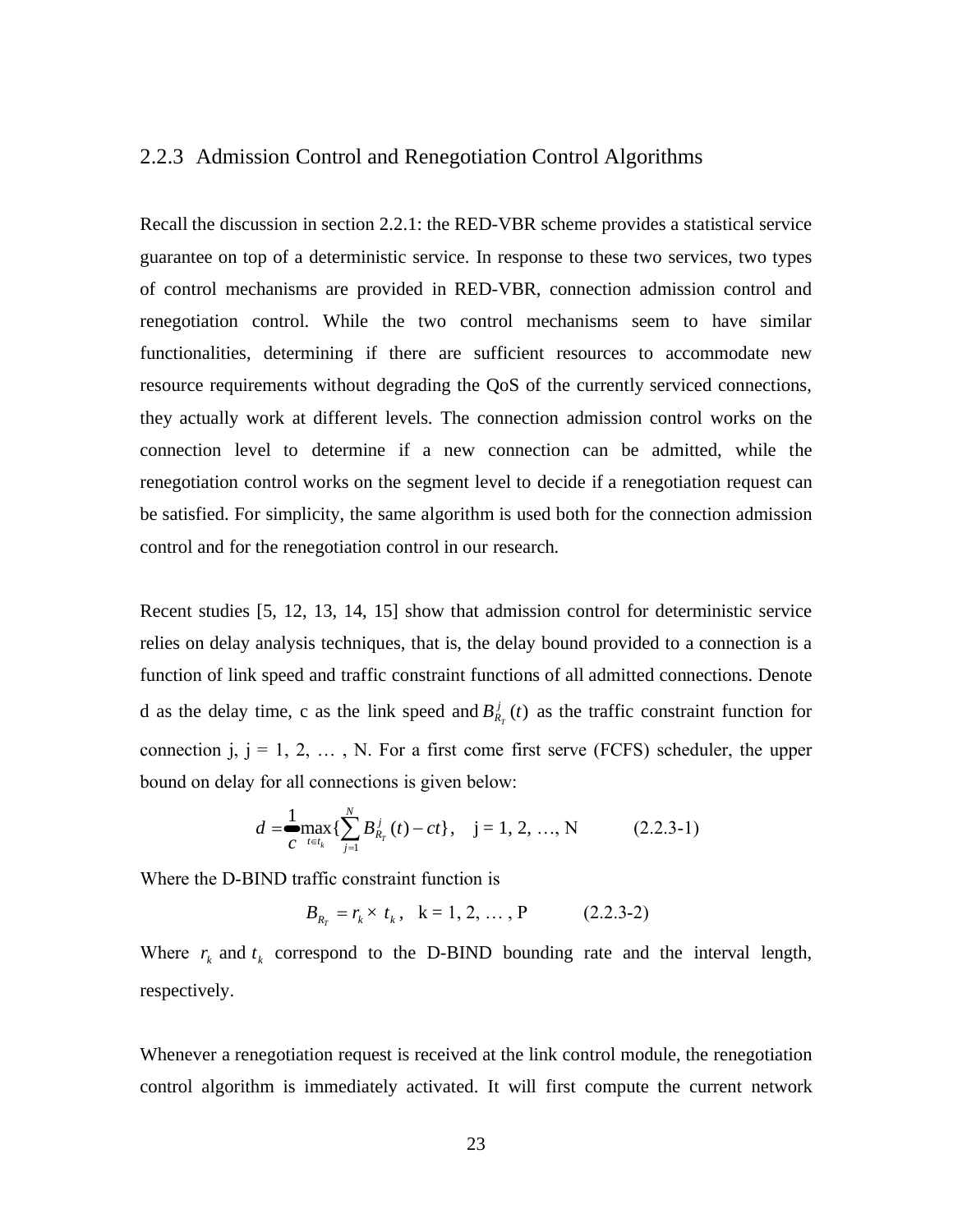buffer requirement  $Q(t)$  according to the previously reserved bounding rates  $(r_1, r_2, \ldots, r_p)$ <sub>reserved</sub> of other admitted sources as well as the currently required bounding rates  $(r_1, r_2,...,r_p)_{new}$  of source j. Based on the network buffer capacity  $Q$  ( $Q = c \times d$ ) and currently occupied network buffer capacity  $O(t)$ , the currently available network capacity is obtained by  $Q - O(t)$ . The renegotiation control algorithm then compares the currently available network capacity  $Q - O(t)$  with the current network buffer requirement  $O(t)$  to determine if the request of source i should be accepted or denied. The decision is finally sent back to the stream control module for source j. The detailed procedure is illustrated in figure 2.2.3.1, similar to [7, 8].

- 1. Initialize:  $Q = c \times d$ ;
- 2. If ( a new renegotiation request from source j arrives )
	- {
- 1. Calculate the current network buffer requirement  $Q(t)$ :

$$
Q(t) = \max\{0, \max_{1 \le k \le P} \{t_k \left( \sum_{i=1}^N a_i \times r_k in(r_1, r_2, \ldots, r_P)_{reseved}^i + r_k in(r_1, r_2, \ldots, r_P)_{new}^j - c) \} \}
$$

 $a_i = 1$  if the ith source is accepted and  $i \neq j$ ; Otherwise,  $a_i = 0$ ;

2. Calculate the currently available network buffer =  $Q - O(t)$ ;

3. If 
$$
(Q(t) \leq Q - O(t))
$$

{

Send an 'admit' response to source *i*;

Update the reserved bounding rates of source j:

$$
(r_1, r_2,..., r_p)_{\text{resevved}}^j = (r_1, r_2,..., r_p)_{\text{new}}^j;
$$

Else

}

}

{ Send a 'reject' response to source j; }

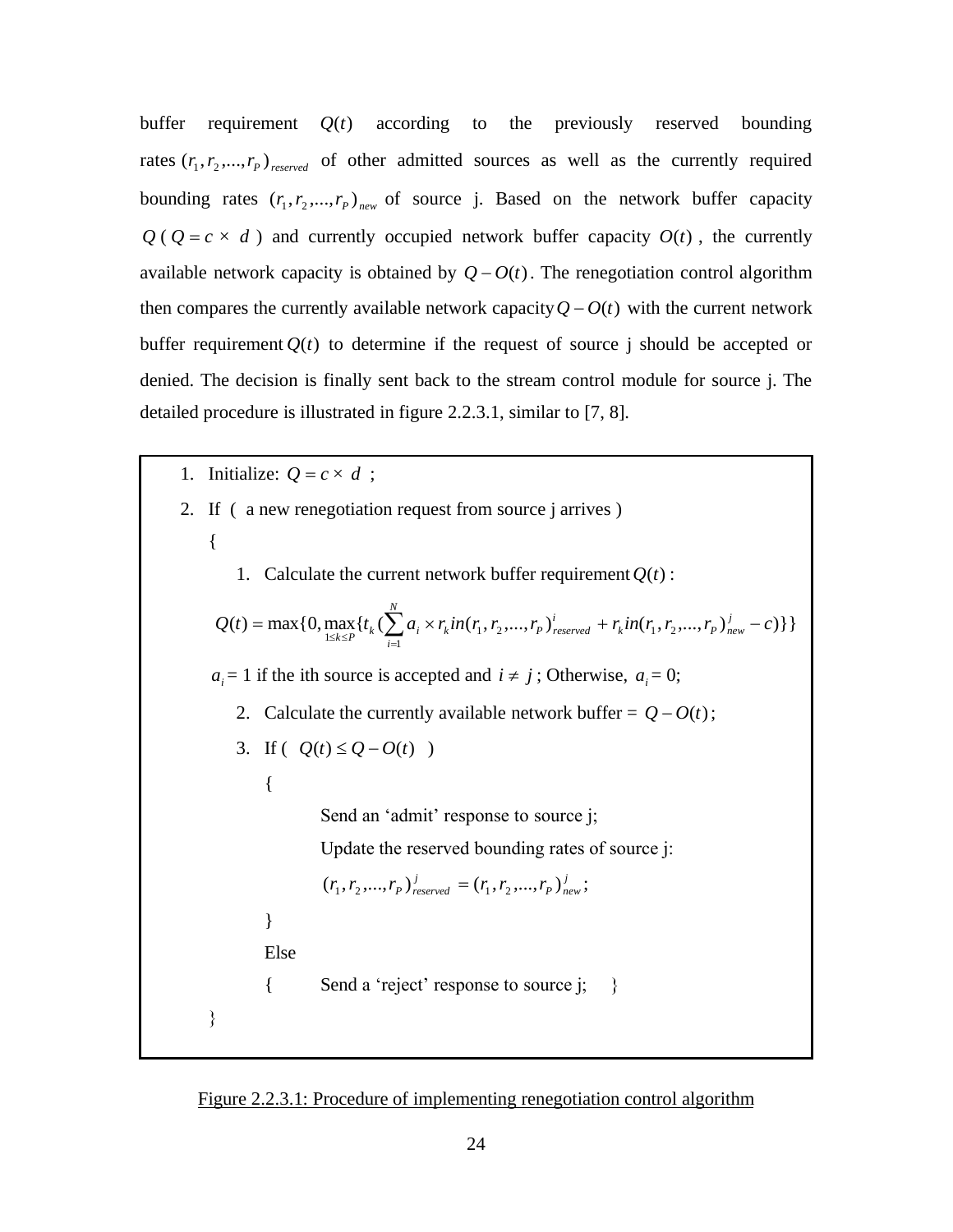### 2.3 Issues observed from the experiments

The published research [5, 7, 8] verified/tested the proposed R-VBR schemes by experiments using one or two video traces. These video traces are encoded in either MPEG-1 or MPEG-2 coding schemes. We think that substantially more experiments on a variety of video traces would be helpful in rigorously investigating and evaluating the advantages and disadvantages of any R-VBR scheme. This is because different VBR compressed video traffic exhibits diverse burstiness properties over multiple time scales. For example, low quality VBR compressed video is much more bursty than high quality VBR compressed video. Therefore, we perform experiments on numerous video traces. All video traces used are MPEG-4 encoded real-world videos [16]. These video traces are either high quality encoded or low quality encoded.

Experiments with RED-VBR are conducted on more than ten video traces. For each experiment, the multiplexed video streams come from a single video trace. All the experiments employ the same simulation setup:

- The delay bound is set to be 0.2s;
- The D-BIND window size M is set to be 36 frames, where M is the number of consecutive frames to be used to compute the D-BIND bounding rates;
- $(\alpha = 1.1, \beta = 0.9)$ ;
- Each admitted connection is policed to transmit frames according to the reserved D-BIND bounding rates.

Based on the simulation results, the following phenomenon is observed. Some video traces can be perfectly policed according to the reserved rates. In other words, the dropped bits can be observed only in the policer. However, for some other video traces, the dropped bits may be observed both in the policer and in the network buffer sink (Note that a network buffer sink was set to collect the unexpected drops from the outgoing buffer). These unexpected drops probably occur because the segmentation algorithm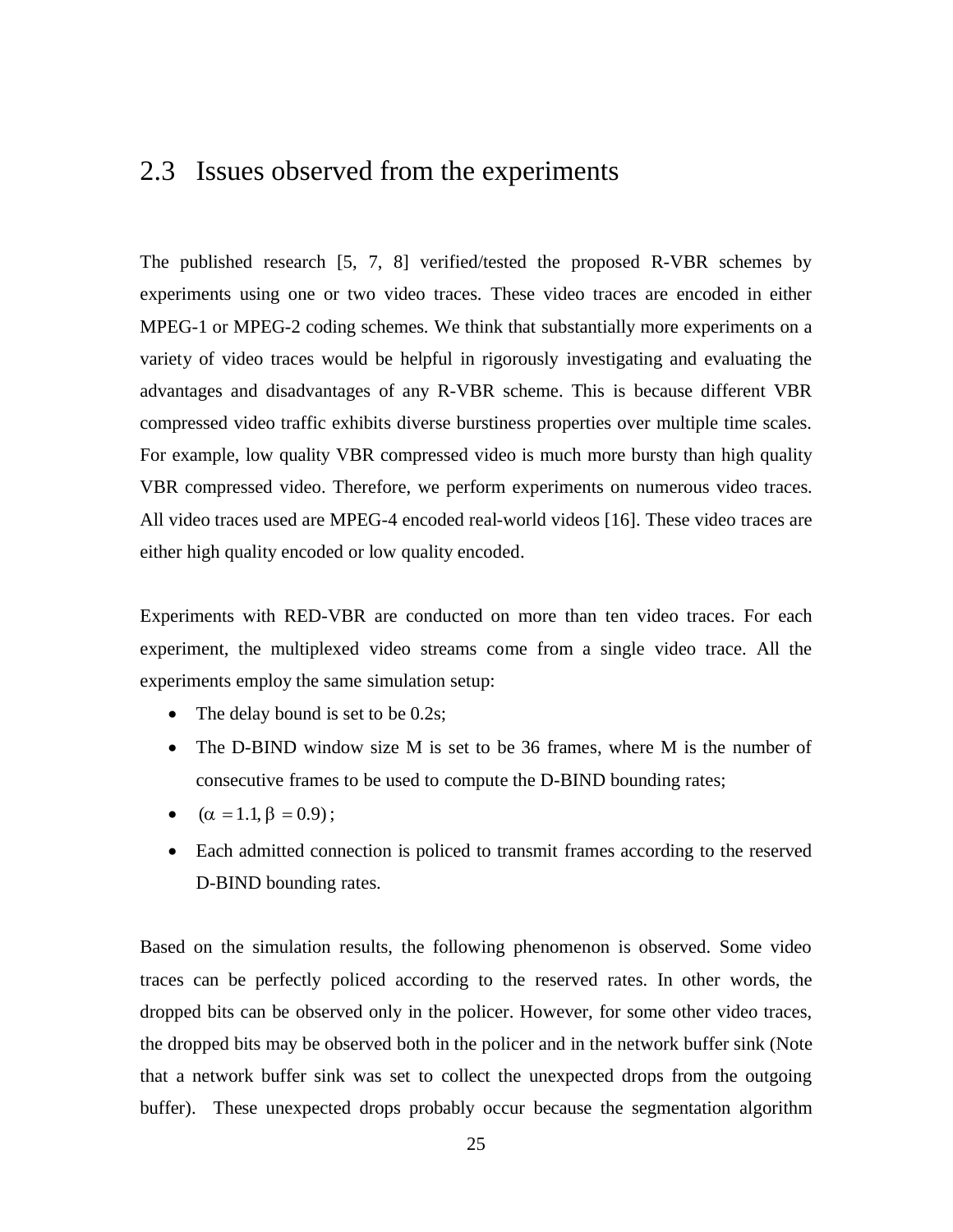does not cooperate well with the renegotiation control algorithm. The following example helps explain this issue. In this example, there are no renegotiation requests for resource release.

Suppose:

Frame sequence: (50,000, 30,000, 40,000) bits;

Initial network occupancy  $= 0$  bits;

Network buffer capacity  $= 40,000$  bits;

Link processing capacity per frame time  $= 20,000$  bits;

Two bounding bits are chosen (Note: for simplicity, the bounding rates are converted into the bounding bits by multiplexing the corresponding frame times).

Calculate the D-BIND bounding bits:

The reserved bounding bits over one frame time  $= 50,000$  bits (frame size of the first frame);

The reserved bounding bits over consecutive two frame times = 80,000 bits (sum of frame sizes of the first two frames).

Conduct the renegotiation control test as described in section 2.2.3:

For one frame time:  $50,000 - 20,000 \le 40,000 - 0$ ;

For consecutive two frame times:  $80,000 - 20,000 * 2 \le 40,000 - 0$ ;

Therefore, the frame sequence can be admitted into the network buffer without loss.

Actual transmission procedure:

At the end of one frame time, the buffer occupancy =  $50,000 + 0 - 20,000 =$ 

30,000 bits, which is less than the network buffer capacity of 40,000 bits;

At the end of two frame times, the buffer occupancy  $= 30,000 + 30,000 - 20,000$ 

- $= 40,000$  bits, which is equal to the network buffer capacity of 40,000 bits;
- At the end of three frame times, the buffer occupancy =  $40,000 + 40,000 20,000$
- $= 60,000$  bits, which is more than the network buffer capacity of 40,000 bits.

Result:

Additional 20,000 bits have to be dropped.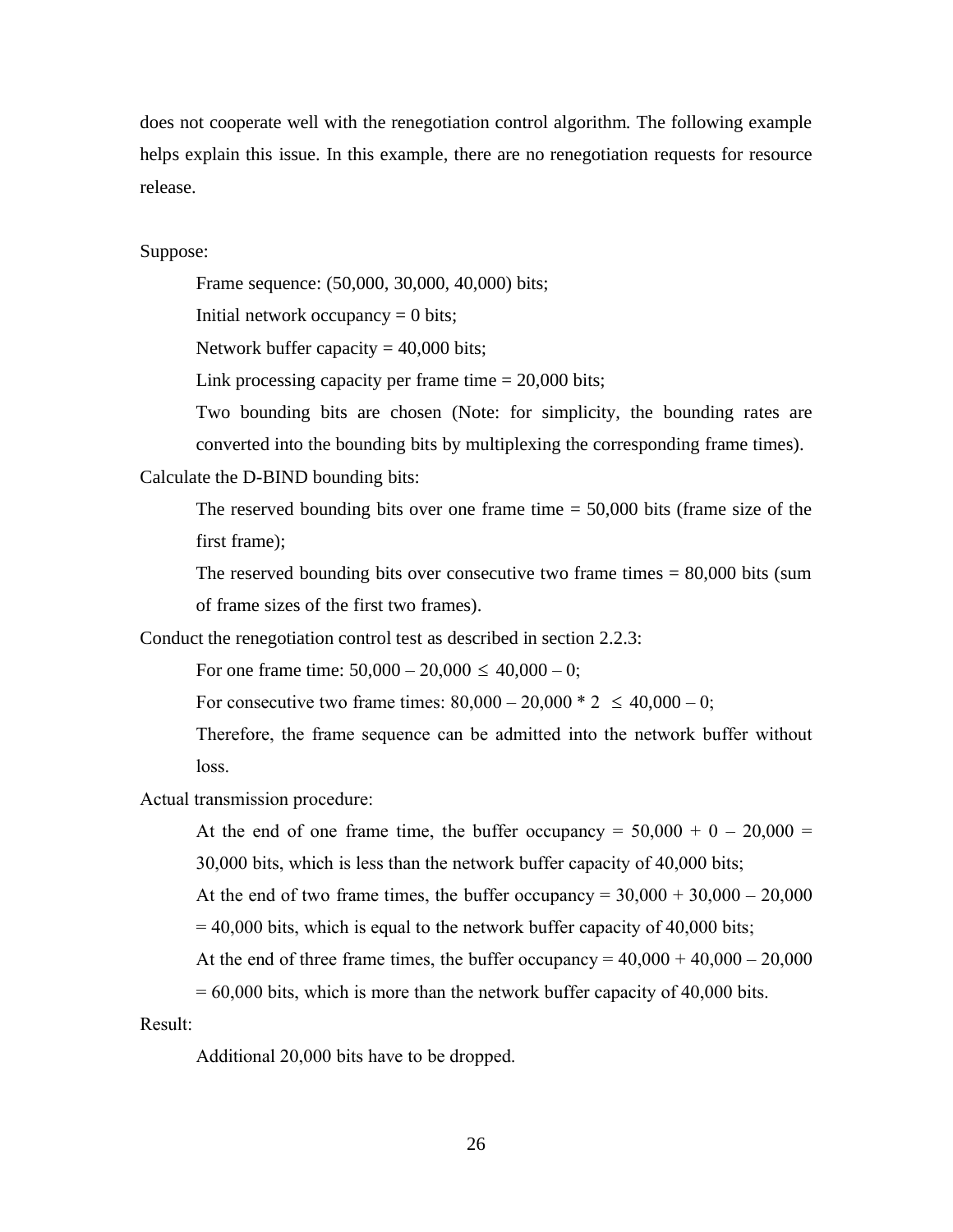According to the definition of the segmentation algorithm of RED-VBR in section 2.2.2, the renegotiation request for more resources is generated only when any rate in the measured bounding rates is more than the corresponding rate in the reserved bounding rates. Meanwhile, according to the renegotiation control algorithm discussed in section 2.2.3, the link control module conducts renegotiation control to allocate resources only when receiving a renegotiation request from any of the stream control modules. Otherwise, the link control module reserves the resources according to the reserved bounding rates of the admitted sources. In the above example, all the frames in the frame sequence are accurately bounded by the two specified D-BIND bounding bits, and thus the renegotiation request cannot be created. The link control module does not perform the renegotiation control during this period. However, additional 20,000 bits are dropped at the end of the three frame times. The occurrence of the unexpected drops is because the renegotiation control condition becomes unsatisfied during this period. This is because the network buffer occupancy is increased by the gradually filled bits as the frame time goes by. Therefore, although all the frames are transmitted according to the reserved bounding bits, there is a good possibility that the renegotiation control condition may become unsatisfied after several frame times due to the varying network buffer occupancy.

The above issue may be addressed to some extent by using the D-BIND traffic model and the  $(\alpha, \beta)$  pair in the segmentation algorithm of RED-VBR. Compared with the actually required bandwidth by connections, RED-VBR reserves more bandwidth by  $\alpha$  and releases the bandwidth only when the measured bandwidth is less than the reserved bandwidth by  $\beta$ . In addition to effectively avoiding consecutive renegotiations, the use of  $(\alpha, \beta)$  pair can help decrease some of the unexpected drops. According to our observation, the number of unexpected drops is video trace dependent for a fixed D-BIND window size of 36 frames. In other words, the size of the D-BIND window M has an impact on the number of unexpected drops.

There are two ways to eliminate the unexpected drops. One approach would be that the link control module itself actively checks the renegotiation control condition frame by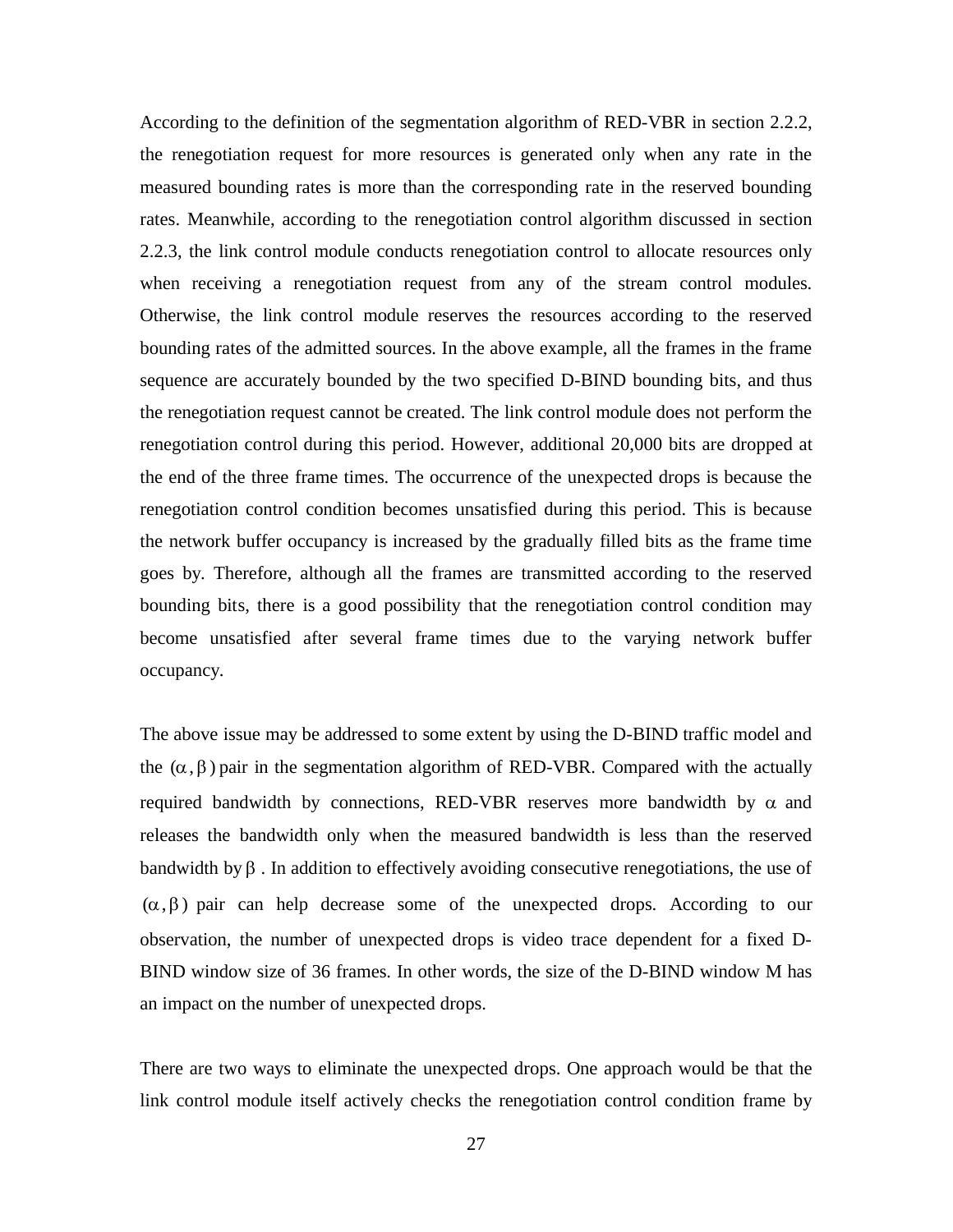frame based on the currently available network resources. Under this condition, whenever the renegotiation control condition is broken, the link control module can immediately inform each connection and decrease their reserved bounding rates. However, this approach may lead to fairly heavy control overhead. The other approach is to increase the D-BIND window size M until the unexpected drops are eliminated. Such a smallest sufficient D-BIND window size is defined to be the minimal D-BIND window size  $M_{\text{min}}$ . A D-BIND window size M, smaller than  $M_{\text{min}}$ , cannot completely capture the traffic characteristics of a video trace, and therefore would cause some unexpected drops in the network buffer sink. On the other hand, if M is much greater than  $M_{\text{min}}$ , it will cause unnecessary computational complexity because of the increased D-BIND window size. Table 2.3.1 presents the value of  $M_{\text{min}}$  for various video traces. The encoded video traces include several types, such as movies, cartoons, sports events and TV sequences. Experiments are tested under the following conditions:

- The delay bound is set to be 0.2 s;
- $(\alpha = 1.1, \beta = 0.9)$ ;
- The simulation time is 40,000 frames (approximately 26 minutes);
- Each admitted connection is policed to transmit frames according to the reserved bounding rates;
- The bounding rates are continuously computed from one frame time to P frame times, with a step size of one frame time, where  $P = M_{min}$ .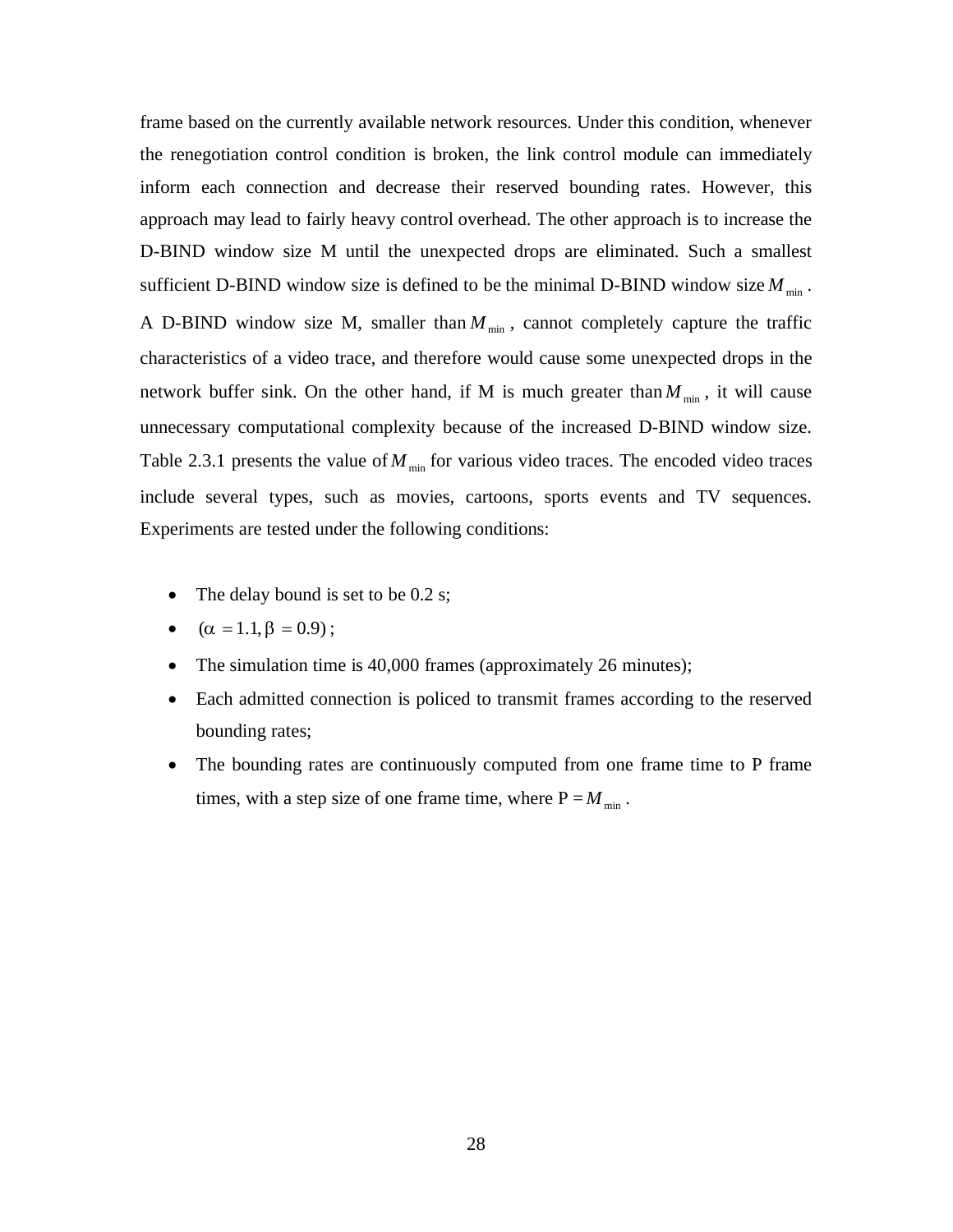| QoS                 | Video Trace          | D-BIND minimum window size $(M_{min})$ |
|---------------------|----------------------|----------------------------------------|
|                     |                      | (Frame)                                |
| <b>High Quality</b> | Silence of the Lambs | 36                                     |
|                     | <b>Star Wars IV</b>  | 36                                     |
|                     | Mr. Bean             | 36                                     |
|                     | <b>First Contact</b> | 60                                     |
|                     | Soccer               | 48                                     |
|                     | <b>ARD News</b>      | 72                                     |
|                     | <b>ARD Talk</b>      | $>72$                                  |
|                     | Lecture Room         | 24                                     |
| Low Quality         | Silence of the Lambs | 36                                     |
|                     | <b>Star Wars IV</b>  | 24                                     |
|                     | Mr. Bean             | 36                                     |
|                     | Robin Hood           | 48                                     |
|                     | <b>First Contact</b> | 36                                     |

Table 2.3.1: Overview of the minimal D-BIND window size

As summarized in table 2.3.1, most video traces have the value of  $M_{\text{min}}$  around 36 frames. The value of  $M_{\text{min}}$  for *ARD News* and *ARD Talk*, however, is larger than 60 frames. This indicates that these two video traces are more bursty and the bursts can last for a long time.

The admission control condition (Equation 2.2.3-1 in section 2.2.3) indicates that the number of admissible connections is a function of the delay bound and of the traffic constraint functions for all the connections. For a given delay bound, if each connection can be tightly bounded, more connections may be admitted. Using the tightest D-BIND traffic constraint function for each connection would lead to better utilization of network resources. As discussed in section 2.1, the tightest D-BIND traffic constraint function is constructed by the consecutive P rate-interval pairs where P is equal to the D-BIND window size M. In order to eliminate the unexpected drops, M would be equal to or more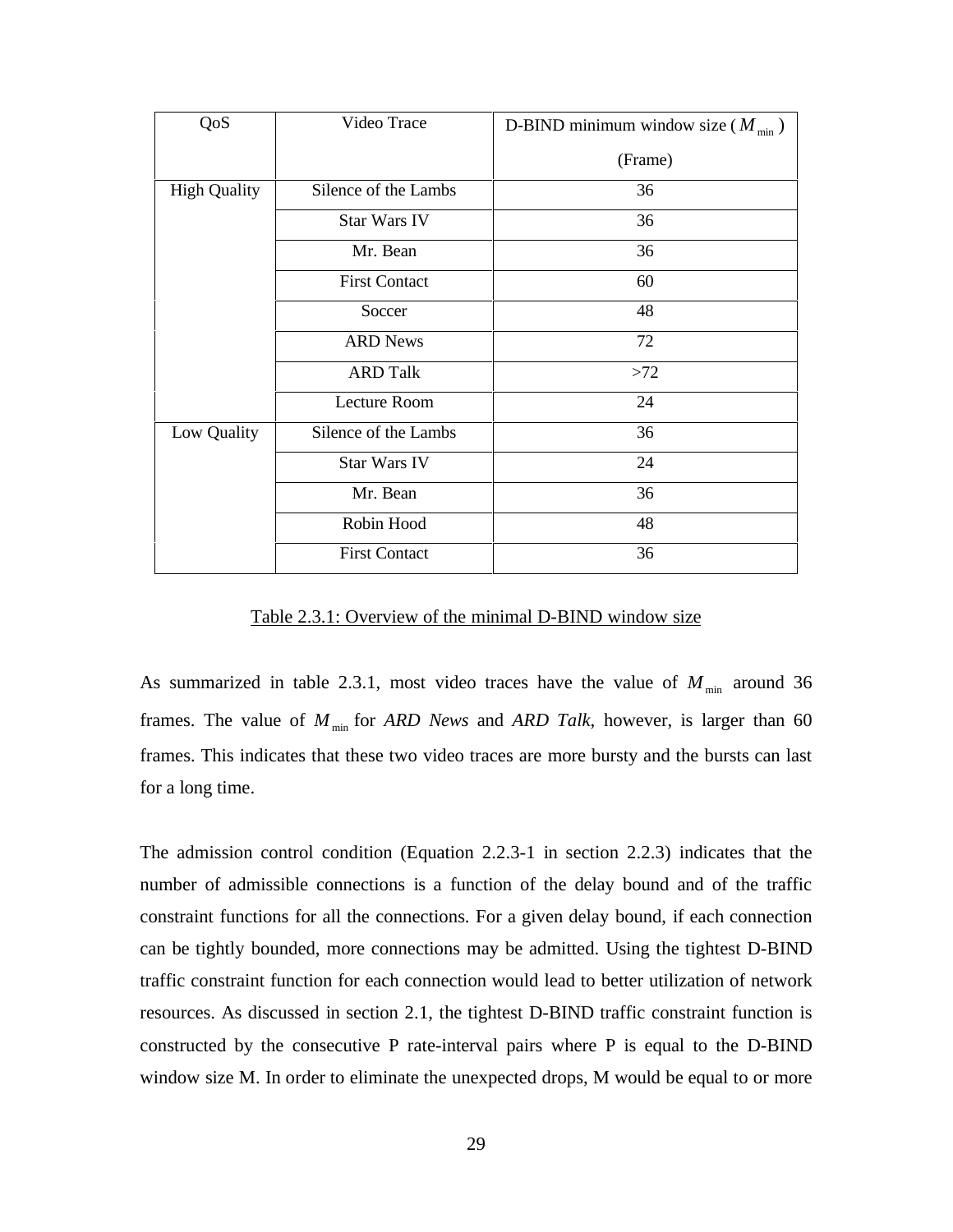than  $M_{\text{min}}$ . The large size of M means that more bounding rates are needed. This would greatly increase the processing complexity and memory space in the following aspects:

- Computing the D-BIND bounding rates. The D-BIND traffic model calculates the bounding rates from the interval length of one frame time to P frame times continuously, and each bounding rate is computed by looping through the segment with M frames. The large size of P directly leads to more loops. In addition, the fact that the segmentation algorithm of RED-VBR updates the bounding rates frame by frame further increases the computation volume.
- Carrying more parameters by renegotiation requests.
- Performing renegotiation control. The renegotiation control algorithm has to determine if there are enough resources from interval length of one frame time to P frame times.

# 2.4 A new approach: Virtual-Queue-Based RED-VBR

In order to simplify the computational complexity of RED-VBR while obtaining relatively high network utilization, we propose a new solution, named Virtual-Queue-Based RED-VBR. This solution introduces a concept of virtual network buffer into RED-VBR. The virtual network buffer is only for the use of the admission control and renegotiation control conditions.

The size of the virtual network buffer  $(Q_{virual})$  will be less than or equal to the actual size of the network buffer  $(Q = c \times d)$ . A corresponding parameter  $\lambda$   $(0 \le \lambda \le 1)$  is used here to represent the ratio of virtual network buffer capacity  $(Q_{virual})$  to the actual network buffer capacity (Q), and is named a tuning parameter. The value of  $\lambda$  is set to be 1 by default. When unexpected drops are observed in the network buffer sink, the value of  $\lambda$  is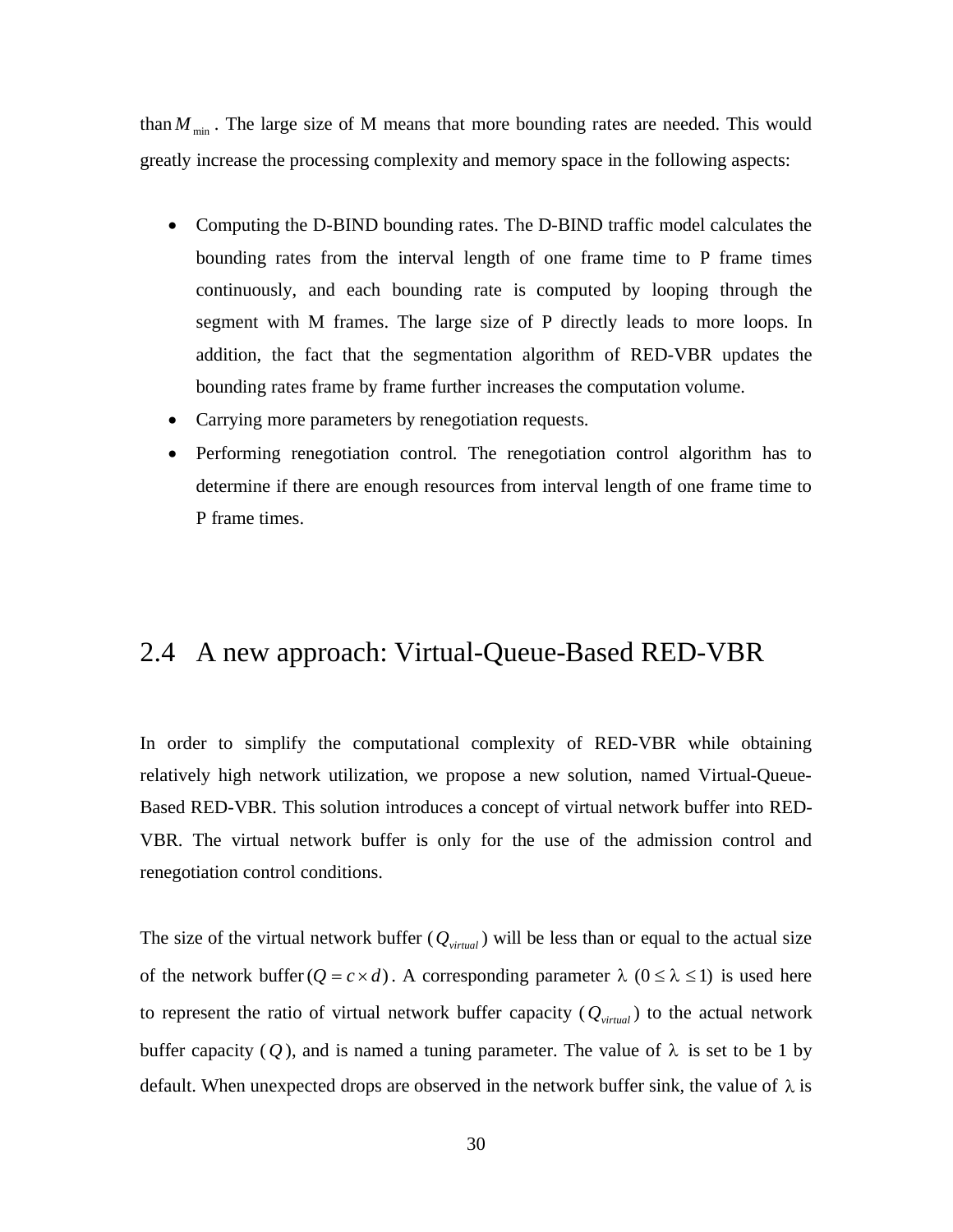decreased to adjust the virtual network buffer capacity ( *Qvirtual* ). This method actually decreases the available network buffer capacity  $(Q - O(t))$  for the check of admission and renegotiation control conditions. Such a limitation on the available network buffer capacity can help eliminate the unexpected drops and reduce the complexity of D-BIND model used in RED-VBR. Note that RED-VBR empirically finds out  $M_{\text{min}}$  first and then sets  $M \geq M_{\text{min}}$  to ensure appropriate use of the D-BIND traffic model. Unlike that scheme, Virtual-Queue-Based RED-VBR imposes no limit on the D-BIND window size M. In addition, this approach can use a smaller size of P (smaller than M) with the introduced virtual queue (i.e., through adjusting the tuning parameter  $\lambda$ ) to achieve network performance comparable to RED-VBR (P is equal to M). This scheme will greatly decrease the computational complexity and memory space needed in RED-VBR.

For a given delay bound, decreasing the value of  $\lambda$  can gradually reduce the unexpected drops in the network buffer sink. Until the unexpected drops are totally eliminated in the network buffer sink, the  $\lambda$  at this point is defined to be the maximum tuning parameter  $\lambda_{\text{max}}$ . Two groups of experiments are conducted to test  $\lambda_{\text{max}}$  for the delay bound varying from 0s to 0.2s. Both experiments are tested under the following conditions: 1) P is set to be 12, the size of one GOP; 2) the value of M is video trace dependent and  $M = M_{\text{min}}$ ; 3) ( $\alpha = 1.3$ ,  $\beta = 0.7$ ).

In the first group of experiments, each experiment is conducted on homogeneous multiplexed video streams with independently starting at a random place of the tested video trace. Figure 2.4.1 depicts the value of  $\lambda_{\text{max}}$  as a function of delay bound.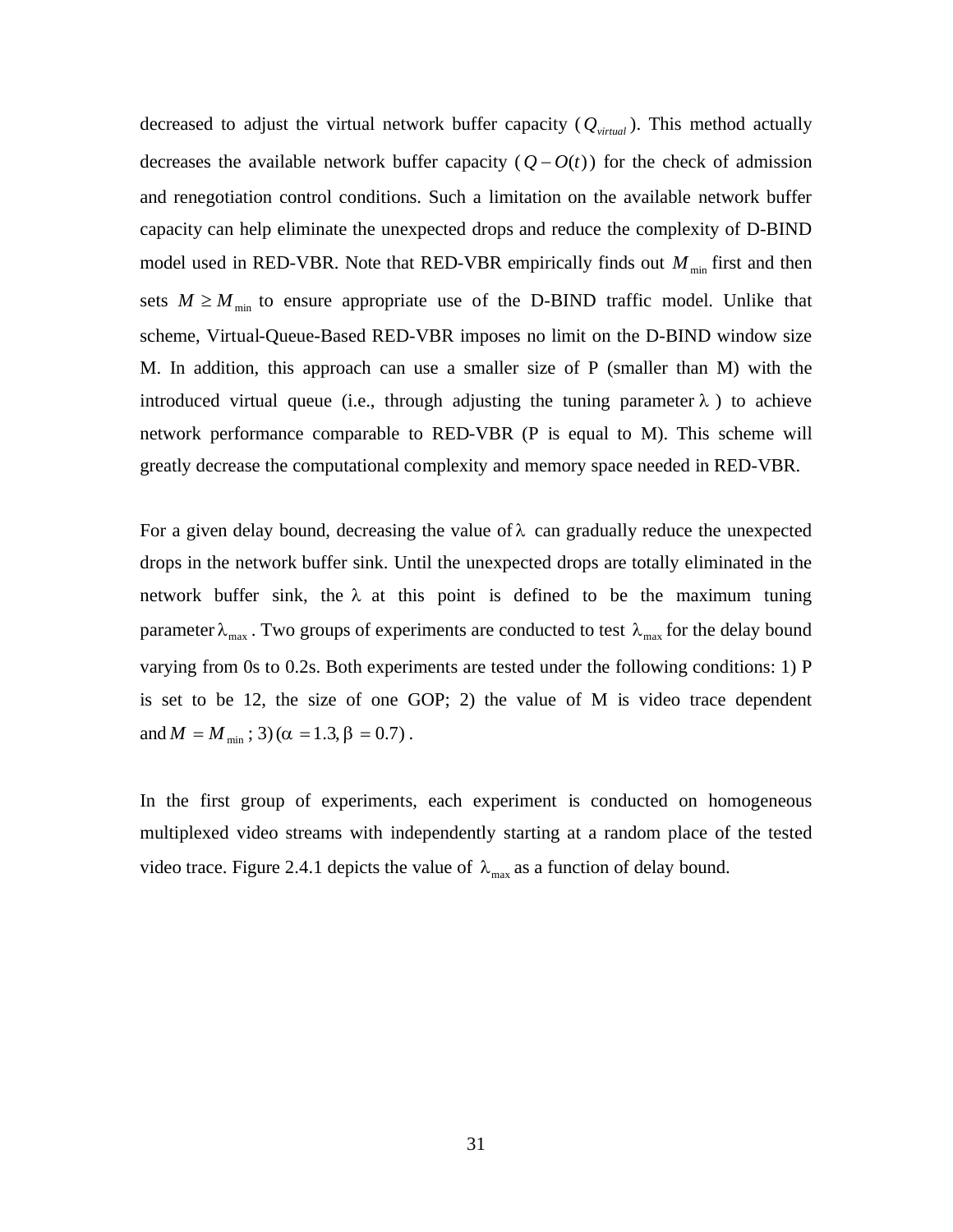

Figure 2.4.1: Tuning parameter  $\lambda_{\text{max}}$  of a single video trace

As shown in figure 2.4.1,  $\lambda_{\text{max}}$  of various video traces exhibits a similar decaying pattern. When the delay bound is less than 0.05s,  $\lambda_{\text{max}}$  equals 1 for all video traces. This indicates that the segmentation algorithm and renegotiation control algorithm can cooperate very well and the frames transmitted according to the reserved bandwidth can be successfully fed into the network buffer. As the delay bound increases from 0.05s to 0.2s, the value of  $\lambda_{\text{max}}$  begins to decrease (from 1) to reduce the actually available resources to eliminate the unexpected drops. The delay bound corresponding to  $\lambda_{\text{max}}$  is defined as the maximum delay bound  $d_{\text{max}}$ . The bold curve represents the result for the experiment in which heterogeneous multiplexed video streams are randomly chosen from the four high quality video (i.e., experiment 1 in the second group of the experiments). The value of  $d_{\text{max}}$  of this experiment is 0.1s, longer than  $d_{\text{max}} = 0.05$ s for *Mr. Bean* and *Silence of the Lambs* and shorter than  $d_{\text{max}} = 0.15$ s for *Star Wars IV*.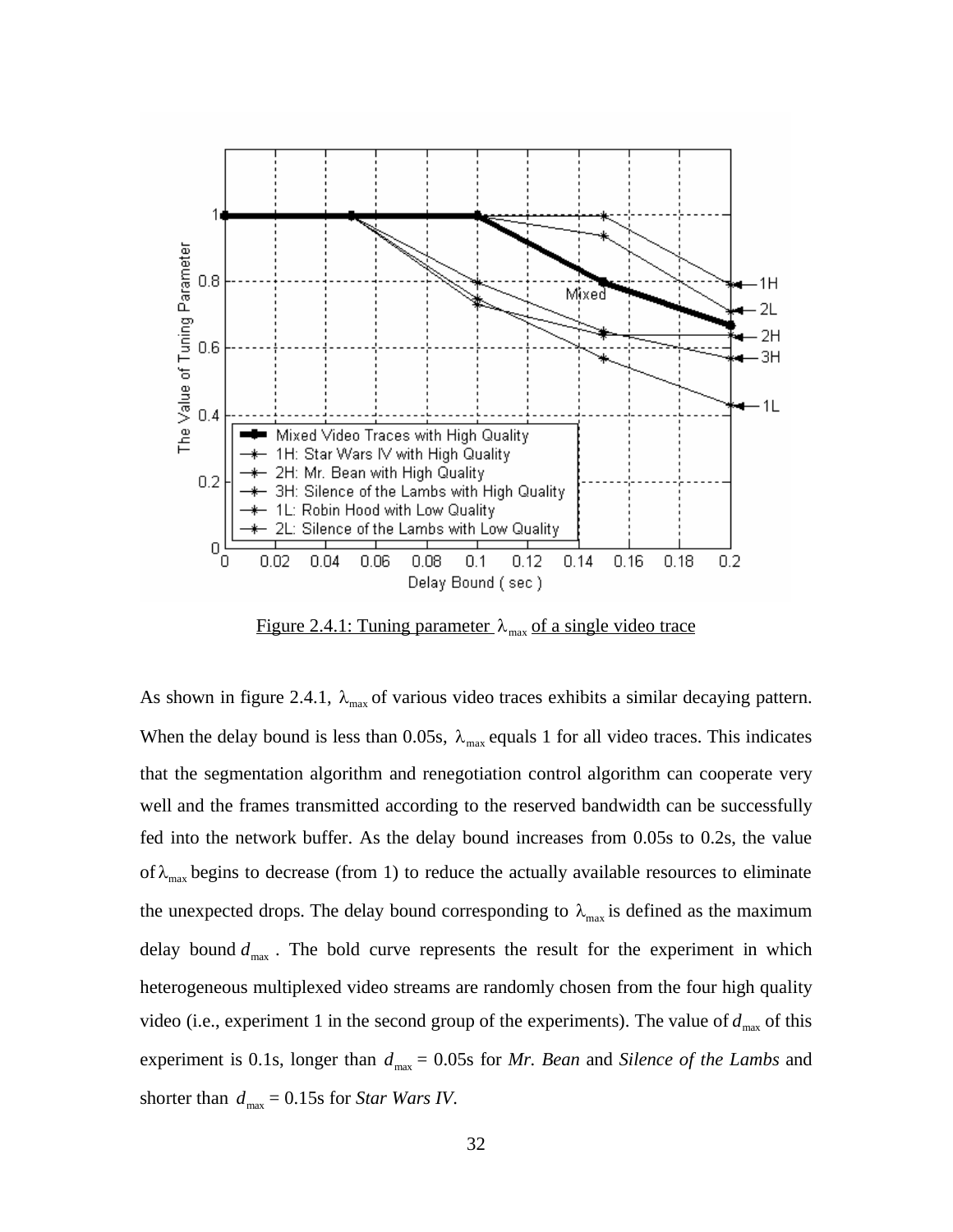In the second group of experiments, each experiment selects four different video traces to generate heterogeneous multiplexed video streams. All the video traces in experiment 1 and experiment 2 are from the high quality encoding. The video traces in experiment 3 include one high quality video trace and three low quality video traces.



|              | Video Trace Name                                                                            |
|--------------|---------------------------------------------------------------------------------------------|
| Experiment 1 | High quality: Star Wars IV, Mr. Bean, Silence of the Lambs, Soccer                          |
| Experiment 2 | High quality: Robin Hood, First Contact, Susi und Strolch (Cartoon),<br>ARD talk            |
| Experiment 3 | High quality: Star Wars IV, Mr. Bean, Susi und Strolch (Cartoon)<br>Low quality: Robin Hood |

Figure 2.4.2: Tuning parameter  $\lambda_{\text{max}}$  of mixed video traces

As indicated in figure 2.4.2, the values of  $\lambda_{\text{max}}$  of the three experiments exhibit a similar decaying tendency again, that is,  $\lambda_{\text{max}}$  is always equal to 1 when the delay bound is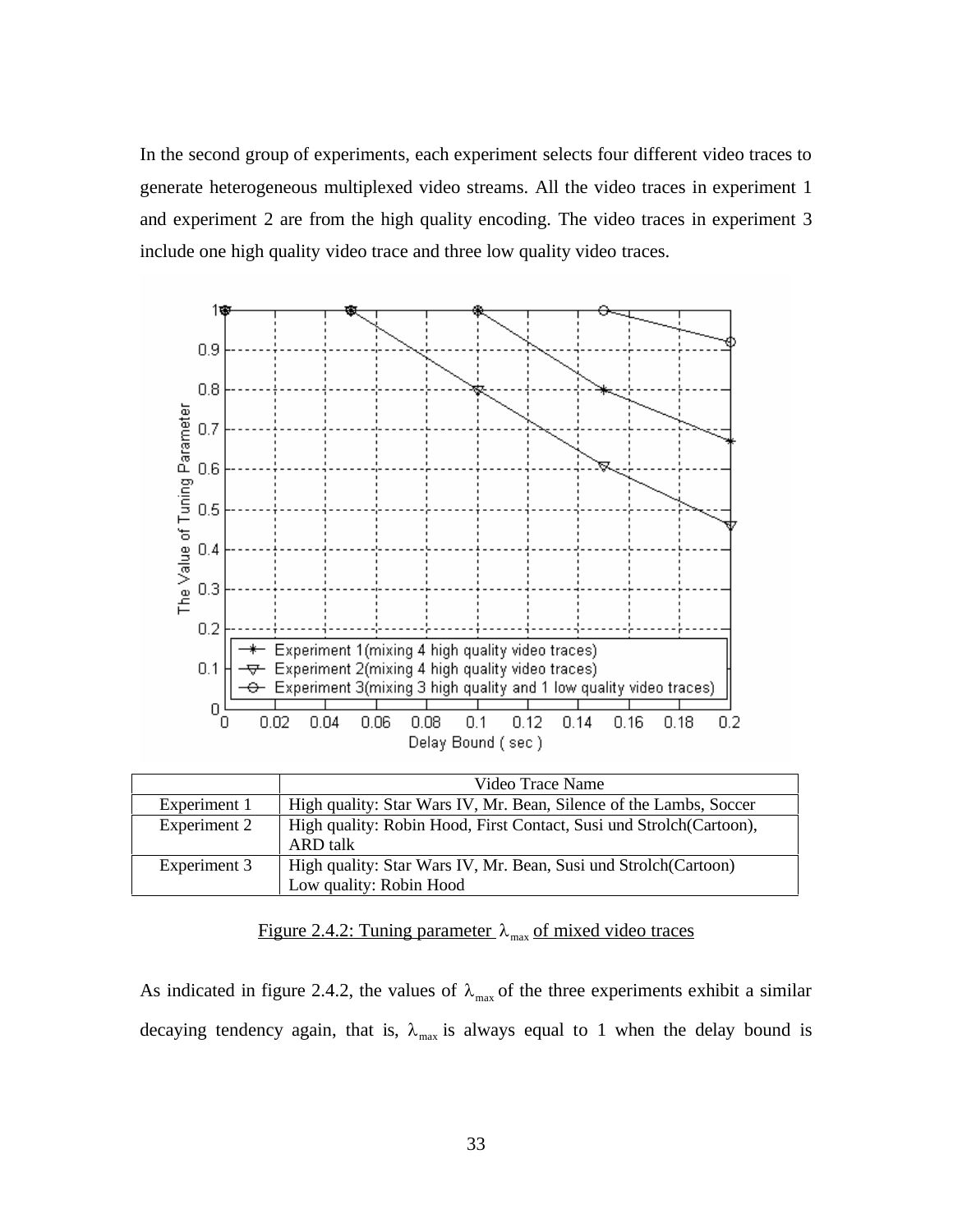shorter than  $d_{\text{max}}$  and approximately linearly decreases for the delay bound longer than  $d_{\text{max}}$ . This tendency may be expressed by an empirical equation below:

$$
\lambda_{\max} = \begin{cases}\n1 & 0 \le d \le d_{\max} \\
-4d + 4d_{\max} + 1 & d_{\max} \le d \le 0.2\n\end{cases}
$$
\n(2.4-1)

where  $d_{\text{max}}$  is the maximum delay bound when the maximum tuning parameter  $\lambda_{\text{max}}$  begins to decrease from the value of 1.  $d_{\text{max}}$  is dependent on the characteristics of the multiplexed video streams, and may be estimated by some online method, which will be studied in our future work.



Figure 2.4.3: Network utilization of mixed video traces

Furthermore, we observe from figure 2.4.1 that the unexpected drops for experiment 3 cannot be observed until the delay bound is beyond 0.15s. Therefore, as the delay bound increases, multiplexing high quality and low quality video traces may help explore the potential SMG among the admitted video streams better. Compared to the other two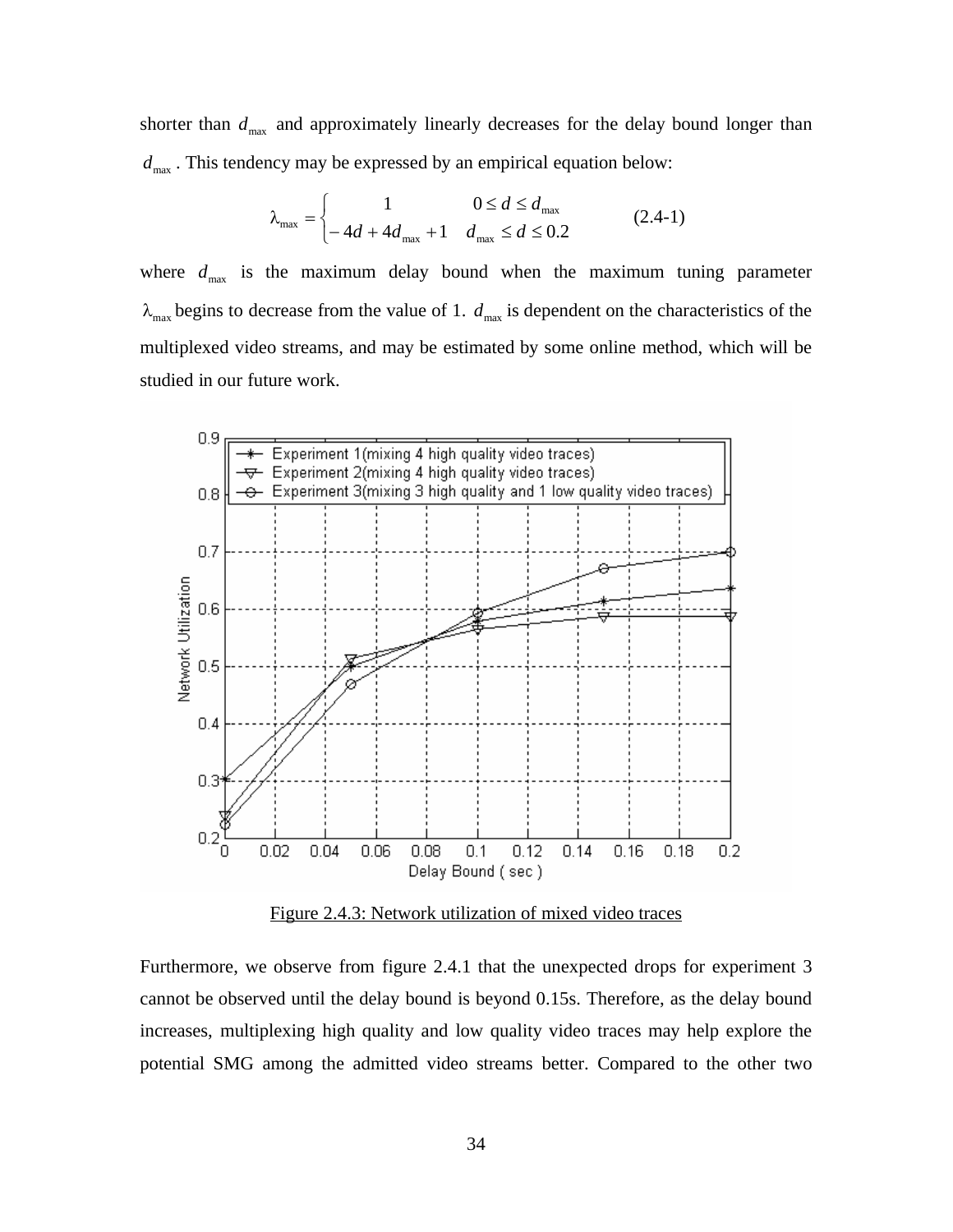experiments of mixed high quality video traces, higher network utilization can be expected for experiment 3 as illustrated in figure 2.4.3.

## 2.5 Experiment Setup

Our research is a simulation-oriented study. Trace-driven simulations are used to evaluate network performance on different scenarios. We conduct our experiments on MPEG-4 encoded video traces due to their wide range of bit rates, from very low bit rates used in wireless communications to very high bit rates applied in high definition television (HDTV). All the MPEG-4 encoded frame-size video traces are chosen from a publicly available library [16], generated at the Technical University Berlin. The MPEG-4 encoded video traces are generally 60 minutes long (around 89,999 frames) with a GOP pattern of IBBPBBPBBPBB and a frame rate of 25 frames / second. The total simulation time is 40,000 frames (about 0.5 hours). Each source starts at an independently random frame within the first 20,000 frames of an entire trace.

The basic experiment setups are listed below:

- Video traces are chosen from various sources, such as movies, sports events and cartoons. These traces are either high quality encoded or low quality encoded.
- The video streams are multiplexed over a single communication line using a FCFS scheduler.
- The multiplexed video streams for a single experiment are grouped in two ways.
	- o The multiplexed video streams are from a single video trace.
		- If this is a high quality video trace, the link speed  $c = 45$  Mbps.
		- If this is a low quality video trace, the link speed  $c = 11$  Mbps.
	- o The multiplexed video streams are from multiple video traces (i.e., heterogeneous video traces). The link speed  $c = 45$  Mbps.
- For simplicity, renegotiation control uses the same algorithm as admission control, as discussed in section 2.2.3.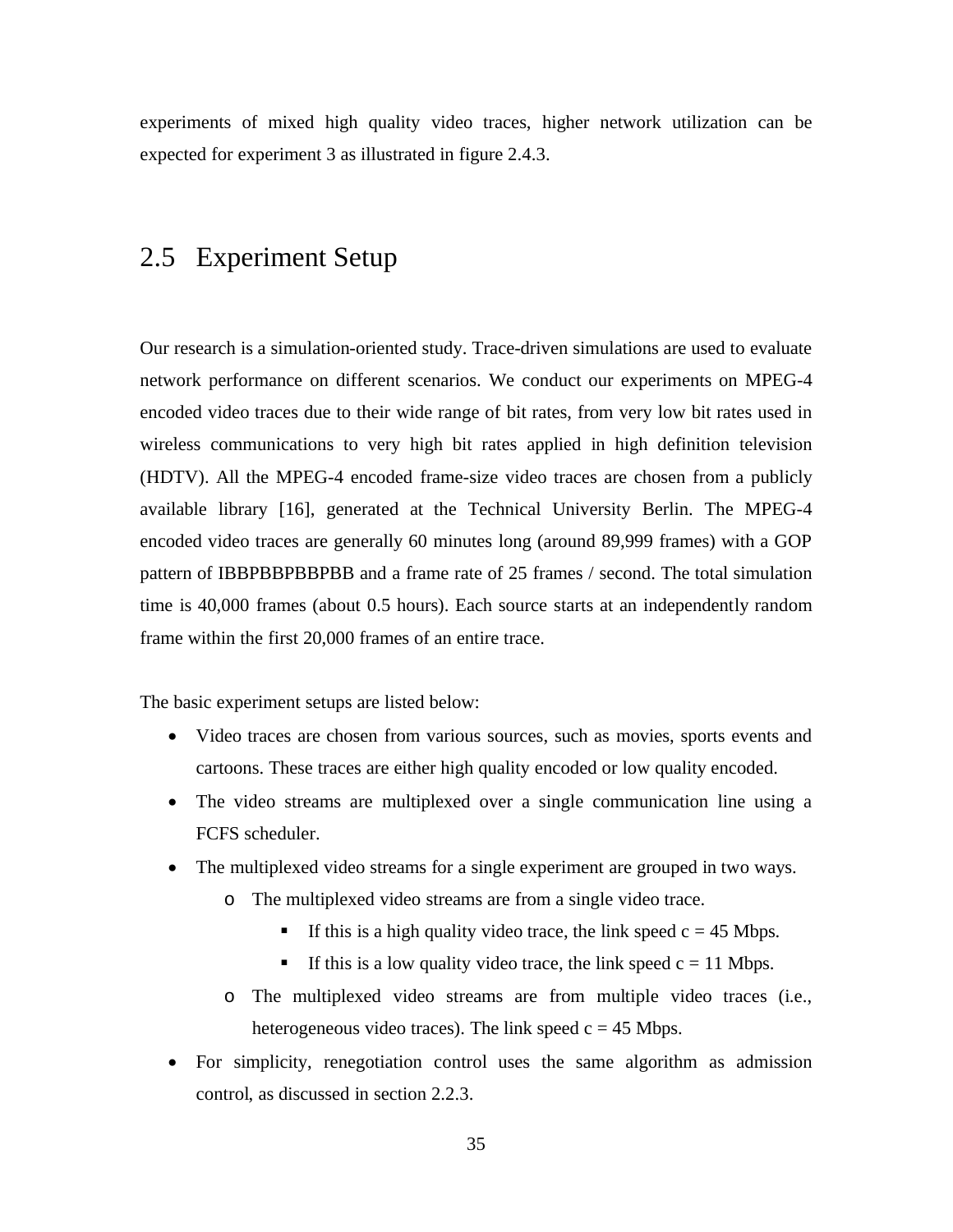- To deal with the rejected renegotiation requests, some researchers [7, 8] choose to block the sources whose request is rejected until their next renegotiation points. Our research chooses to perform traffic shaping instead. The rejected video streams will be transmitted according to the reserved bounding rates. Note that this denial will not affect the next renegotiation request, which is generated only according to the segmentation algorithm.
- The delay bound ranges from 0s to 0.2s with a step size of 0.05s. For each delay bound, the corresponding performance metrics are collected.
- The collected performance metrics are:
	- o Average renegotiation blocking probability refers to the probability that a resource request is rejected by the link control module. It is calculated as the ratio of the accumulated time for which renegotiation requests for more bandwidth have been denied to the total connection time.
	- o Average network utilization is decided by dividing the connection's longterm-average rate by the link speed. The long-term-average rate is defined as the total number of bits transmitted over the connection lifetime.
	- o Average renegotiation interval is determined by dividing the connection lifetime by the number of renegotiations.
	- o Average drop rate is defined to be the portion of dropped bits, due to applying traffic shaping, over the total number of bits that the video stream needs to transmit.
- The D-BIND window size M is video trace dependent and generally set to be multiple times of one GoP (12 frames).
	- o With Virtual-Queue-Based RED-VBR,  $P = 12$ .
	- $\circ$  With RED-VBR,  $P = M_{min}$ .

The implementation procedure similar to the description in [7] is shown in figure 2.6.1.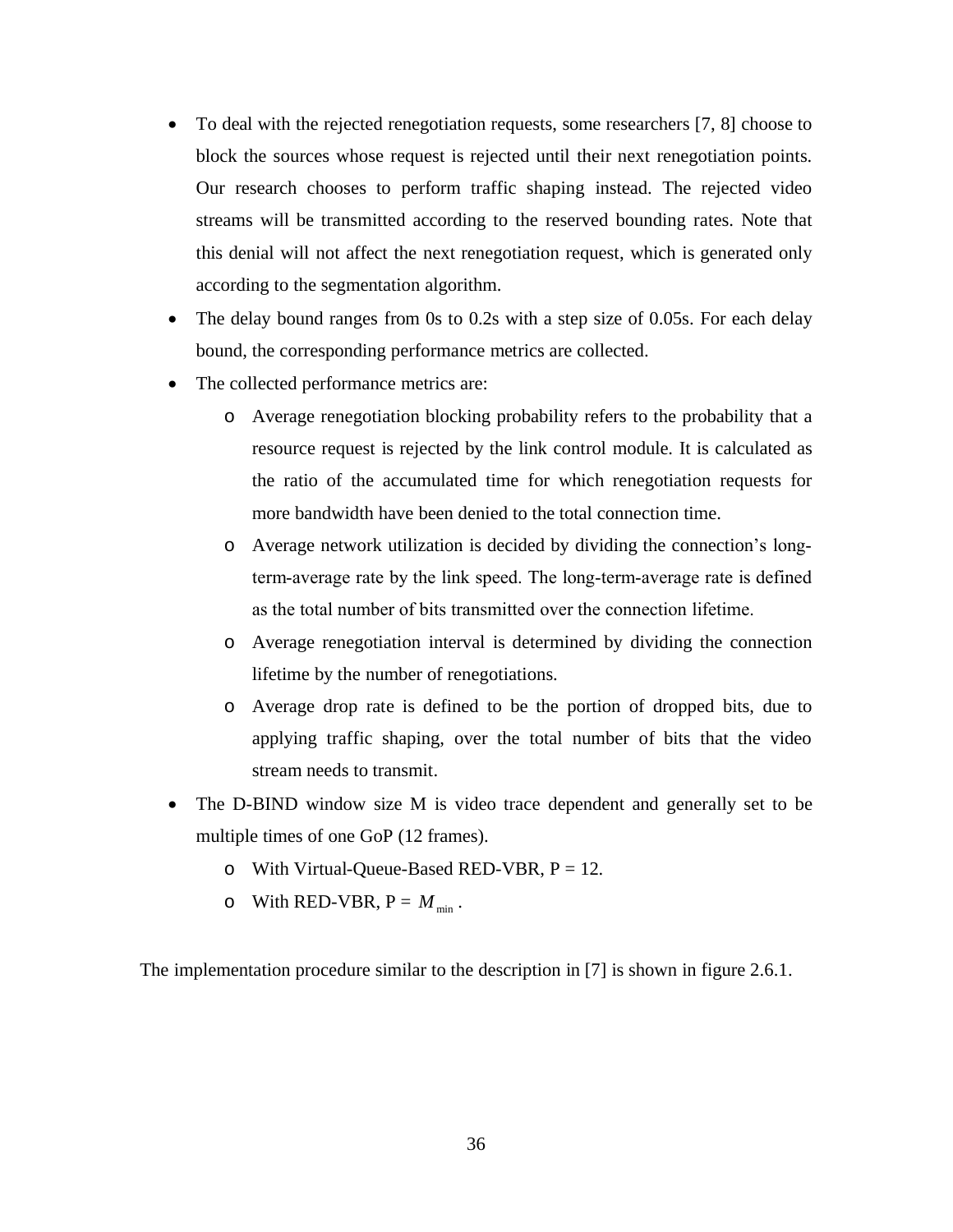```
1. Initialize: set the renegotiation blocking probability to 0.01;
              set MIN_RENE = 30 frames;
              set the delay bound and the initial number of multiplexed sources;
              set other parameters according to different scenarios;
2. Connection set up sub-process ( )
    Call process of computing traffic parameters; 
    Call process of admission control algorithm;
    If ( the connection is admitted ) { Call renegotiation sub-process; }
    Else { Try again; }
3. Renegotiation sub-process ( )
    Call process of computing traffic parameters;
    Call process of online segmentation algorithm;
    If ( a new renegotiation request is generated )
    {
      Call process of renegotiation control algorithm;
       If ( the request is accepted )
       { Transmit according to the updated (r_1, r_2, \ldots, r_p)_{\text{resevved}}; }
       Else { Transmit according to the previous (r_1, r_2, ..., r_p)_{reseved}; }
    }
    Repeat the renegotiation sub-process until the end of simulation;
4. If ( blocking probability \leq 0.01 )
    { Increase number of sources;
      Run simulations from 2; \}Else
     { Decrease number of sources;
       Run simulations from 2; \}5. Increase the delay bound and start from 1;
6. End.
```
#### Figure 2.5.1: Main procedure of trace-driven simulation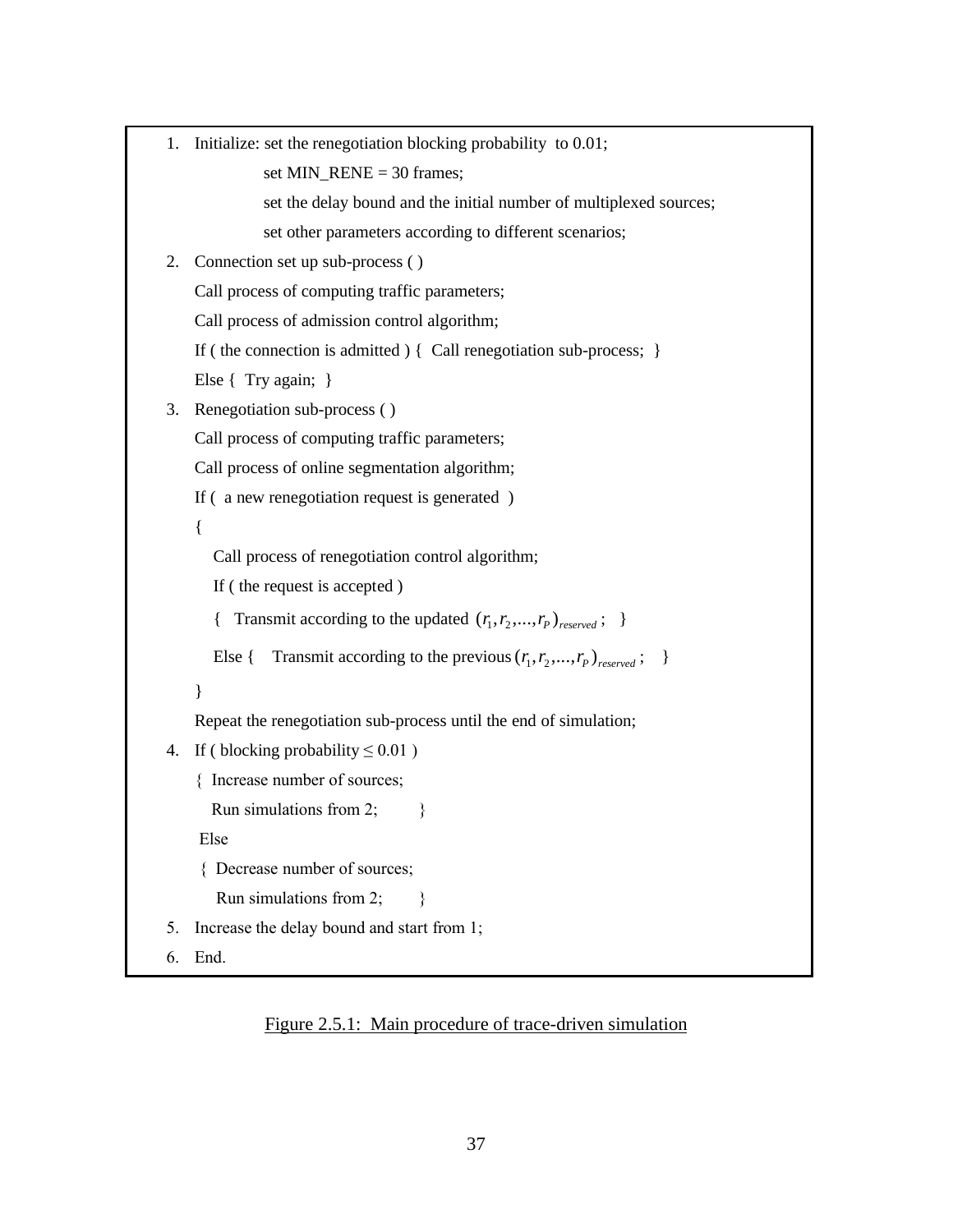### 2.6 Experiment Results and Analysis

We focus on the performance evaluation of the proposed Virtual-Queue-Based RED-VBR compared to RED-VBR and Overlap-Based RED-VBR introduced in [11]. The impacts of each performance metric are discussed in detail based on the simulation results.

### A Brief Review of Overlap\_Based RED-VBR

An approximation D-BIND traffic model has also been proposed along with the D-BIND traffic model [11]. We refer to RED-VBR in which the D-BIND traffic model is replaced with the approximation D-BIND traffic model as Overlap-Based RED-VBR. This scheme approximately describes a video sequence with a D-BIND window size M by P D-BIND rate-interval pairs, where  $P < M$ . The difference between Virtual-Queue-Based RED-VBR and Overlap-Based RED-VBR is in executing the admission control and renegotiation control algorithms. Overlap-Based RED-VBR still uses M bounding rates to build the traffic constraint function for the admission and renegotiation control conditions. Those bounding rates for an interval length longer than P are derived by an overlapping approximation approach. This approach first builds the traffic constraint function  $B_{R_T}[t_1,...,t_p]$  from P rate-interval pairs carried in a renegotiation request. Then, the traffic constraint function  $B_{R_T}[t_{P+1},..., t_M]$  for an interval length longer than P is approximately derived by overlapping  $B_{R_T}[t_1, ..., t_p]$  several times, as demonstrated in figure 2.6.1.1. Note that the GOP pattern in the plot is IBBPBB. The bounding rates  $(r_{p+1}, r_{p+2},..., r_M)$  for an interval length longer than P are finally computed from  $B_{R_T}[t_{P+1},..., t_M]$ . The detailed algorithm is depicted in figure 2.6.1.2.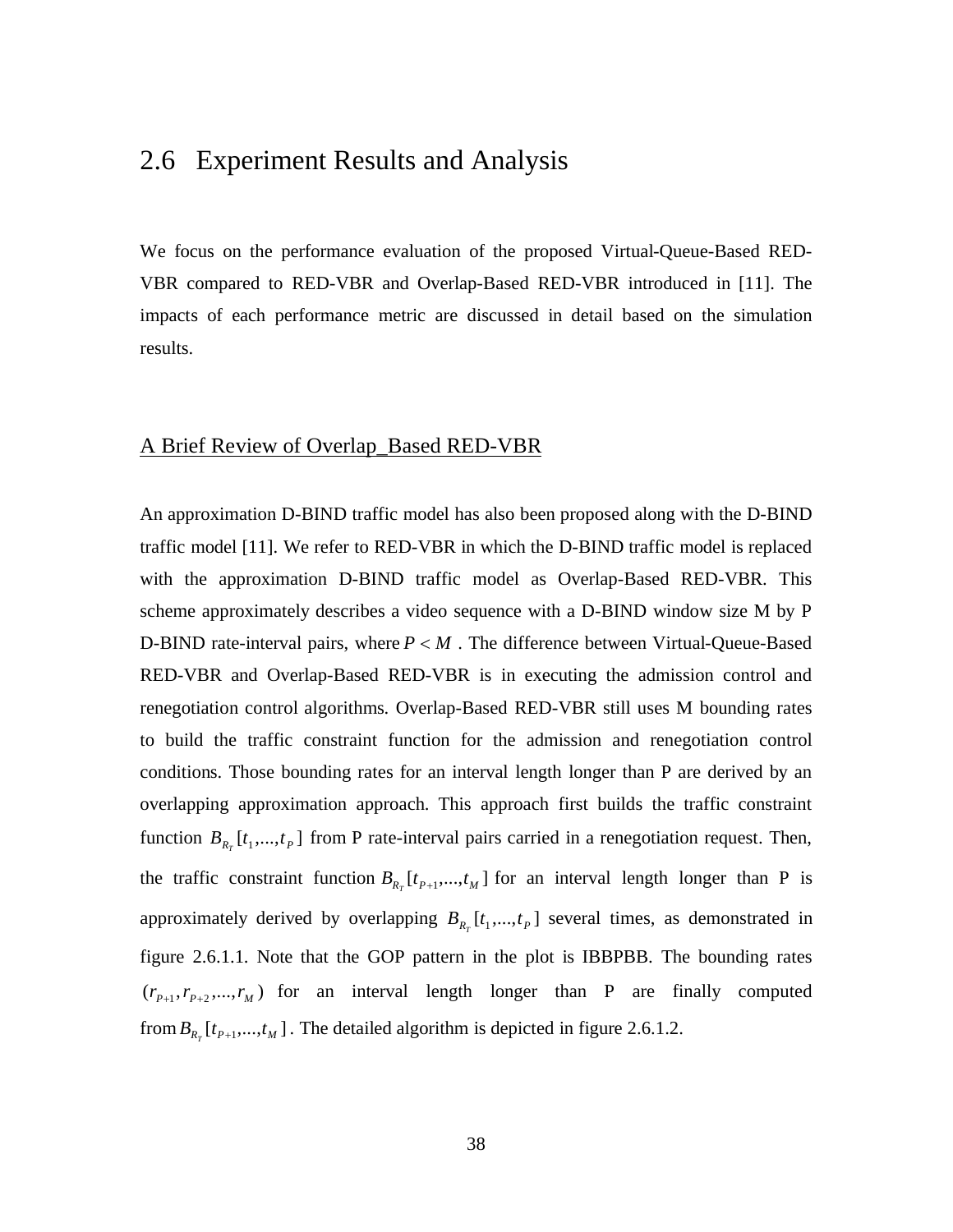

Figure 2.6.1.1: Overlapping approximation approach to build traffic constraint function

- 1. Use  $(r_1, r_2, \ldots, r_p)$  to construct the traffic constraint function  $B_{R_T}[t_1, \ldots, t_p]$ .
- 2. Derive the traffic constraint function  $B_{R_T}[t_{P+1},..., t_M]$  by overlapping  $B_{R_T}[t_1, ..., t_P]$  several times.
- 3. Calculate  $(r_{p+1}, r_{p+2},..., r_M)$  from  $B_{R_T}[t_{p+1},..., t_M]$
- 4. Reconstruct  $(r_1, r_2, ..., r_M)$

### Figure 2.6.1.2: Process of overlapping approximation approach

Since Overlap-Based RED-VBR uses M rate-interval pairs to perform the admission control and renegotiation control algorithms, this scheme does not reduce the computational complexity involving in the link control module. Meanwhile, similar to RED-VBR, Overlap-Based-RED-VBR has to set  $M \geq M_{\text{min}}$  to eliminate the unexpected drops as well. On the other hand, since the traffic constraint function  $(B_{R_T}[t_{P+1},...,t_M])$  for an interval length longer than P is derived through the overlapping approximation, this function is not the tightest D-BIND traffic constraint function. Overlap-Based RED-VBR may therefore achieve relatively lower network utilization than RED-VBR.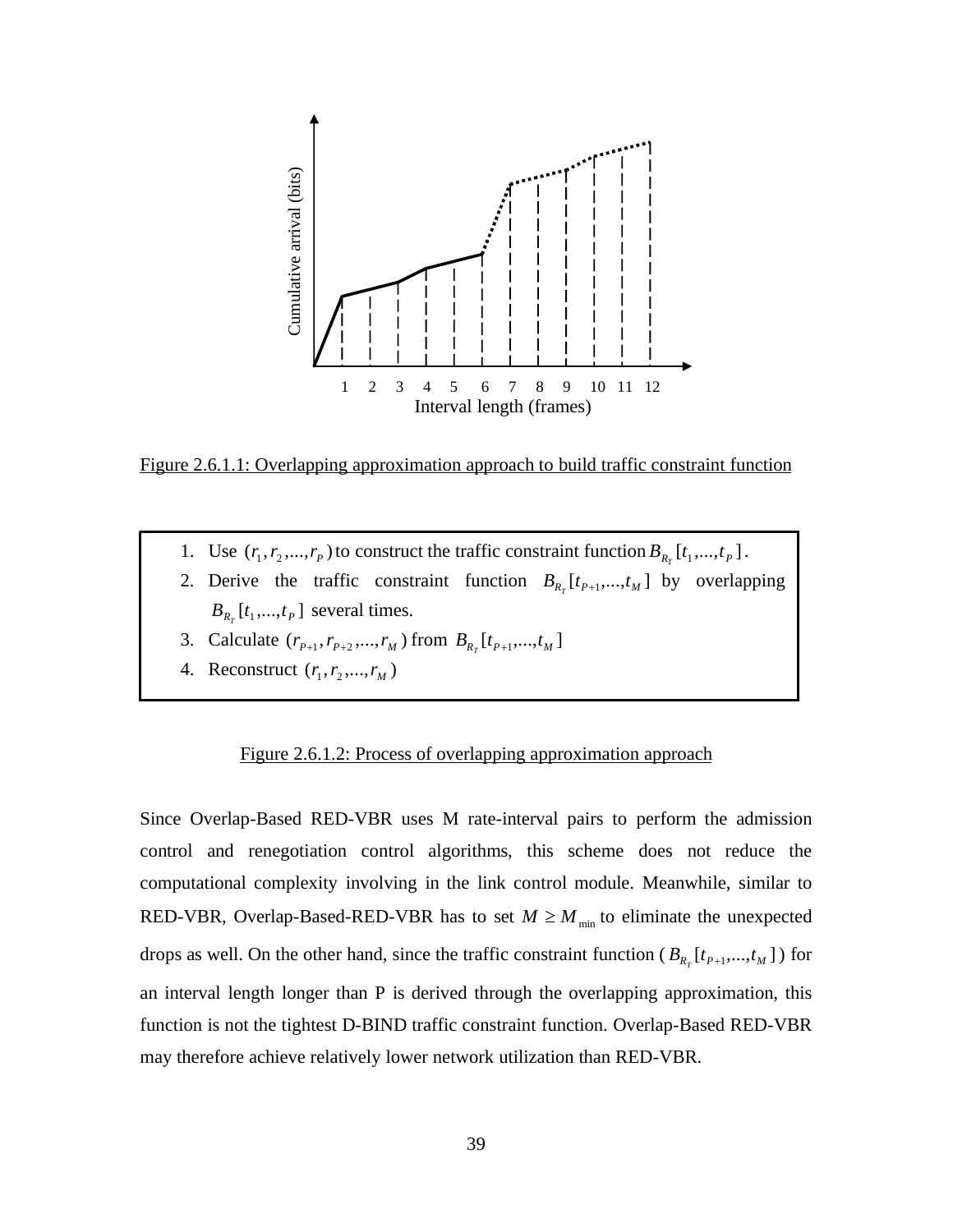# 2.6.1 Performance Comparison among Virtual-Queue-Based RED-VBR, RED-VBR and Overlap-Based RED-VBR

For RED-VBR and Overlap-Based RED-VBR, we empirically determine  $M_{\text{min}}$  for a video trace with delay bound of 0.2s and then use this  $M_{\text{min}}$  to conduct experiments for delay bounds varying from 0s to 0.15s. For ease of comparison, Virtual-Queue-Based RED-VBR uses the same  $M_{\text{min}}$  for this video trace as the other two schemes do. For Virtual-Queue-Based RED-VBR, the performance metrics are collected when  $\lambda = \lambda_{\text{max}}$  for each delay bound. The performance comparison is conducted based on six experiments. The multiplexed video streams for five experiments are from a single video trace. They are three high quality video traces (*Star Wars IV*, *Silence of the Lambs* and *Mr. Bean*) and two low quality video traces (*Robin Hood* and *Silence of the Lambs*). The sixth experiment is tested on mixing four types of high quality vide traces (*Star Wars IV*, *Silence of the Lambs*, *Mr. Bean* and *Soccer*). The simulation results for network utilization are depicted in figure 2.6.1.3 to figure 2.6.1.8. A table is added for each plot to show the traffic statistics (data come from [16]) and some key performance parameters from the simulation results. In these tables,

• The smoothing ratio is: 
$$
\frac{Peak}{Mean}(Frame) - \frac{Peak}{Mean}(GoP))
$$
  
  $Peak$ <sub>mean</sub>(Frame) (2.6.1-1)

- The network utilization is collected with delay bound of 0.2s.
- The drop rate and renegotiation interval are averaged for delay bounds from 0s to 0.2s.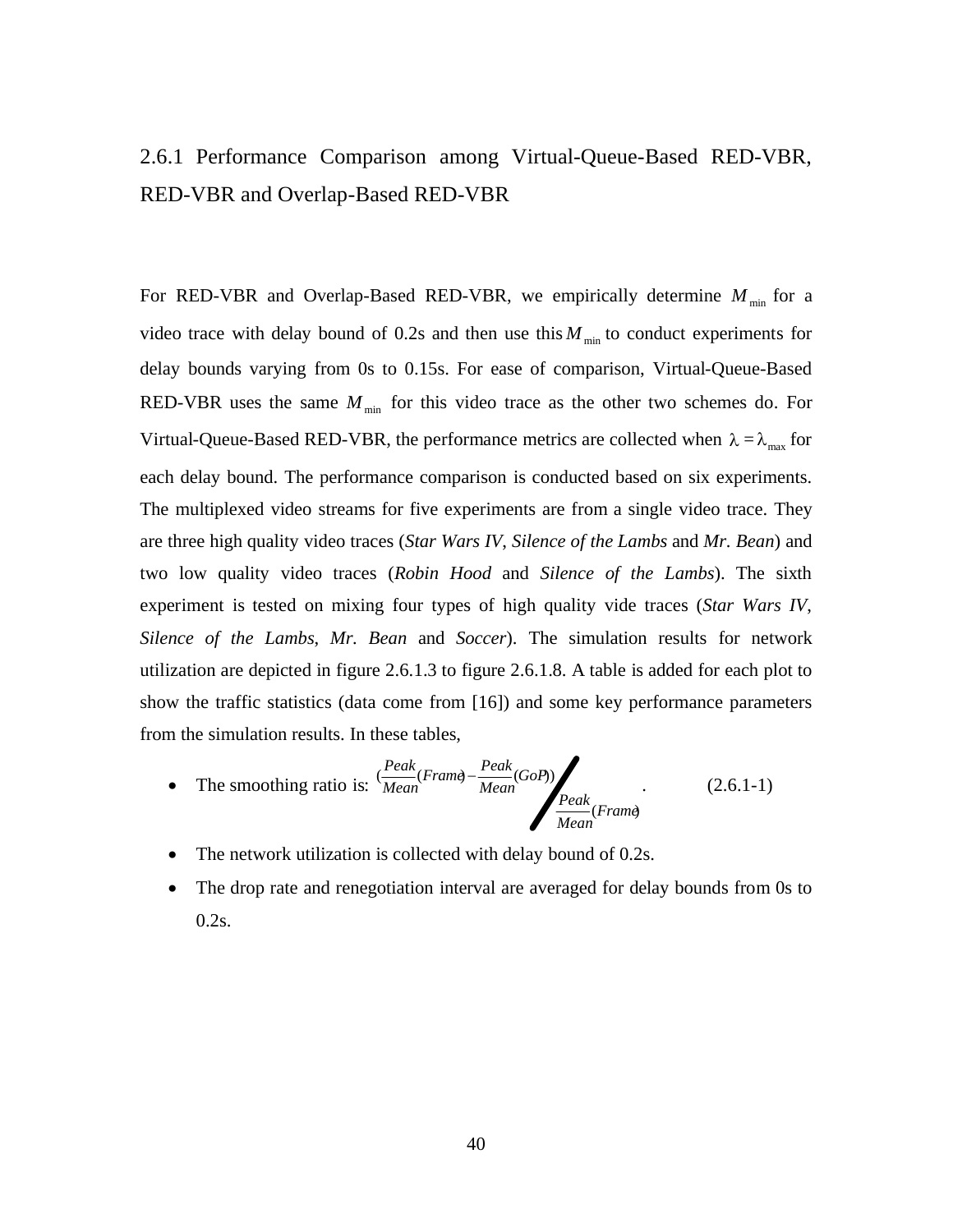

| Video Trace       | <b>Star Wars IV</b>   |                         |                       |               |
|-------------------|-----------------------|-------------------------|-----------------------|---------------|
| Traffic           | Quality               | <b>Frame Statistics</b> | <b>GOP</b> Statistics | Smoothing     |
| <b>Statistics</b> |                       | Peak/Mean               | Peak/Mean             | Ratio         |
|                   | High                  | 6.81                    | 4.29                  | 37%           |
| Performance       |                       | <b>Network</b>          | Average               | Average       |
| <b>Metrics</b>    | Scheme                | Utilization             | Drop rate             | Rene-Interval |
|                   |                       | $(delay = 0.2s)$        |                       | (sec)         |
|                   | <b>RED-VBR</b>        | 55.8%                   | 0.70%                 | 1.67          |
|                   | Overlap-Based RED-VBR | 51.3%                   | 0.41%                 | 1.98          |
|                   | Virtual-Queue-Based   | 57.7%                   | 0.42%                 | 2.00          |
|                   | <b>RED-VBR</b>        |                         |                       |               |

Figure 2.6.1.3: Online network performance of *Star Wars IV* with high quality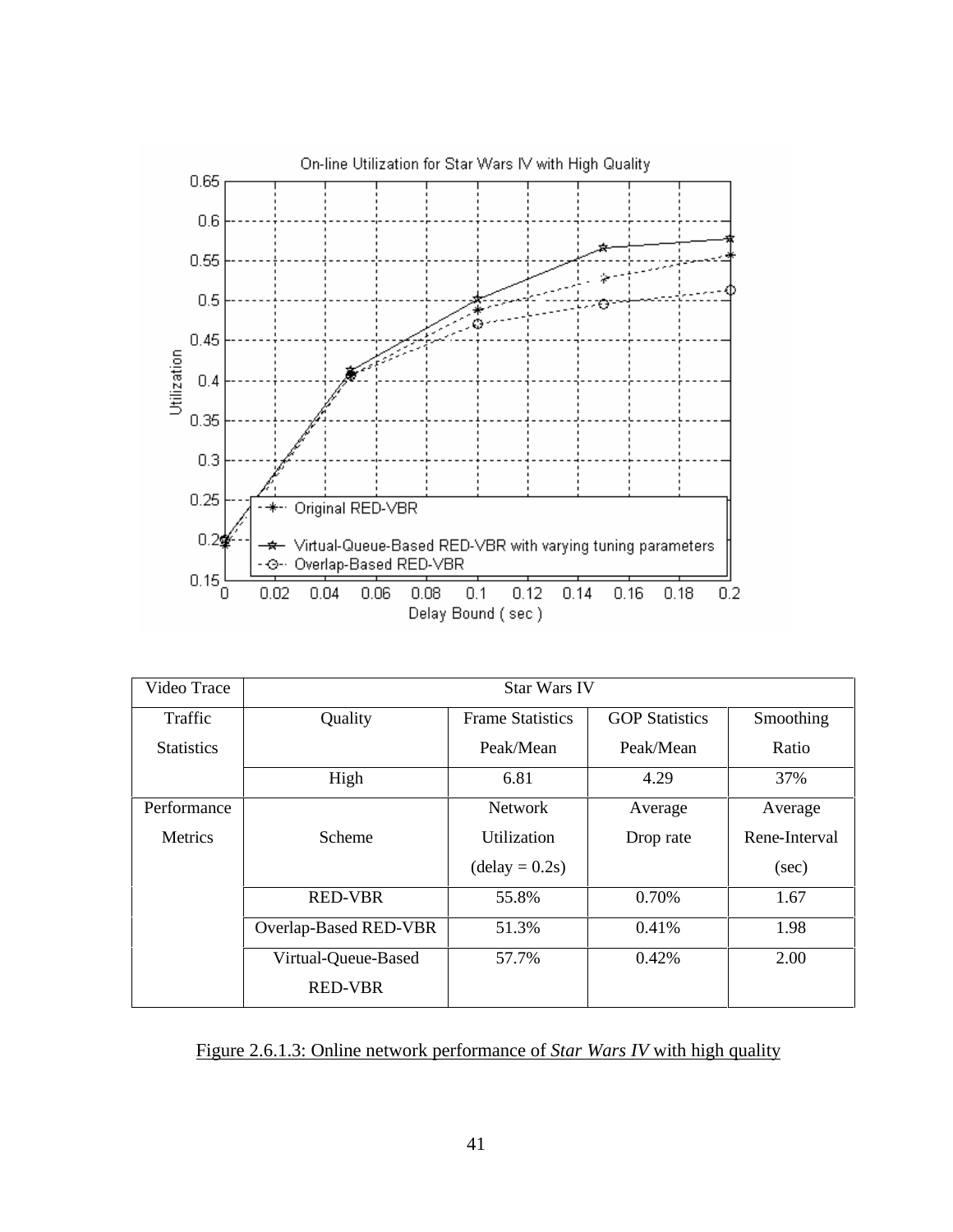

| Video Trace       | Silence of the Lambs  |                                                               |           |               |  |  |
|-------------------|-----------------------|---------------------------------------------------------------|-----------|---------------|--|--|
| Traffic           | Quality               | <b>GOP Statistics</b><br><b>Frame Statistics</b><br>Smoothing |           |               |  |  |
| <b>Statistics</b> |                       | Peak/Mean                                                     | Peak/Mean | Ratio         |  |  |
|                   | High                  | 7.73                                                          | 6.22      | 19.5%         |  |  |
| Performance       | Scheme                | <b>Network</b>                                                | Average   | Average       |  |  |
| <b>Metrics</b>    |                       | Utilization                                                   | Drop rate | Rene-Interval |  |  |
|                   |                       | $(delay = 0.2s)$                                              |           | (sec)         |  |  |
|                   | <b>RED-VBR</b>        | 31.2%                                                         | 1.07%     | 1.59          |  |  |
|                   | Overlap-Based RED-VBR | 30.2%                                                         | 0.70%     | 1.90          |  |  |
|                   | Virtual-Queue-Based   | 32.3%                                                         | 0.81%     | 1.85          |  |  |
|                   | <b>RED-VBR</b>        |                                                               |           |               |  |  |

Figure 2.6.1.4: Online network performance of *Silence of the Lambs* with high quality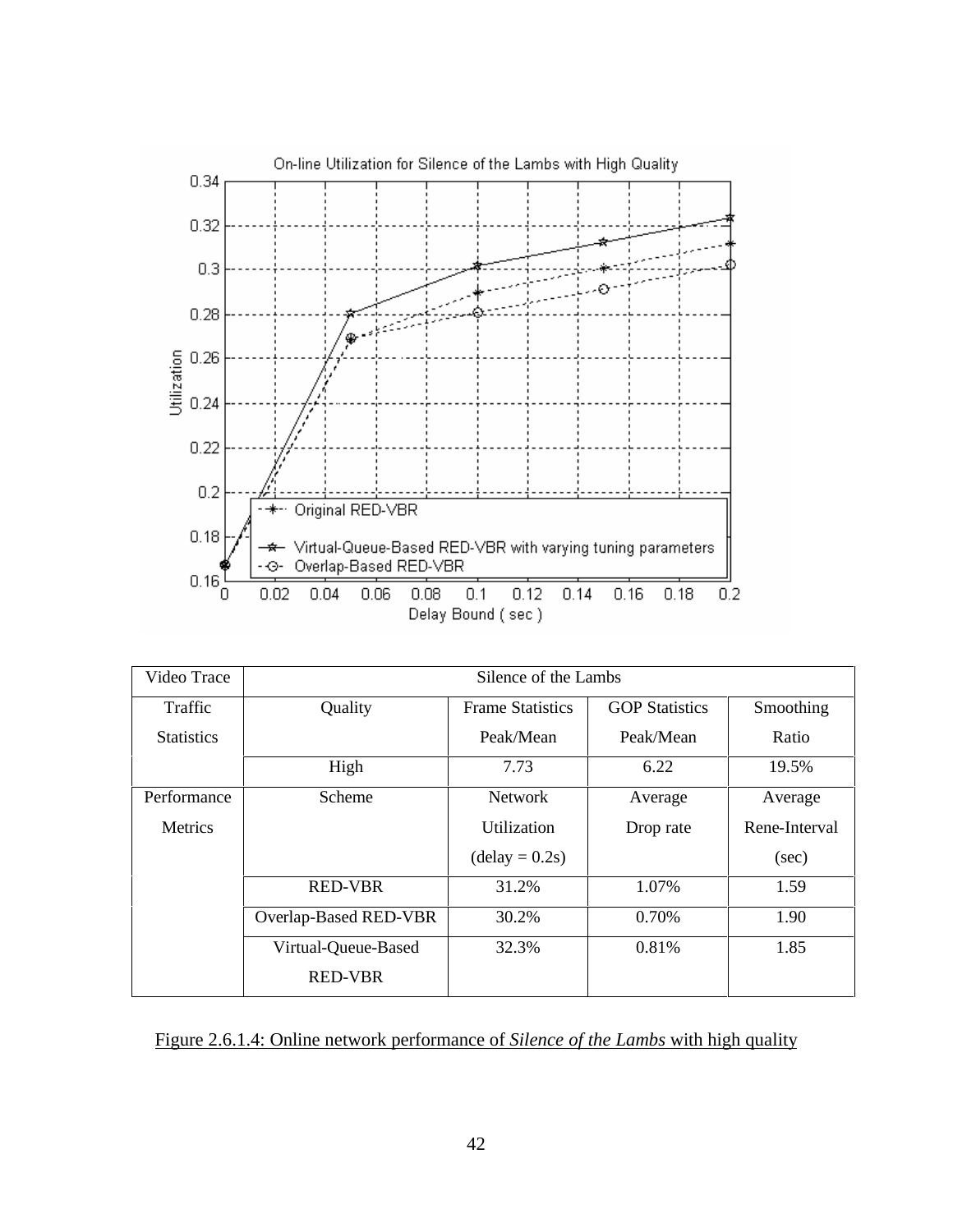

| Video Trace       | Mr. Bean              |                         |                       |               |
|-------------------|-----------------------|-------------------------|-----------------------|---------------|
| Traffic           | Quality               | <b>Frame Statistics</b> | <b>GOP Statistics</b> | Soothing      |
| <b>Statistics</b> |                       | Peak/Mean               | Peak/Mean             | Ratio         |
|                   | High                  | 5.24                    | 3.73                  | 28.8%         |
| Performance       | Scheme                | <b>Network</b>          | Average               | Average       |
| <b>Metrics</b>    |                       | Utilization             | Drop rate             | Rene-Interval |
|                   |                       | $(delay = 0.2s)$        |                       | (sec)         |
|                   | <b>RED-VBR</b>        | 54.2 %                  | 0.58%                 | 1.74          |
|                   | Overlap-Based RED-VBR | 50.1%                   | 0.36%                 | 2.02          |
|                   | Virtual-Queue-Based   | 55.6%                   | 0.40%                 | 2.04          |
|                   | <b>RED-VBR</b>        |                         |                       |               |

Figure 2.6.1.5: Online network performance of *Mr.Bean* with high quality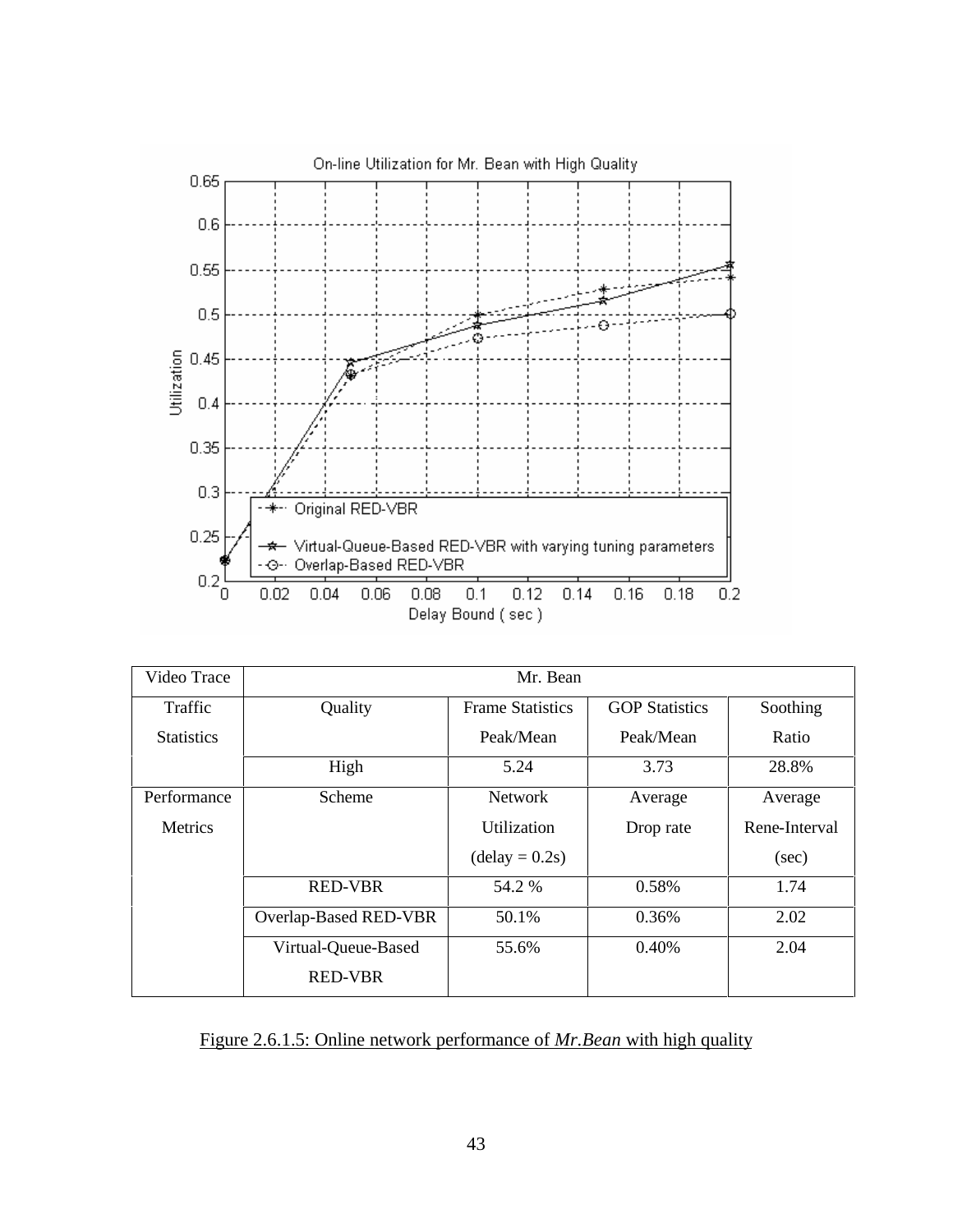

| Video Trace       | Star Wars IV, Mr. Bean, Silence of the Lambs, Soccer |                         |                       |               |
|-------------------|------------------------------------------------------|-------------------------|-----------------------|---------------|
| Traffic           | Quality                                              | <b>Frame Statistics</b> | <b>GOP</b> Statistics | Soothing      |
| <b>Statistics</b> |                                                      | Peak/Mean               | Peak/Mean             | Ratio         |
|                   | High                                                 |                         |                       |               |
| Performance       | Scheme                                               | <b>Network</b>          | Average               | Average       |
| <b>Metrics</b>    |                                                      | <i>Utilization</i>      | Drop rate             | Rene-Interval |
|                   |                                                      | $(delay = 0.2s)$        |                       | (sec)         |
|                   | <b>RED-VBR</b>                                       | 61.4 %                  | 0.72%                 | 1.58          |
|                   | Overlap-Based RED-VBR                                | 57.4%                   | 0.48%                 | 1.82          |
|                   | Virtual-Queue-Based                                  | 63.7%                   | 0.53%                 | 1.82          |
|                   | <b>RED-VBR</b>                                       |                         |                       |               |

Figure 2.6.1.6: Online network performance of mixed video traces with high quality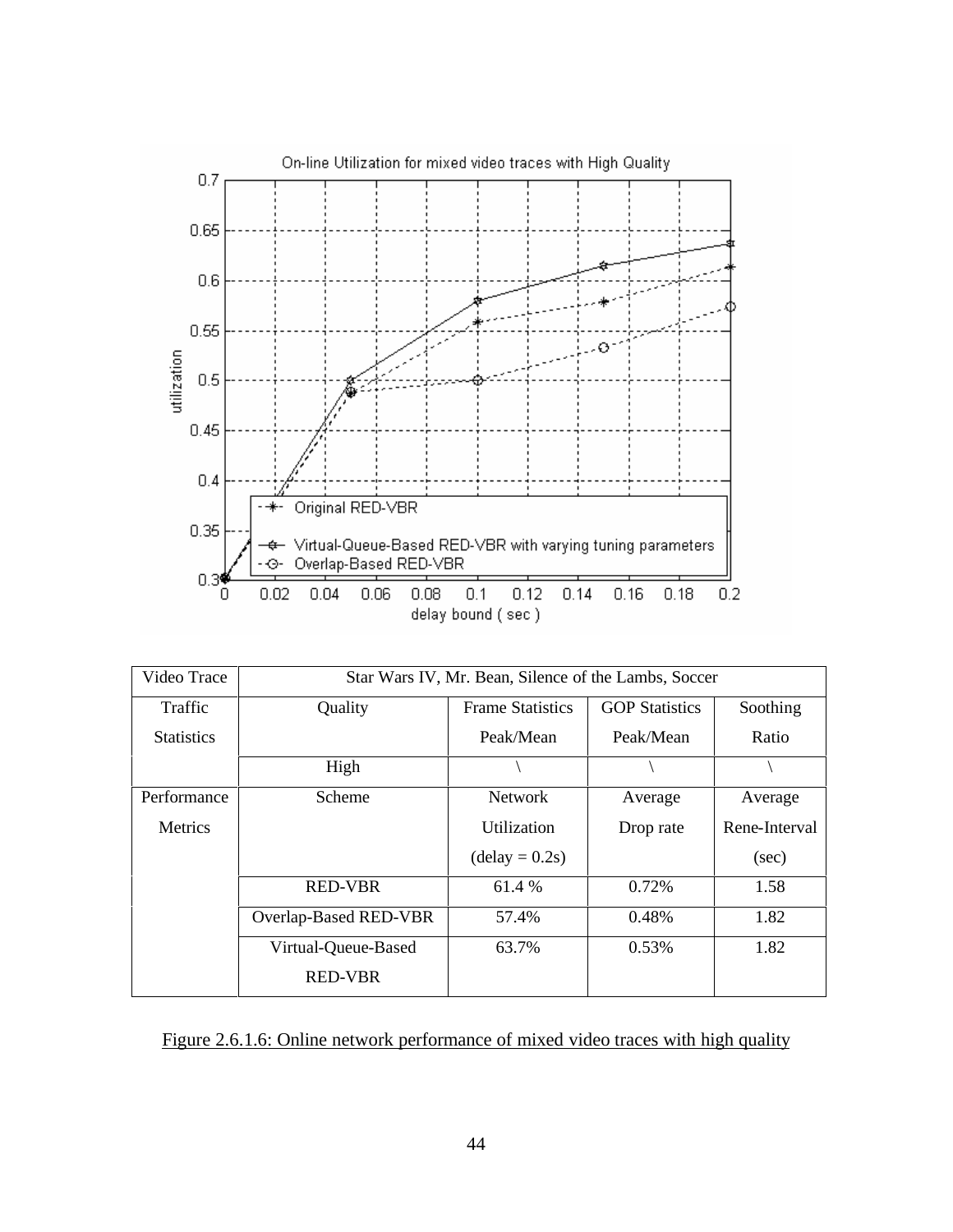

| Video Trace       | Robin Hood            |                         |                       |               |
|-------------------|-----------------------|-------------------------|-----------------------|---------------|
| Traffic           | Quality               | <b>Frame Statistics</b> | <b>GOP</b> Statistics | Smoothing     |
| <b>Statistics</b> |                       | Peak/Mean               | Peak/Mean             | Ratio         |
|                   | Low                   | 10.56                   | 3.34                  | 68.4%         |
| Performance       | Scheme                | <b>Network</b>          | Average               | Average       |
| <b>Metrics</b>    |                       | Utilization             | Drop rate             | Rene-Interval |
|                   |                       | $(delay = 0.2s)$        |                       | (sec)         |
|                   | <b>RED-VBR</b>        | 43.5 %                  | 0.93%                 | 1.47          |
|                   | Overlap-Based RED-VBR | 40.1%                   | 0.46%                 | 1.89          |
|                   | Virtual-Queue-Based   | 36.7%                   | 0.44%                 | 1.83          |
|                   | <b>RED-VBR</b>        |                         |                       |               |

Figure 2.6.1.7: Online network performance of *Robin Hood* with low quality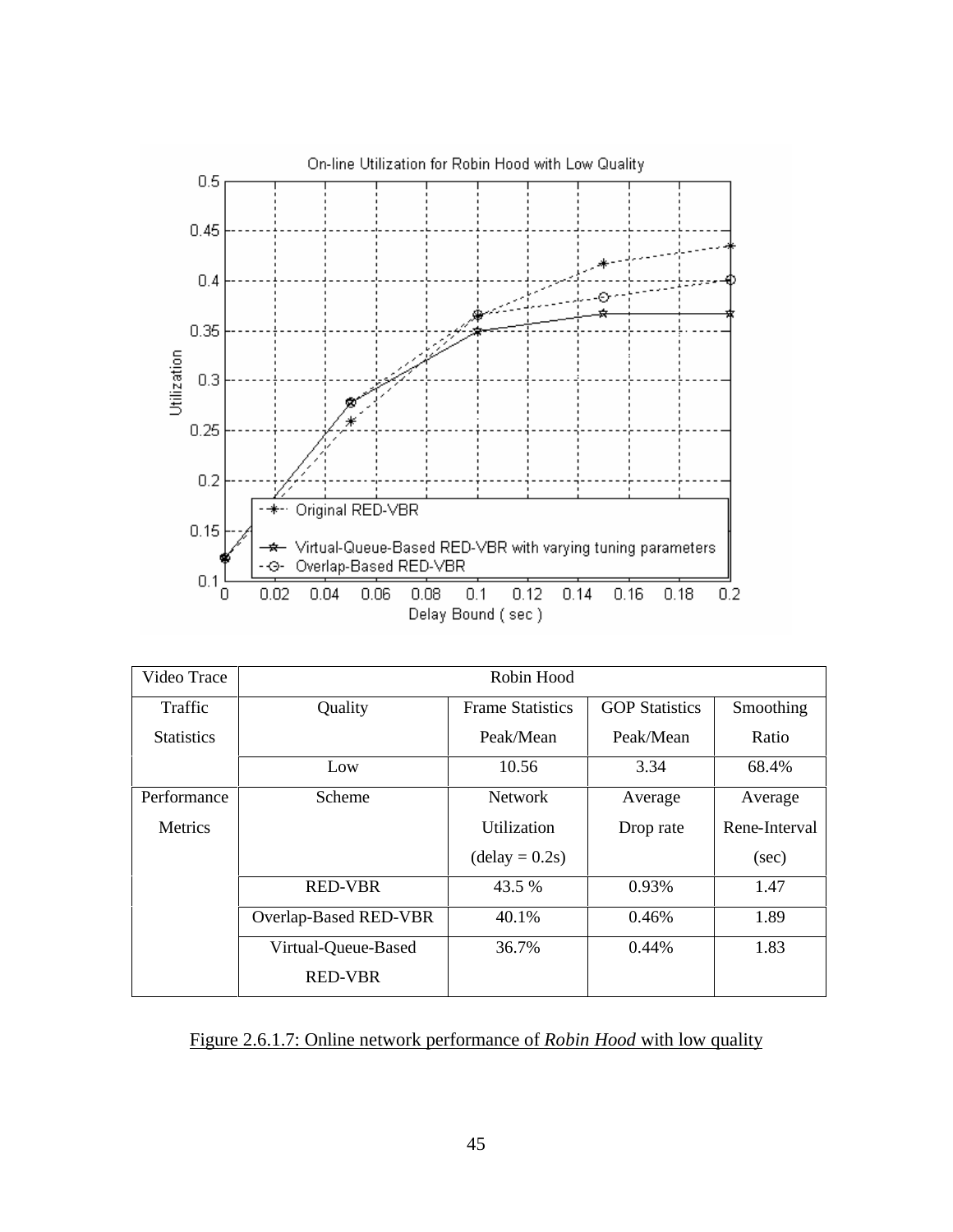

| Video Trace       | Silence of the Lambs  |                         |                       |               |
|-------------------|-----------------------|-------------------------|-----------------------|---------------|
| Traffic           | Quality               | <b>Frame Statistics</b> | <b>GOP</b> Statistics | Smoothing     |
| <b>Statistics</b> |                       | Peak/Mean               | Peak/Mean             | Ratio         |
|                   | Low                   | 21.39                   | 10.48                 | 51%           |
| Performance       | Scheme                | <b>Network</b>          | Average               | Average       |
| <b>Metrics</b>    |                       | Utilization             | Drop rate             | Rene-Interval |
|                   |                       | $(delay = 0.2s)$        |                       | (sec)         |
|                   | <b>RED-VBR</b>        | 24.2 %                  | 2.46%                 | 1.33          |
|                   | Overlap-Based RED-VBR | 22.9%                   | 1.69%                 | 1.51          |
|                   | Virtual-Queue-Based   | 24.3%                   | 1.82%                 | 1.48          |
|                   | <b>RED-VBR</b>        |                         |                       |               |

Figure 2.6.1.8: Online network performance of *Silence of the Lambs* with low quality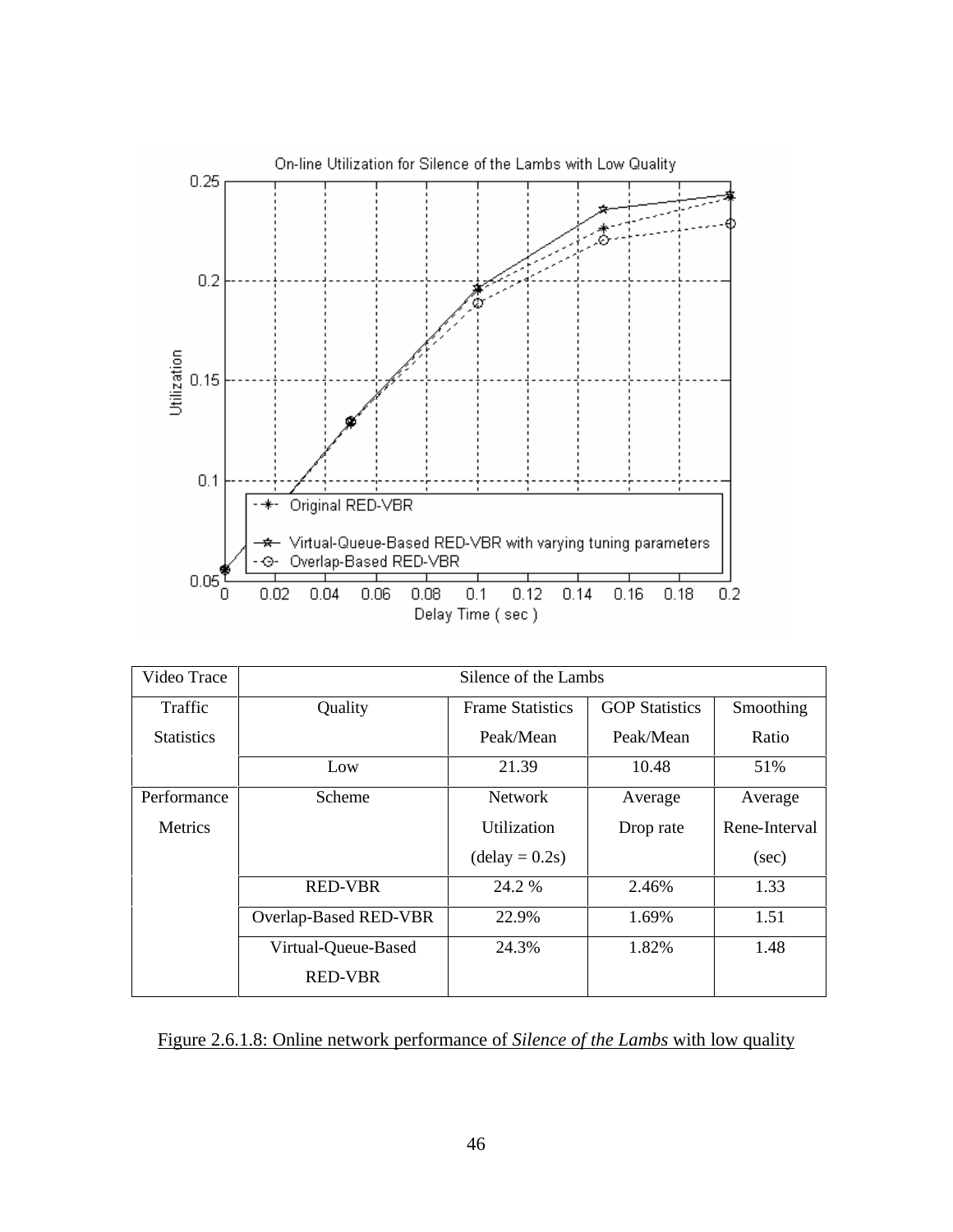| Quality | Video Trace          | Frame             | <b>GOP</b>          | <b>Smoothing</b> | <b>Network Utilization</b> |
|---------|----------------------|-------------------|---------------------|------------------|----------------------------|
|         |                      | <b>Statistics</b> | <b>Statistics</b>   | Ratio            | $(delay bound = 0.2s)$     |
|         |                      |                   | Peak/Mean Peak/Mean | $A - B$          |                            |
|         |                      | A                 | B                   | $\boldsymbol{A}$ |                            |
| High    | <b>Star Wars IV</b>  | 6.81              | 4.29                | 37.0%            | 55.8%                      |
|         | Silence of the Lambs | 7.73              | 6.22                | 19.5%            | 31.2%                      |
|         | Mr. Bean             | 5.24              | 3.73                | 28.8%            | 54.2%                      |
| Low     | Robin Hood           | 10.56             | 3.34                | 68.4%            | 43.5%                      |
|         | Silence of the Lambs | 21.39             | 10.48               | 51.0%            | 24.2%                      |

### Performance analysis by the statistics of video traces

#### Table 2.6.1.1: Effect of smoothing ratio

From table 2.6.1.1, we see that the difference of achievable network utilization of various video traces is probably a consequence of the differing smoothing ratio. A smoothing ratio with a large value indicates that the bursts may be effectively smoothed out within less GOPs, and therefore relatively high network utilization could be achieved. For example, the smoothing ratio for the high quality video traces is 37% for *Star Wars IV*, 19.5% for *Silence of the Lambs*, and 28.8% for *Mr. Bean*. Therefore, *Star Wars IV* and *Mr. Bean* achieve a higher network utilization (around 55%) than *Silence of the Lambs*, which has network utilization of 31.2%. A similar tendency can be observed for the video traces with low quality. *Robin Hood* with a smoothing ratio of 68.4% achieves network utilization of 43.5%, which is higher than the network utilization of 24.2% of *Silence of the Lambs,* whose smoothing ratio is 51%. Virtual-Queue-Based RED-VBR and Overlap-Based RED-VBR exhibit a similar tendency as RED-VBR. Note that the relationship between the smoothing ratio and the achievable utilization is applicable within the same category, such as either for low quality video traces or for high quality video traces. In addition, for any renegotiation scheme, video traces with high quality seem to achieve much higher network utilization than video traces with low quality. This is possibly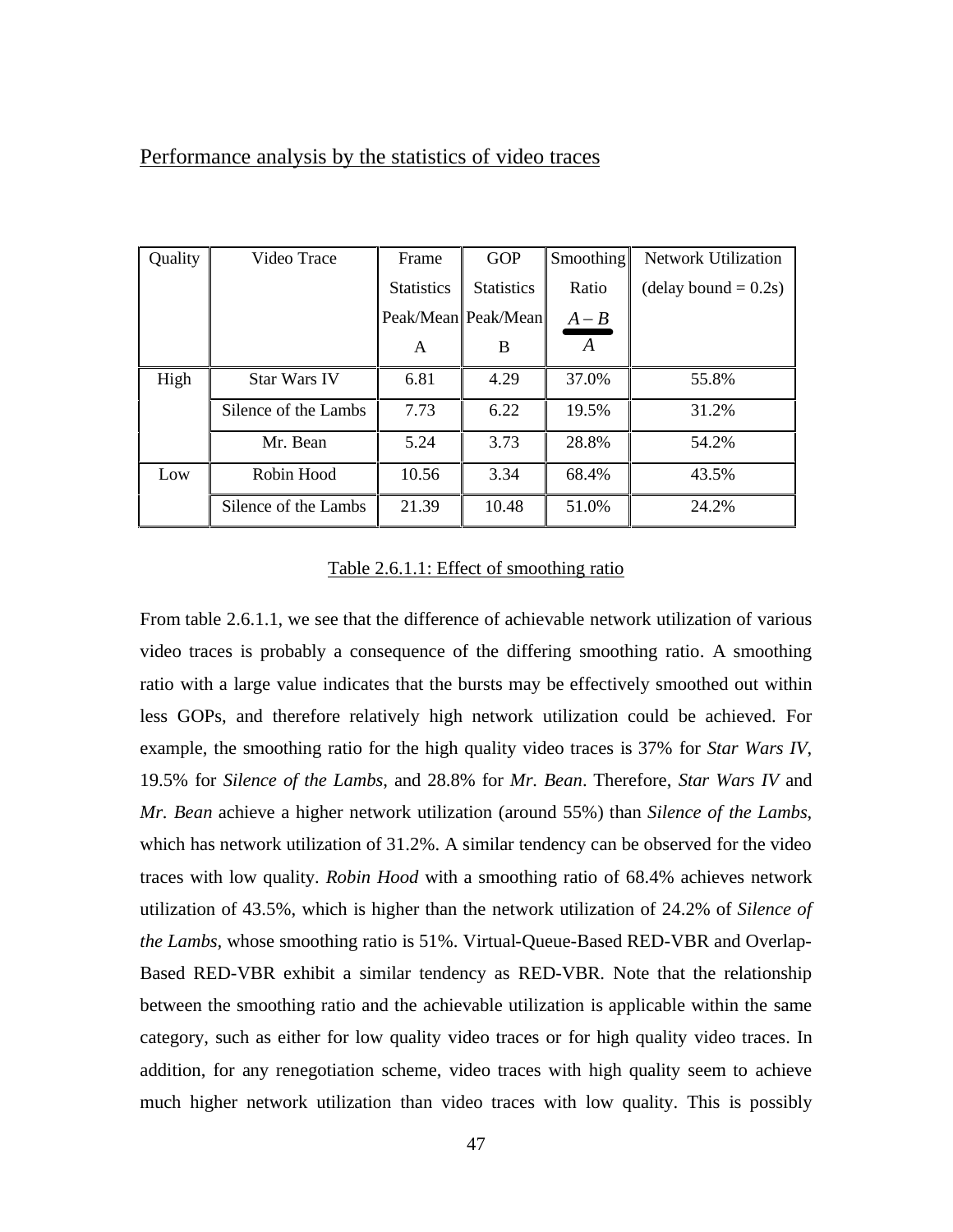because low quality video traces have a higher compression ratio than high quality video traces. Consequently, low quality video traces are more bursty than high quality video traces. This makes it difficult for video streams from a low quality video trace to extract high SMG among the bursty video streams.

### Performance Analysis of Network Utilization

• Network utilization for high quality video traces

Overall, the three schemes show a similar pattern, that is, the network utilization increases as the delay bound increases. The network utilization shows a rapid rise for the delay bound from 0s to 0.05s, and a slow rise for the delay bound varying from 0.05s to 0.2s. This implies that more and more video streams can be simultaneously admitted into the network, but at the expense of a degraded QoS (i.e., a long delay).

Even though the network utilizations of the three schemes represent a similar upward trend, they increase at different rates depending on the delay bound. For a short delay bound (less than 0.05s), the three schemes achieve almost the same network utilization. This implies that for a small number of admitted video streams (due to the short delay bound), the segmentation algorithm can cooperate very well with the renegotiation control algorithm and the network buffer can efficiently absorb all the admitted video streams. As the delay bound increases, Virtual-Queue-Based RED-VBR generally tends to achieve higher network utilization than the other two schemes. The utilization improvement becomes prominent for delay bound greater than 0.15s for all video traces. By comparison, the network utilization of Overlap-Based RED-VBR increases more slowly with the delay bound. Therefore, the utilization difference between Virtual-Queue-Based RED-VBR and Overlap-Based gradually increases as the delay bound increases. For instance, for the delay bound of 0.2s, compared with RED-VBR, Virtual-Queue-Based RED-VBR has a network utilization improvement of approximately 3.4% for *Star Wars IV*, 3.5% for *Silence of the Lambs*, 2.6% for *Mr. Bean*. As compared with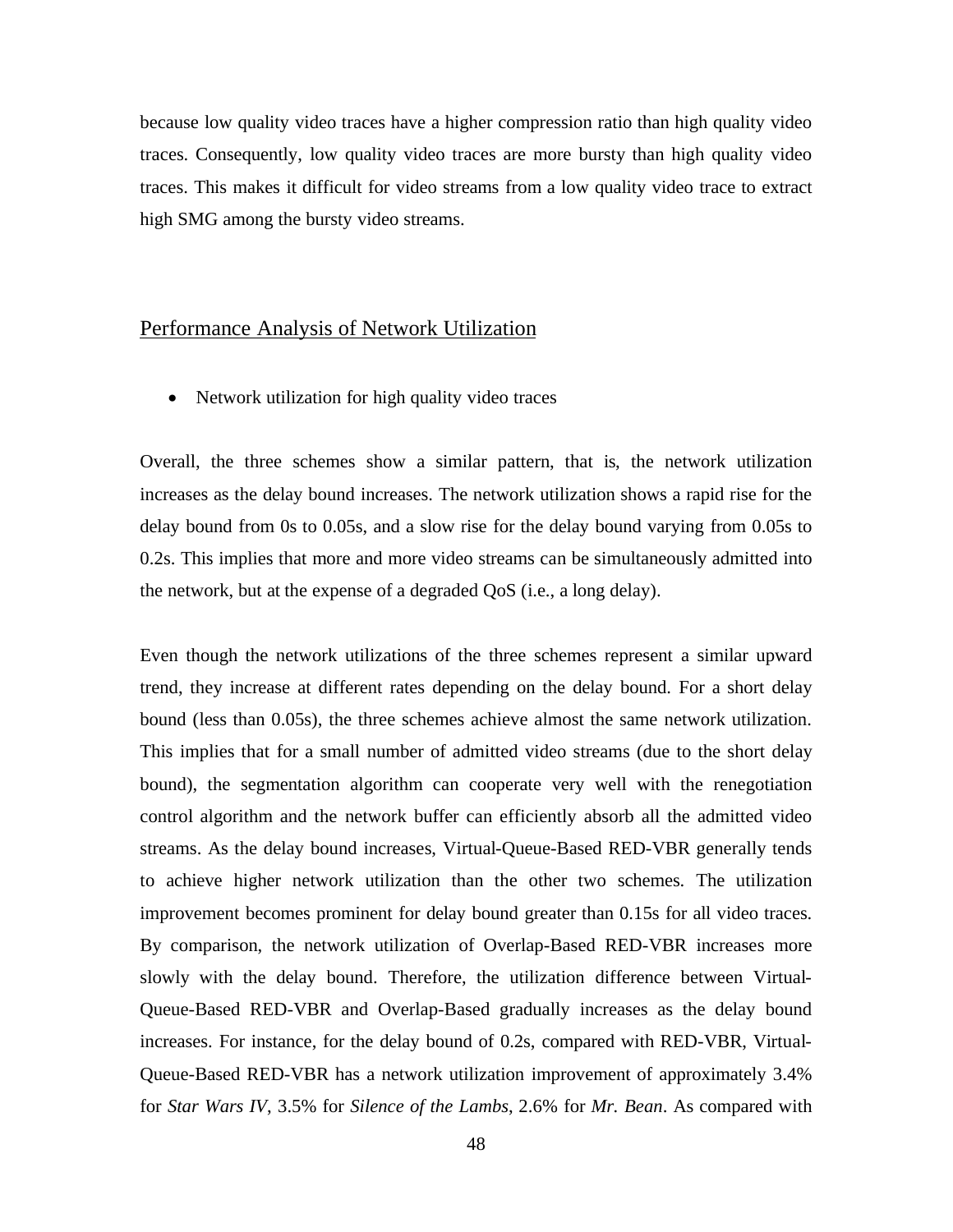Overlap-Based RED-VBR, the network utilization improvement with Virtual-Queue-Based RED-VBR is around 12.5% for *Star Wars IV*, 7% for *Silence of the Lambs*, and 11% for *Mr. Bean*. The relatively low utilization of Overlap-Based RED-VBR is probably due to the use of the approximation approach to calculate the D-BIND bounding rates as discussed before. Since the D-BIND traffic constraint function derived by the approximation approach is not the tightest one, the renegotiation control algorithm would therefore over allocate resources to each connection, thus leading to low utilization.

It is interesting to note that mixing different types of video traces is beneficial in improving the network utilization for any scheme, illustrated in figure 2.1.6.6. For any delay bound longer than 0s, the experiment using the heterogeneous video traces achieves higher network utilization than that using the homogeneous video traces. For instance, when the delay bound is 0.2s, the network utilization of the mixed video traces for Virtual-Queue-Based RED-VBR is around 63.7%, which is higher than 57.7% for *Star Wars IV*, 55.6% for *Mr. Bean*, and 32.3% for *Silence of the Lambs*. Moreover, we observe that the difference of the network utilization among the three schemes becomes more prominent. In other words, Virtual-Queue-Based RED-VBR achieves apparently more significant network utilization than the other two schemes for delay bounds from 0s to 0.2s.

• Network utilization for low quality video traces

As shown in figure 2.6.1.7 and 2.6.1.8, for low quality video traces, the three schemes achieve similar network utilization for delay bound less than 0.1s. As the delay bound increases, for *Silence of the Lambs,* Virtual-Queue-Based RED-VBR achieves higher network utilization than the other two schemes. However for *Robin Hood*, RED-VBR and Overlap-Based RED-VBR obtain better network utilization than Virtual-Queue-Based RED-VBR. Therefore, Virtual-Queue-Based RED-VBR does not work well for some low quality video traces. This issue needs to be further studied.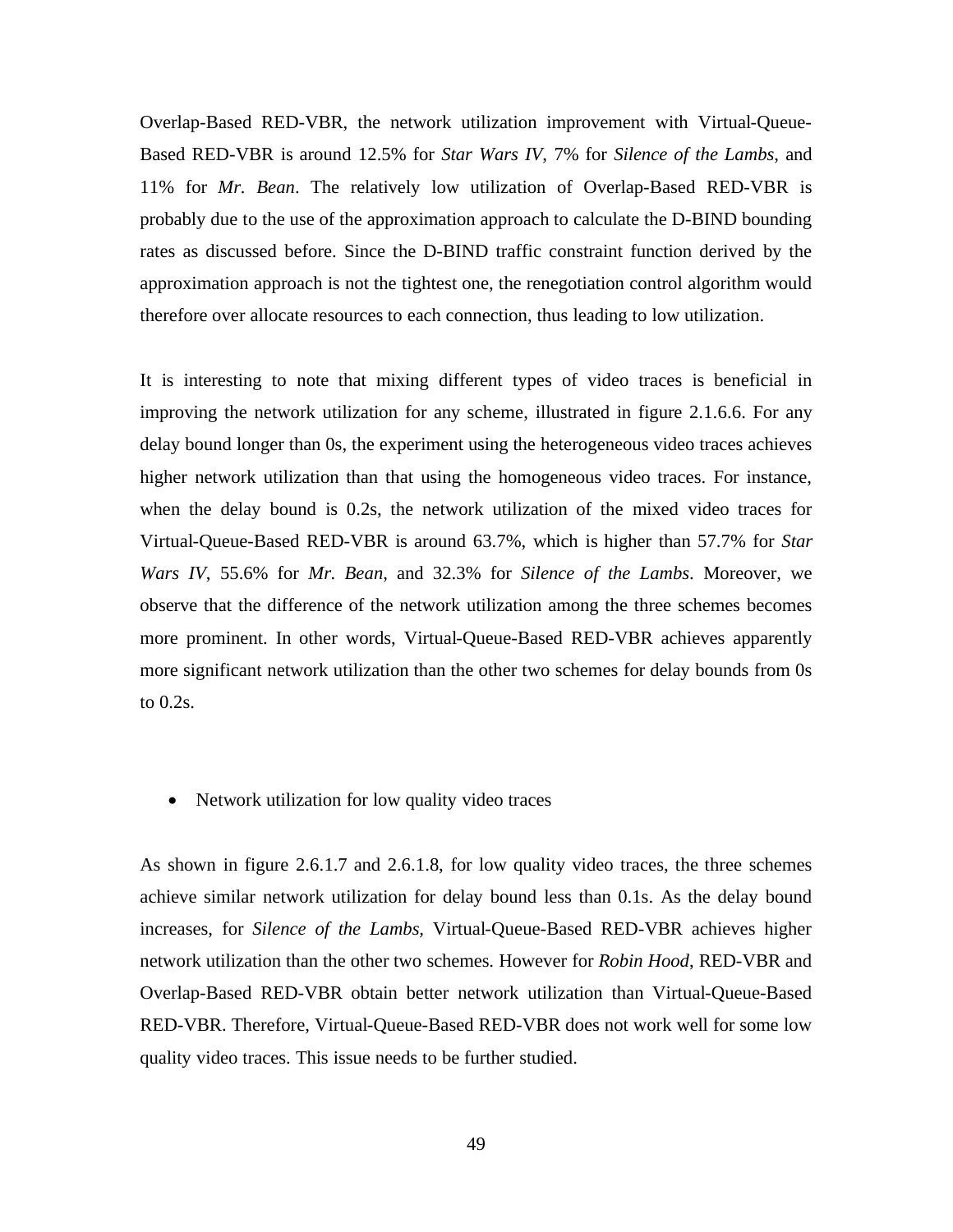# Performance Metrics: Average Renegotiation Interval and Average Drop Rate

In general, the estimation of static NRAM systems relies on link utilization. Unlike static NRAM systems, dynamic NRAM systems need to consider several other performance metrics besides link utilization, such as renegotiation interval and renegotiation blocking probability. As discussed in section 2.2, decreasing the renegotiation interval will increase the network utilization, at the expense of increased control overhead in the network. Any scheme in a dynamic NRAM system needs to achieve an efficient balance among these performance metrics.

| Quality | Video Trace               | Scheme               | <b>Network</b> | Ave       | Ave           |
|---------|---------------------------|----------------------|----------------|-----------|---------------|
|         |                           |                      | Utilization    | Drop rate | Rene-Interval |
|         |                           |                      |                |           | (s)           |
| High    | <b>Star Wars IV</b>       | <b>RED-VBR</b>       | 55.8%          | 0.70%     | 1.67          |
|         |                           | Overlap-Based        | 51.3%          | 0.41%     | 1.98          |
|         |                           | Virtual-Queue-       | 57.7%          | 0.42%     | 2.00          |
|         |                           | <b>Based RED-VBR</b> |                |           |               |
|         | <b>Mixed Video Traces</b> | <b>RED-VBR</b>       | 61.4%          | 0.72%     | 1.58          |
|         |                           | Overlap-Based        | 57.4%          | 0.48%     | 1.82          |
|         |                           | Virtual-Queue-       | 63.7%          | 0.53%     | 1.82          |
|         |                           | <b>Based RED-VBR</b> |                |           |               |
| Low     | Robin Hood                | <b>RED-VBR</b>       | 43.5 %         | 0.93%     | 1.47          |
|         |                           | Overlap-Based        | 40.1%          | 0.46%     | 1.89          |
|         |                           | Virtual-Queue-       | 36.7%          | 0.44%     | 1.83          |
|         |                           | <b>Based RED-VBR</b> |                |           |               |

Table 2.6.1.2: Overview of performance metrics

Table 2.6.1.2 lists the average renegotiation interval and average drop rate collected from figure 2.6.1.3 to figure 2.6.1.8. We observe that Virtual-Queue-Based RED-VBR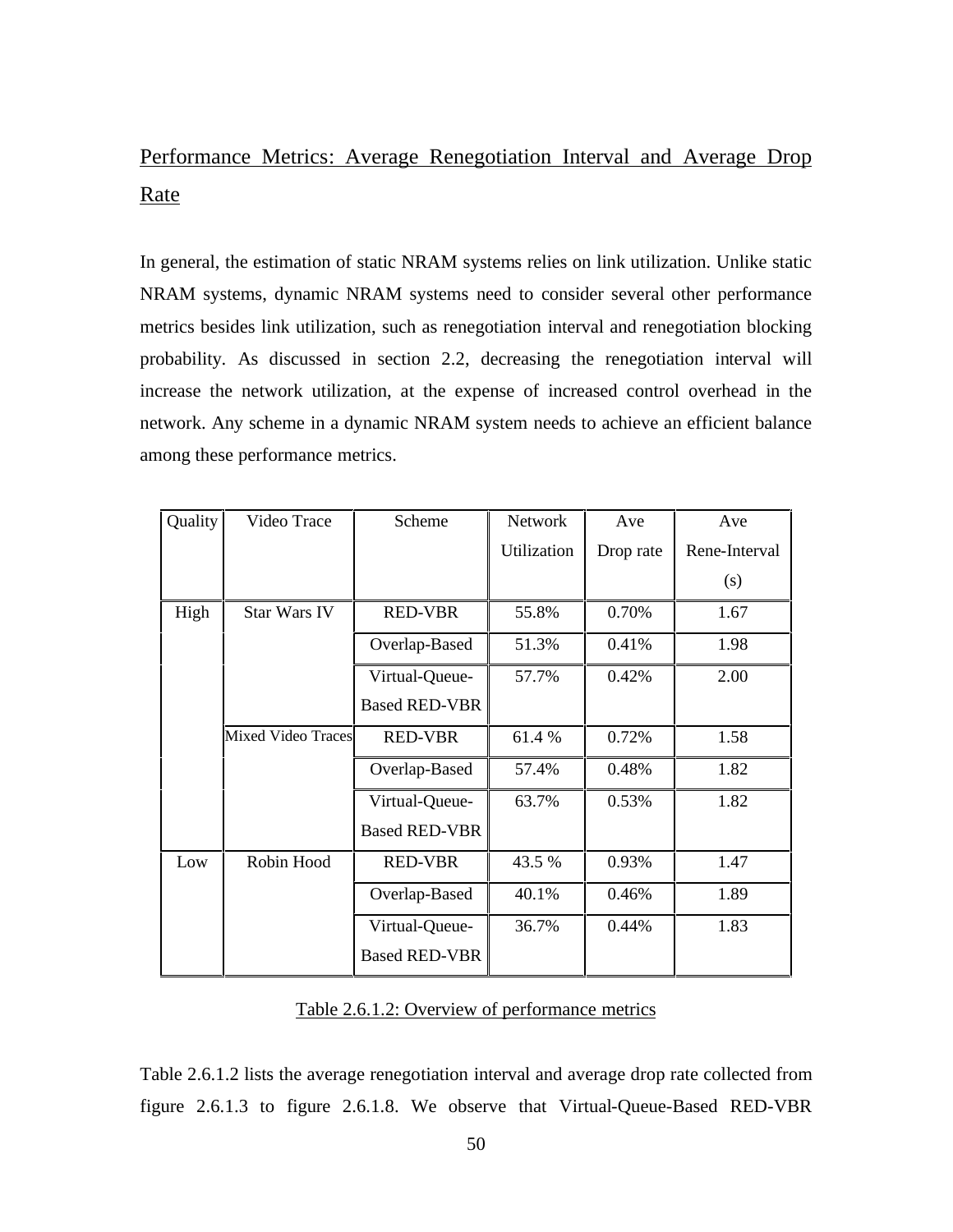achieves comparable average renegotiation interval and average drop rate as Overlap-Based RED-VBR. Compared with RED-VBR, Virtual-Queue-Based RED-VBR has longer average renegotiation interval and smaller average drop rate. For example, for low quality *Robin Hood*, the average drop rate reduces from 0.93% for RED-VBR to 0.44% for Virtual-Queue-Based RED-VBR, and the average renegotiation interval increases from 1.47s for RED-VBR to 1.83s for Virtual-Queue-Based RED-VBR. That is, the improvement by Virtual-Queue-Based RED-VBR on the average renegotiation interval ranges from around 11% to around 24%, and on the average drop rate ranges from around 24% to around 52%, with respect to RED-VBR. Therefore, Virtual-Queue-Based RED-VBR can achieve a better or comparable overall network performance with significantly lower computational complexity and simpler implementation as compared with RED-VBR and Overlap-Based RED-VBR. In the case of the experiments of high quality video traces, the overall performance improvement of Virtual-Queue-Based RED-VBR becomes prominent when compared with RED-VBR and Overlap-Based RED-VBR. That is, Virtual-Queue-Based RED-VBR can achieve higher network utilization, in addition to larger average renegotiation interval and smaller average drop rate than those of RED-VBR.

### 2.6.2 Other Investigations on RED-VBR

As discussed in section 2.2.2, the segmentation algorithm of RED-VBR can vary the value of  $(\alpha, \beta)$  pair to correspondingly adjust the renegotiation interval. As  $\alpha$  decreases from 1.3 to 1 and  $\beta$  increases from 0.7 to 1, the request for more resources would request the bandwidth which is close to the actual measured bandwidth and the request for resource release would more easily be generated whenever the measured bandwidth is close to the reserved bandwidth. Such a simultaneous adjustment on the value of  $(\alpha, \beta)$  pair would accordingly decrease the renegotiation interval, allowing each admitted video stream to frequently extract the potential SMG. As a result, higher network utilization can be expected. The scenario with  $(\alpha =1, \beta =1)$  would achieve the highest renegotiation frequency, thus leading to the best network utilization. This research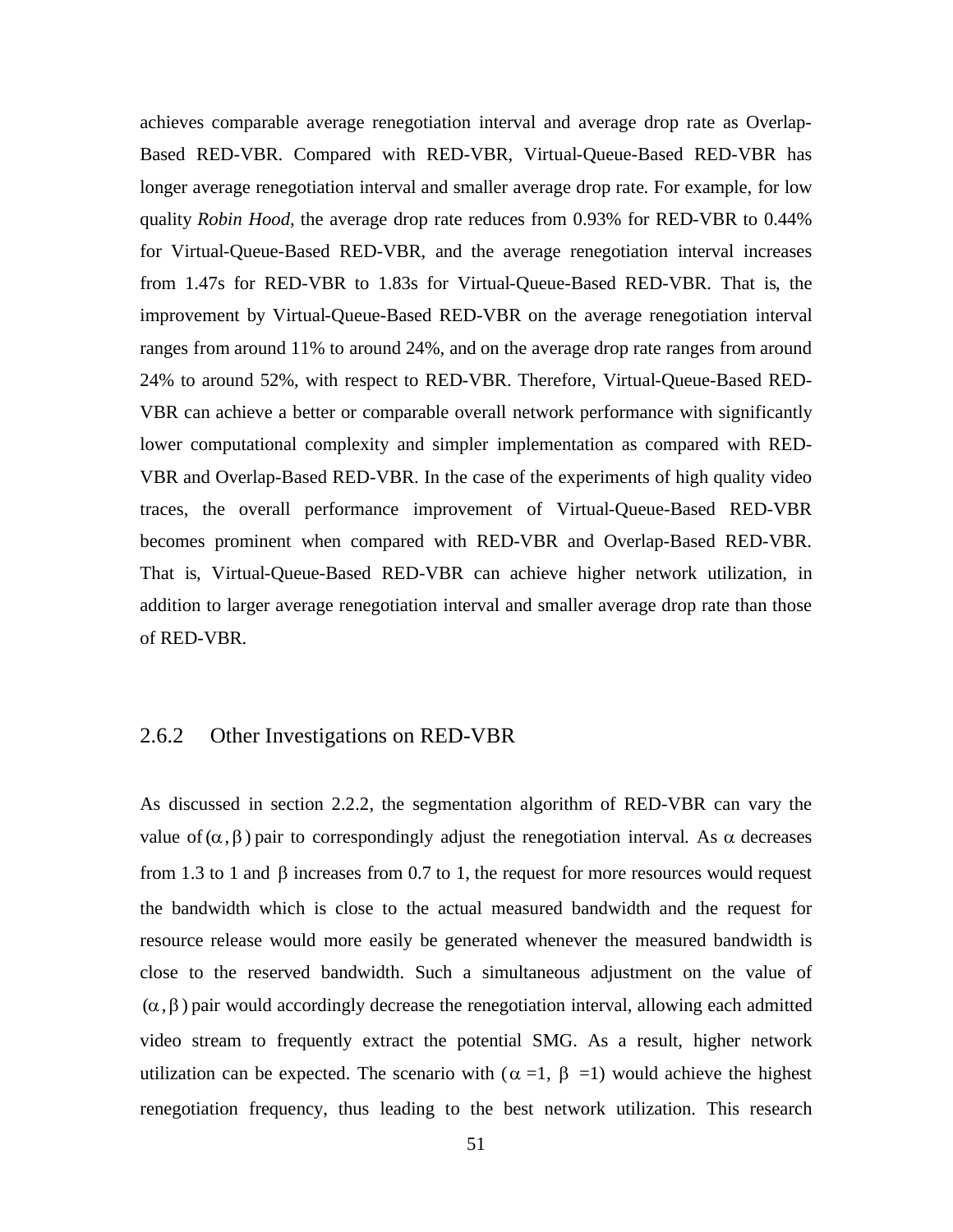investigates the achievable network performance of RED-VBR under the following three scenarios,  $(\alpha =1, \beta =1)$ ,  $(\alpha =1.1, \beta =0.9)$  and  $(\alpha =1.3, \beta =0.7)$ . Figure 2.6.2.1 compares the network utilization of the three scenarios for the video trace of *Robin Hood* with low quality.



Figure 2.6.2.1: Online network performance for RED-VBR with various  $(\alpha, \beta)$  pairs

As expected, the scenario with ( $\alpha =1$ ,  $\beta =1$ ) achieves the best network utilization among the three scenarios, but has a rather small renegotiation interval of 0.09s. This renegotiation interval is much smaller than 0.52s for the scenario with ( $\alpha =1.1$ ,  $\beta =0.9$ ), and 1.47s for the scenario with ( $\alpha =1.3$ ,  $\beta =0.7$ ). This smaller interval would inevitably lead to a fairly large amount of control overhead. So the high network utilization achieved by this scenario is apparently compensated by the drawback.

It is worth noting that the previous studies [5, 7, 8] seem to investigate the performance mainly according to the average renegotiation interval and network utilization. Our study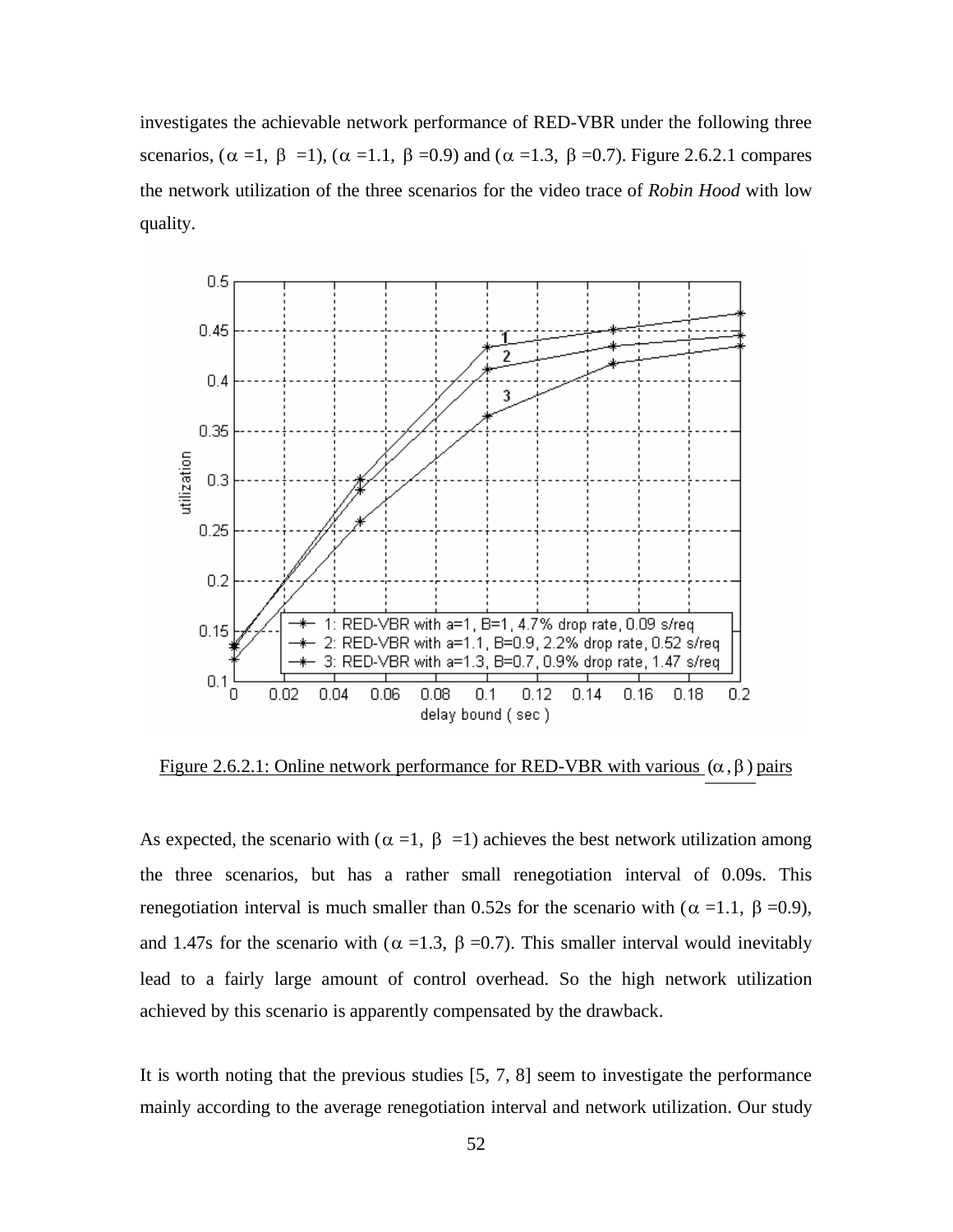additionally introduces another important performance metric, that is, the average drop rate. As shown in figure 2.6.2.1, besides having a too small renegotiation interval, the scenario with ( $\alpha =1$ ,  $\beta =1$ ) has a relatively high drop rate of around 4.7%, larger than around 2.2% for the scenario with  $(\alpha =1.1, \beta =0.9)$ , and around 0.9% for the scenario with ( $\alpha$  =1.3,  $\beta$  =0.7). This indicates that in addition to the average renegotiation interval, the average drop rate has an important impact on the network utilization as well. In order to further investigate the impact of the drop rate on the network performance with RED-VBR, we conduct another experiment. This experiment does not apply the traffic shaping technique; instead, the frames of admitted sources will directly go into the network buffer after receiving the response from the link control module. The drop rates are shown in table 2.6.2.1, denoted by "without policing."

| QoS  | Video | Delay        | Drop Rate                   |                             |                             |                             |
|------|-------|--------------|-----------------------------|-----------------------------|-----------------------------|-----------------------------|
|      | Trace | <b>Bound</b> | $\alpha = 1.1, \beta = 0.9$ | $\alpha = 1.1, \beta = 0.9$ | $\alpha = 1.3, \beta = 0.7$ | $\alpha = 1.3, \beta = 0.7$ |
|      |       | (s)          | with policing               | without policing            | with policing               | without policing            |
| Low  | Robin | $\Omega$     | 2.28%                       | 0.01%                       | 1.25%                       | $\theta$                    |
|      | Hood  | 0.05         | 2.17%                       | $\boldsymbol{0}$            | 0.93%                       | $\mathbf{0}$                |
|      |       | 0.1          | 2.17%                       | 0.16%                       | 0.74%                       | 0.07%                       |
|      |       | 0.15         | 2.22%                       | 0.27%                       | 0.86%                       | 0.20%                       |
|      |       | 0.2          | 2.13%                       | 0.32%                       | 0.82%                       | 0.25%                       |
| High | Mr.   | $\Omega$     | 0.93%                       | $\theta$                    | 0.50%                       | $\theta$                    |
|      | Bean  | 0.05         | 1.12%                       | 0.05%                       | 0.60%                       | $\overline{0}$              |
|      |       | 0.1          | 1.18%                       | 0.14%                       | 0.64%                       | 0.02%                       |
|      |       | 0.15         | 1.11%                       | 0.17%                       | 0.59%                       | 0.06%                       |
|      |       | 0.2          | 1.16%                       | 0.16%                       | 0.54%                       | 0.08%                       |

Table 2.6.2.1: Effect of policing for RED-VBR with various  $(\alpha, \beta)$  pairs

Based on simulation results, for any scenario, the experiment without policing achieves a similar average renegotiation interval as the experiment with policing. However, the drop rate with policing is around ten times as large as that without policing. For example, for the delay bound of 0s, the drop rate of the scenario of *Robin Hood* with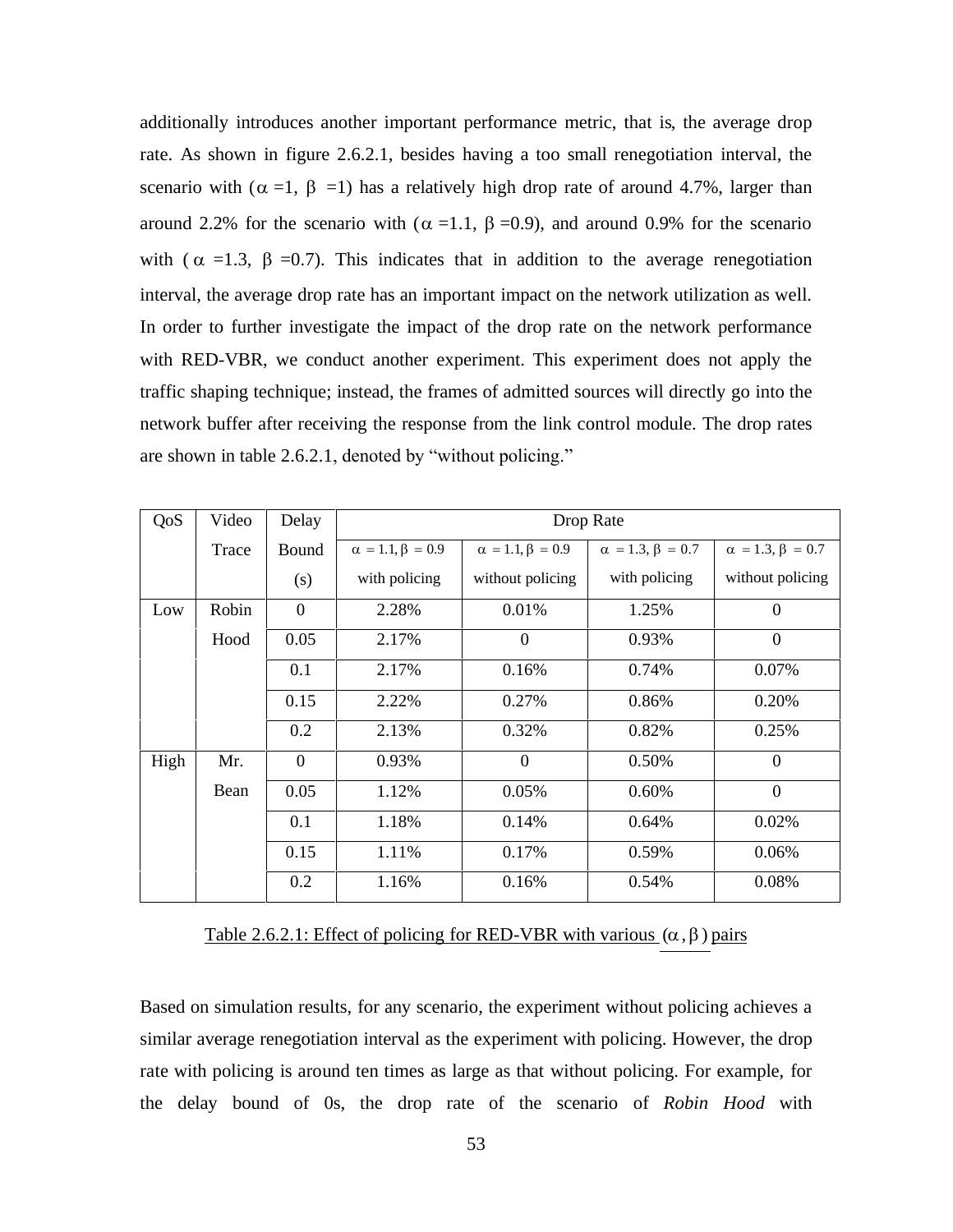$(\alpha = 1.1, \beta = 0.9)$  is greatly reduced from 2.28% with policing to 0.01% without policing. Simulation results show that the decrease of the drop rate without policing does not contribute much to the utilization improvement. This is probably due to the use of the  $(\alpha, \beta)$  pair and the D-BIND bounding rates, and therefore RED-VBR allocates the additional bandwidth for each connection than the actual required bandwidth. The total excess reserved bandwidth could, to some degree, absorb the bursts in the future. Using policing can help provide the deterministic service for each segment, but would inversely reduce the SMG unnecessarily. Therefore, RED-VBR without policing may provide better performance together with a relatively low drop rate of lower than around 0.3% for either *Robin Hood* or *Mr. Bean*, as illustrated in table 2.6.2.1.

### 2.7 Summary

RED-VBR aims to provide a statistical service for VBR compressed traffic on top of a deterministic service. Based on our experiments of RED-VBR on a variety of video traces, some observations were provided. In order to reduce the implementation complexity of RED-VBR, we propose a new Virtual-Queue-Based RED-VBR scheme. This scheme greatly reduces the implementation complexity and simplifies the tuning of network parameters. Through analysis of the simulation results, we showed that the proposed Virtual-Queue-Based RED-VBR has comparable network performance to RED-VBR and Overlap-Based RED-VBR. Moreover, we provided an insight into RED-VBR through analysis of multiple performance metrics. We demonstrated that except the average renegotiation interval, the network performance has a high dependence on the average drop rate.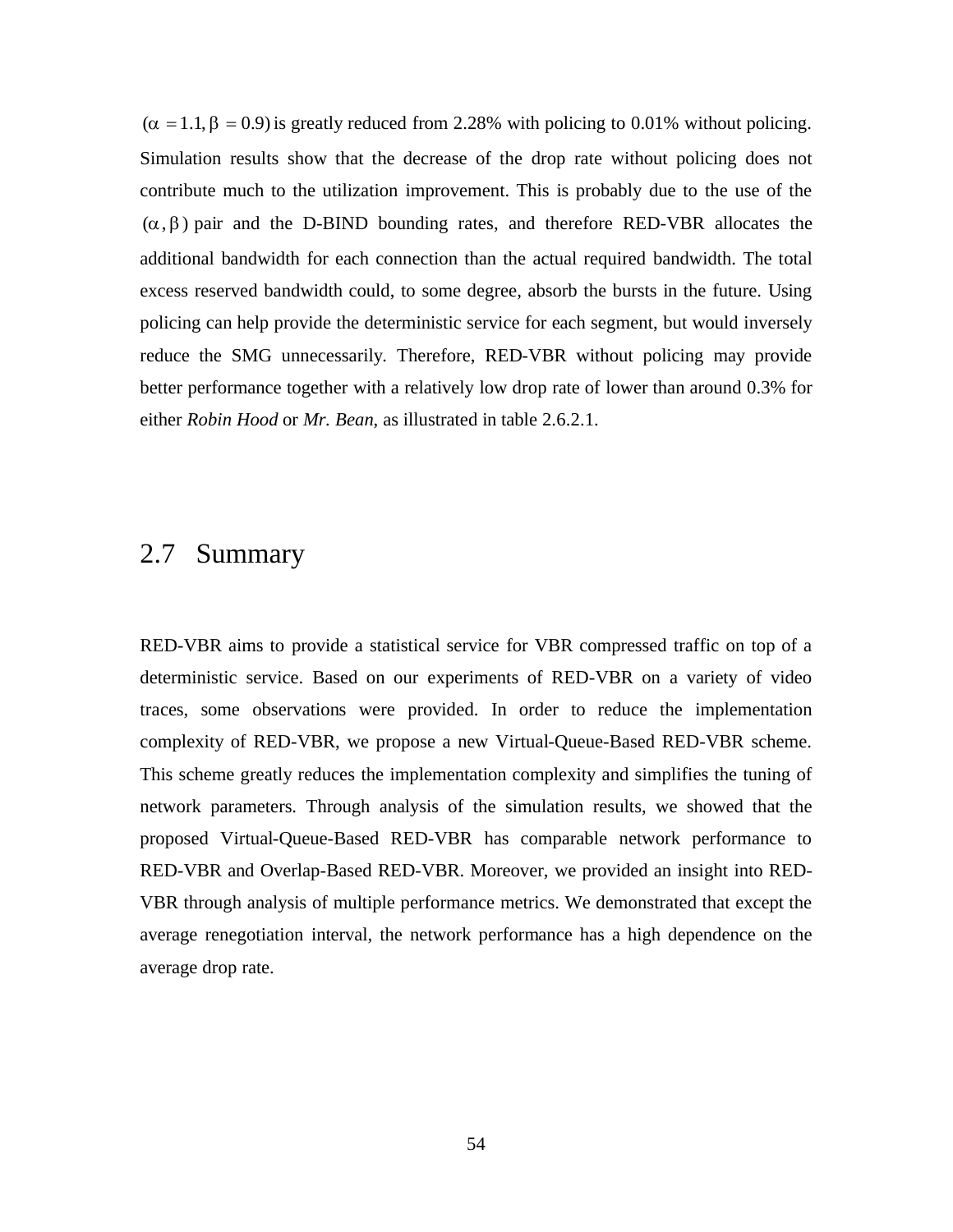# Chapter 3

# R-VBR: Prediction-Based R-VBR

This chapter discusses Prediction-Based R-VBR and compares its performance with RED-VBR. Section 3.1 introduces a multiresolution learning-based neural network (NN) traffic predictor. Section 3.2 describes the segmentation algorithm for Prediction-Based R-VBR. The simulation setup for this scheme is depicted in section 3.3. Section 3.4 includes the simulation results and the analysis of Prediction-Based R-VBR with a comparison to RED-VBR. Finally, the main ideas presented in this chapter are summarized in section 3.5.

## 3.1 Traffic Prediction

A dynamic NRAM system based on online traffic prediction is considered to be very promising for live VBR compressed video traffic. As discussed in chapter 1, VBR compressed traffic exhibits burstiness over a wide range of time scales. This is because VBR compressed traffic has a time-dependent nature, formally characterized as selfsimilarity or long-range dependence (LRD) [19, 20]. This nature makes it possible to predict the future network traffic pattern according to the observed past traffic pattern. In general, the accuracy of a traffic predictor may be improved when the traffic predictor applies to traffic exhibiting strong LRD. Employing online traffic prediction would: 1) provide a sufficient leading-time for a dynamic allocation mechanism, which is especially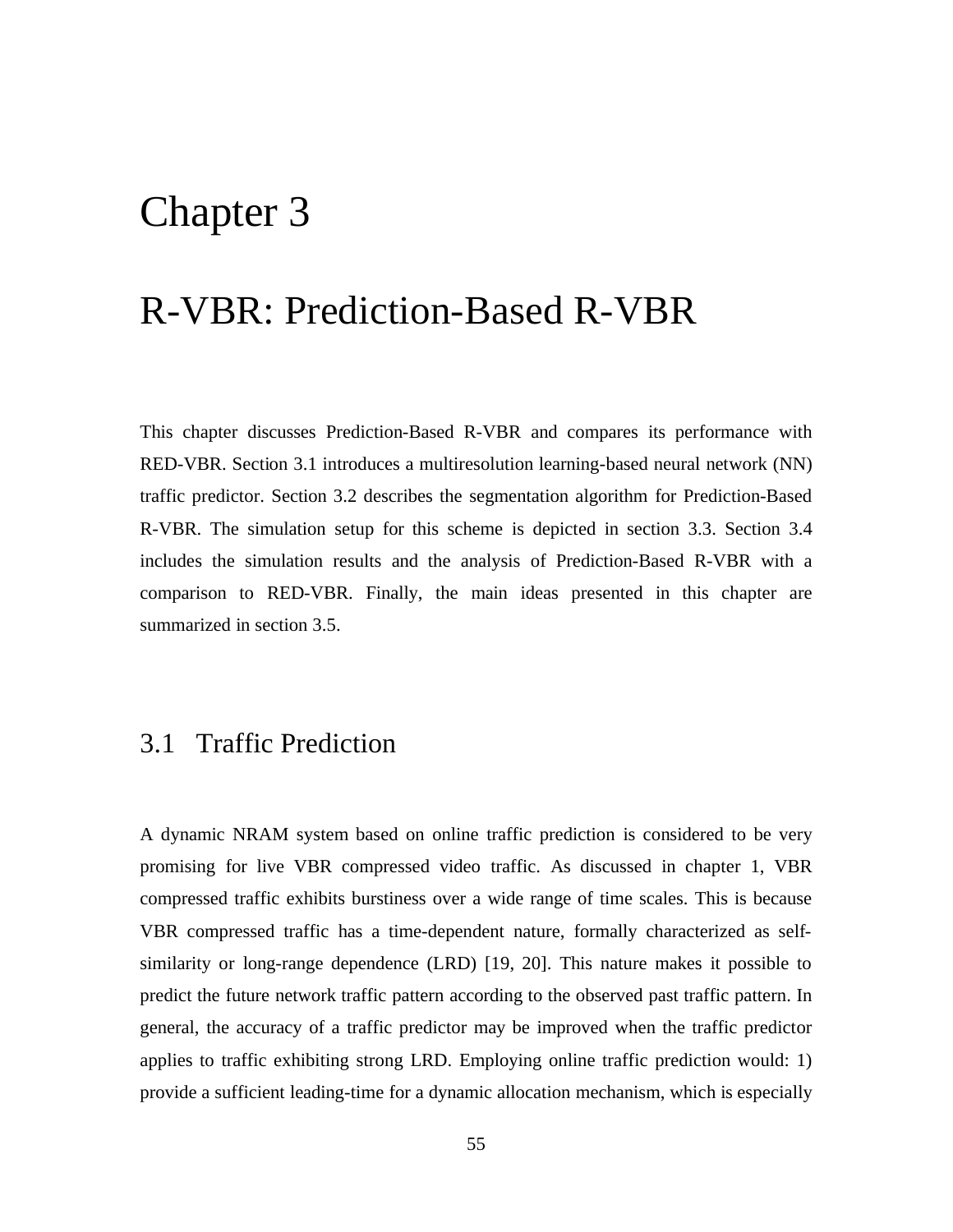beneficial for the real-time applications; 2) improve the overall network performance due to the possibility to significantly decrease the renegotiation frequency.

Our experiment integrates a multiresolution learning-based NN traffic predictor, proposed and developed by Dr. Y. Liang [10]. This traffic predictor is a three-layer feedforward neural network with a multiresolution learning paradigm. The multiresolution learning paradigm exploits the correlation structures in training data at multiple resolutions by decomposing the original signals and approximating these signals at different levels of detail. In other words, the multiresolution learning paradigm exploits the approximation sequence representation by representation, from the coarsest version to the finest version during the neural network training process. The NN traffic predictor with multiresolution learning can effectively generalize the traffic characteristics of the training data and improve the prediction accuracy and the robustness of the neural network traffic predictor, thus successfully performing a long-term prediction on VBR compressed traffic.

## 3.2 Prediction-Based R-VBR

Within Prediction-Based R-VBR, there is a dedicated traffic predictor associated with each stream control module as explained in section 1.1.3. Note that in RED-VBR, the stream control module updates the bounding rates using currently extracted bit statistics of the video stream and then uses these bounding rates to request resources for incoming frames. In Prediction-Based R-VBR, the bit statistics of currently extracted frames of the video stream will be first fed to a traffic predictor. The traffic predictor utilizes these statistics to predict incoming frames. These predicted frames are then utilized to compute the bounding rates for incoming frames and then make a resource request. Therefore, Prediction-Based R-VBR essentially allocates resources to future frames according to the most updated predictions for future frames.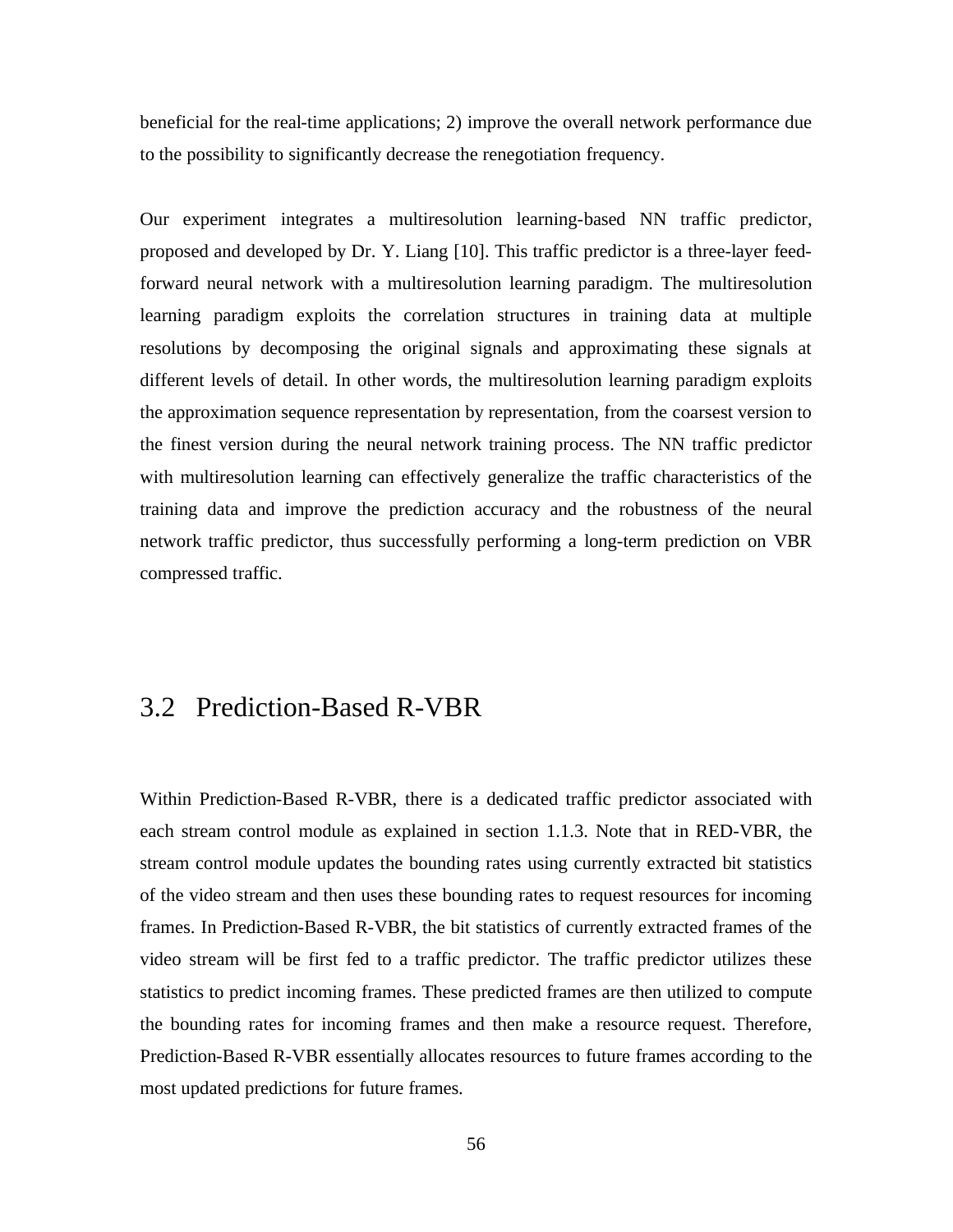Since the NN traffic predictor with multiresolution learning may predict long-term traffic with a time window up to hundreds of frames, it is unnecessary to update the bounding rates frame by frame to determine the renegotiation points as adopted by the segmentation algorithm of RED-VBR. Instead, choosing a relatively long interval to update the bounding rates is desirable and feasible. For simplicity, a fixed time window M is applied to segment an admitted video stream to provide a renegotiated service. That is, each admitted video stream regularly updates its bounding rates every M frames before the beginning of each new window (i.e., toward the end of each current window) except that:

- A previous renegotiation request from any admitted video stream is rejected.
- Admission of a new video source into the network is to be determined.

When meeting one of the above two exceptions, the admitted video stream will update the bounding rates immediately.

Note that Prediction-Based R-VBR will implement the following:

- The bounding rates for any video stream are always re-calculated based on the updated predictions for the incoming frames.
- Whenever the bounding rates for any video stream are updated, the bounding rates for all the other admitted video streams will be accordingly updated simultaneously.

The above two rules help ensure that the bandwidth re-allocation for all video streams is based on the most updated predictions for the incoming traffic, which enables more accurate bandwidth re-allocation. The detailed algorithm is described in figure 3.2.1.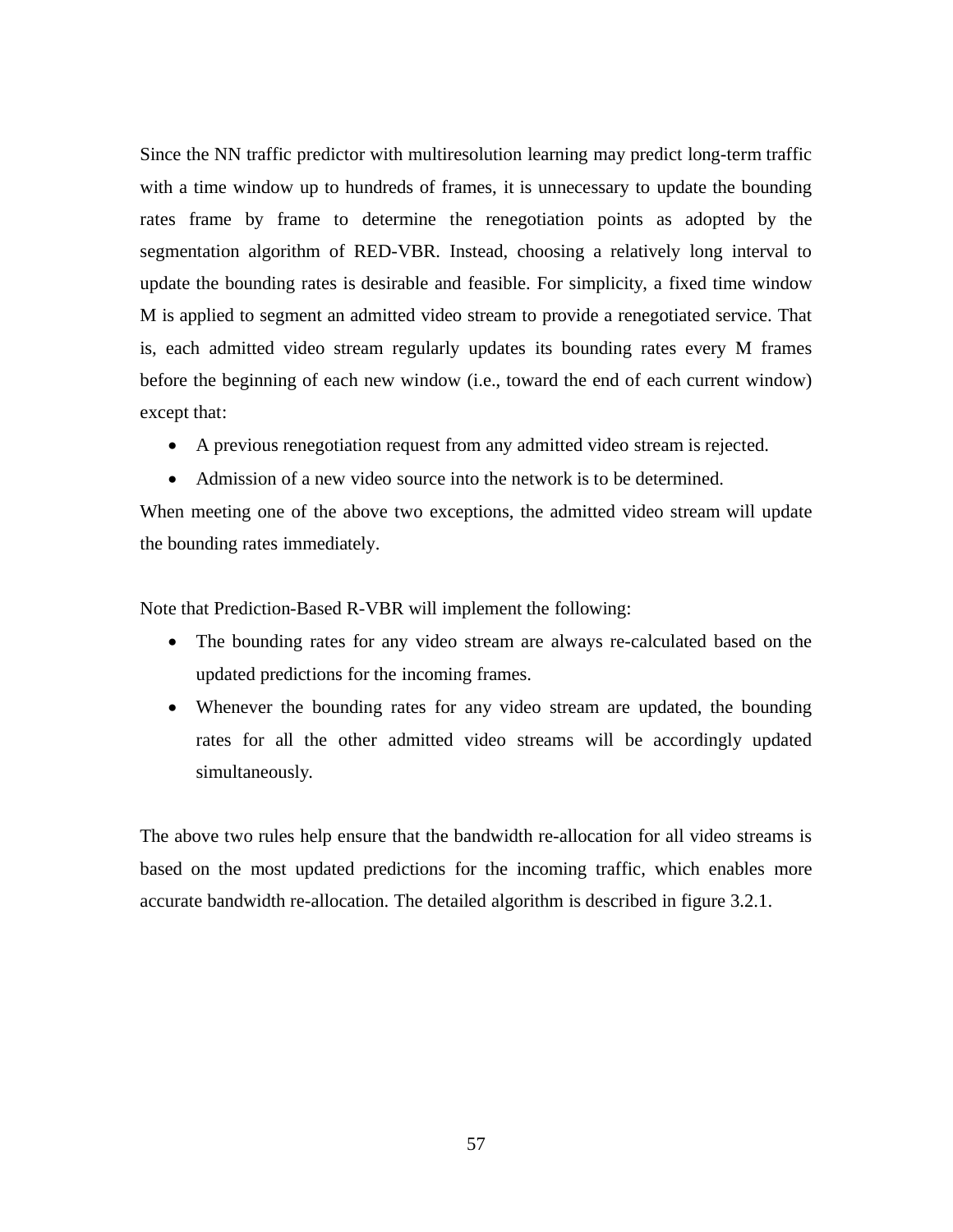```
Notation: M: the fixed time window;
                (f_1, f_2, \ldots, f_M): M consecutive frame sizes;
                (r_1, r_2, \ldots, r_M): the rates for M consecutive frames;
                flag = NEW: the indication of the admission request from a new video stream;
                flag = FAILURE/SUCCESS: the indication of renegotiation failure / success; 
                n: the number of frames processed;
                n-success: the number of successful renegotiations;
                n-failure: the number of failed renegotiations;
Process:
n = 0;For (i = 0; i < Max-Simulation-Frames; i +)
{
        If ( n = M OR flag = = FAILURE OR flag = = NEW )
        {
                For (j = 0; j < Number-Admitted-Streams; j +)
                { Predict the next M frames (f_1, f_2, ..., f_M);
                        Update (r_1, r_2, ..., r_M) based on (f_1, f_2, ..., f_M);
                Issue a renegotiation request;
                If ( admitted; ) 
                { n = 0;flag = SUCCESS; 
                        n-success ++; }
                Else if ( rejected; ) 
                {\text{flag} = \text{FAILURE};n-failure ++; }
        }
        Process the incoming frames from each stream;
        Transmit the incoming frames at the head of the outgoing queue into network;
        If ( flag = = SUCCESS ) { n +; }
}
```
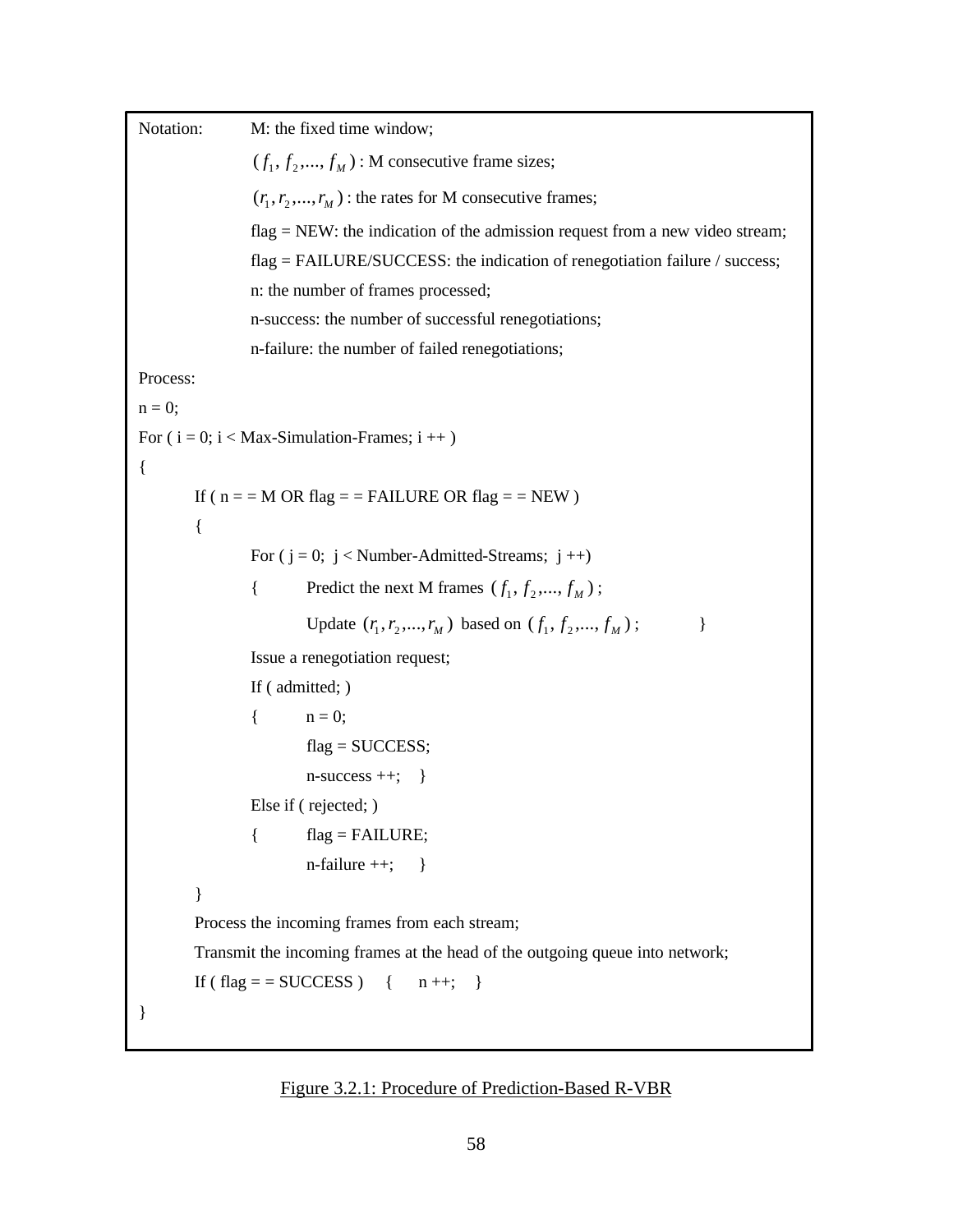Usually, the updated prediction and the re-renegotiation will be conducted at the next frame time once the current renegotiation fails. In order to reduce the frequency of the traffic prediction and the re-renegotiation, we propose that the renegotiation request is issued based on the binary exponential backoff (BEB) algorithm instead of always at the next frame after fails. When a renegotiation is rejected at the first time, the next renegotiation has to wait 0 frame time or 1 frame time to be retried. If the second renegotiation is rejected again, the next renegotiation is then retried after waiting randomly either 0, 1, 2, or 3 frame times. As the number of consecutive rejections increases, the range of the waiting widow (i.e., number of frame-time) will increase exponentially  $(2<sup>F</sup> - 1)$ , where F is the number of consecutive rejections). Figure 3.2.2 describes the procedure of the proposed Prediction-Based R-VBR with the BEB algorithm for re-renegotiation.

| Notation:           | F: the number of consecutive rejections;                                        |
|---------------------|---------------------------------------------------------------------------------|
|                     | W-window: the number of frames needed to wait for next renegotiation;           |
|                     | M: the fixed time window;                                                       |
|                     | $(f_1, f_2, , f_M)$ : M consecutive frame sizes;                                |
|                     | $(r_1, r_2,, r_M)$ : the rates for M consecutive frames;                        |
|                     | $flag = NEW$ : the indication of the admission request from a new video stream; |
|                     | flag = FAILURE/SUCCESS: the indication of renegotiation failure / success;      |
|                     | n: the number of frames processed;                                              |
|                     | n-success: the number of successful renegotiations;                             |
|                     | n-failure: the number of failed renegotiations;                                 |
| Process with BEB:   |                                                                                 |
| $F = 0$ ; $n = 0$ ; |                                                                                 |
|                     | For ( $i = 0$ ; $i <$ Max-Simulation-Frames; $i +$ )                            |
| $\{$                | If ( $flag = = FAILURE$ )                                                       |
| $\{$                | $F + 1; n = 0;$                                                                 |
|                     | Calculate the range of the waiting window: $2^F - 1$ ;                          |
|                     | Randomly choose W-window which is in the range of $2^F - 1$ ;                   |
|                     | W-window = $min \{ W\text{-window}, M \}$ ;                                     |
|                     | Else if ( $flag = = NEW$ ) { $n = 0$ ; W-window = 0;                            |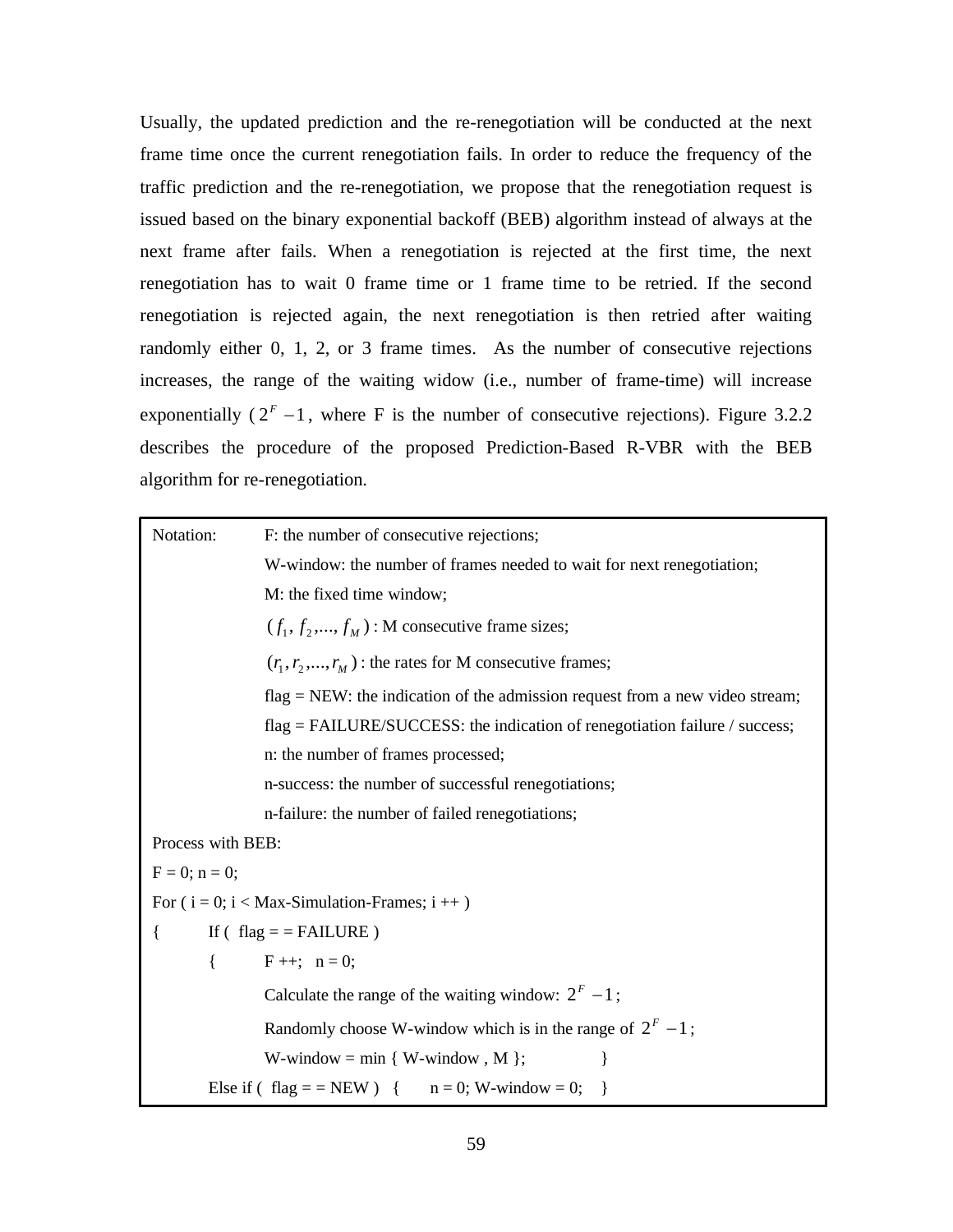If (  $n = M OR n = W$ -window ) { For  $(j = 0; j <$  Number-Admitted-Streams;  $j +$ +) { Predict the next M frames  $(f_1, f_2, ..., f_M)$ ; Update  $(r_1, r_2, ..., r_M)$  based on  $(f_1, f_2, ..., f_M)$ ; Issue a renegotiation request; If ( admitted; ) {  $n = 0$ ;  $F = 0$ ;  $flag = SUCCESS;$  $n$ -success  $++; \quad}$ Else if ( rejected; ) { If ( flag  $!=$  NEW ) { flag = FAILURE; } n-failure ++; } } Process the incoming frames from each stream; Transmit the incoming frames at the head of the outgoing queue into network; If ( flag = = SUCCESS ) {  $n +$ ; } }



# 3.3 Simulation Setup

The simulation setup of Prediction-Based R-VBR is similar to that of RED-VBR except for the following aspects:

- A traffic predictor is added to each stream control module. The traffic prediction model is regularly updated (i.e., re-trained with the current traffic data) after predicting some number of frames. This is because the prediction error will increase as the prediction proceeds. In our simulation, the prediction model was updated periodically after being used for predicting every about 10,000 frames. The first 488 frames of a video trace are used to build the first prediction model.
- We evaluate Prediction-Based R-VBR by experiments of two video traces. For each video trace, the fixed time window M is set to equal its minimal D-BIND window size used in RED-VBR.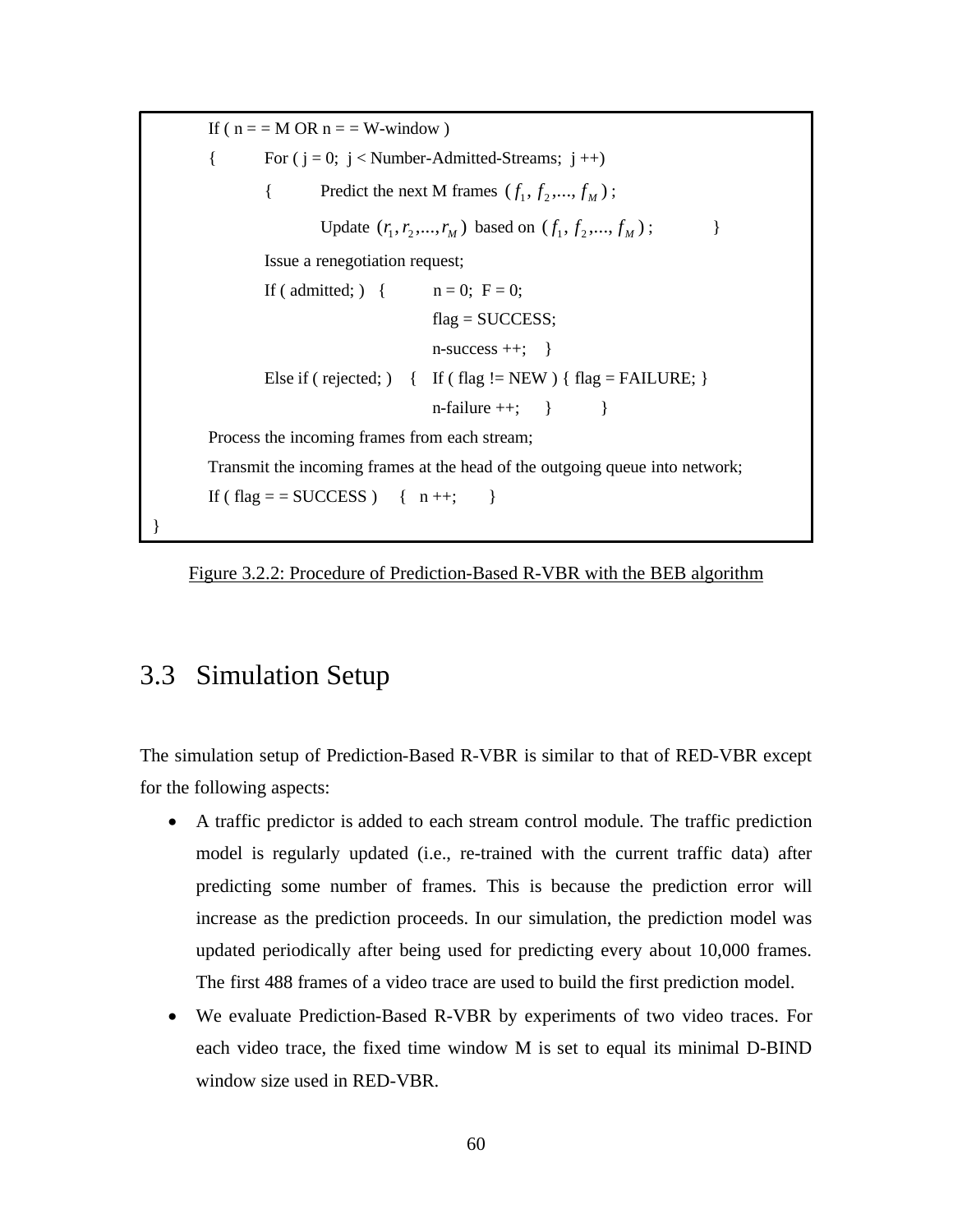- o For low quality *Robin Hood*, M = 48 frames.
- $\circ$  For high quality *Mr. Bean*, M = 36 frames.
- In addition to the D-BIND traffic model, the statistical traffic model (using the actually arriving traffic rates instead of D-BIND rates) is tested in Prediction-Based R-VBR to better explore the statistical multiplexing gain.
- The admission control and renegotiation control algorithms in Prediction-Based R-VBR are the same as those used in RED-VBR, as discussed in section 2.2.3.
- No policing is used for Prediction-Based R-VBR.

# 3.4 Experiment Results and Analysis

3.4.1 Performance Comparison between Prediction-Based R-VBR and RED-VBR



Figure 3.4.1.1: Effect of online R-VBR schemes for low quality *Robin Hood*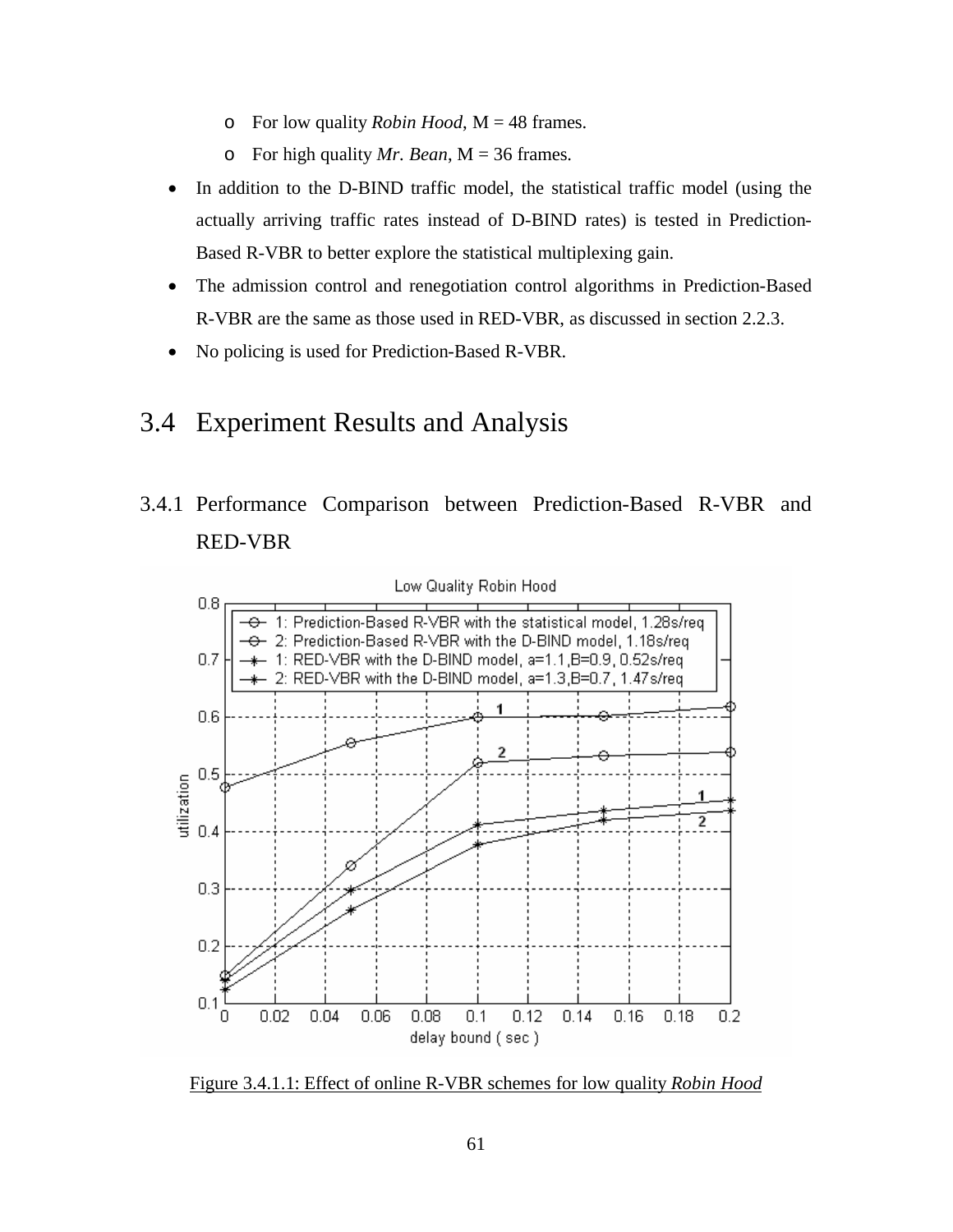

Figure 3.4.1.2: Effect of online R-VBR schemes for high quality *Mr. Bean*

Figure 3.4.1.1 and figure 3.4.1.2 compare the network performance between RED-VBR and Prediction-Based R-VBR for low quality *Robin Hood* and high quality *Mr. Bean*, respectively. We observe that Prediction-Based R-VBR has comparable average renegotiation interval as RED-VBR for either video trace. For low quality *Robin Hood,*  the average renegotiation interval for Prediction-based R-VBR with the statistical traffic model and with the D-BIND traffic model is 1.28s and 1.18s, respectively. These two average renegotiation intervals are shorter than 1.47s for RED-VBR with  $(\alpha = 1.3, \beta = 0.7)$ , but are longer than 0.52s for RED-VBR with  $(\alpha = 1.1, \beta = 0.9)$ . On the other hand, for both video traces, the network utilization of Prediction-Based R-VBR with the D-BIND traffic model is consistently and significantly higher than that of RED-VBR for any delay bound. This improvement in the network utilization is particularly pronounced for Prediction-Based R-VBR with the statistical traffic model. For example, for delay bound of 0.2s, the network utilization of Prediction-Based R-VBR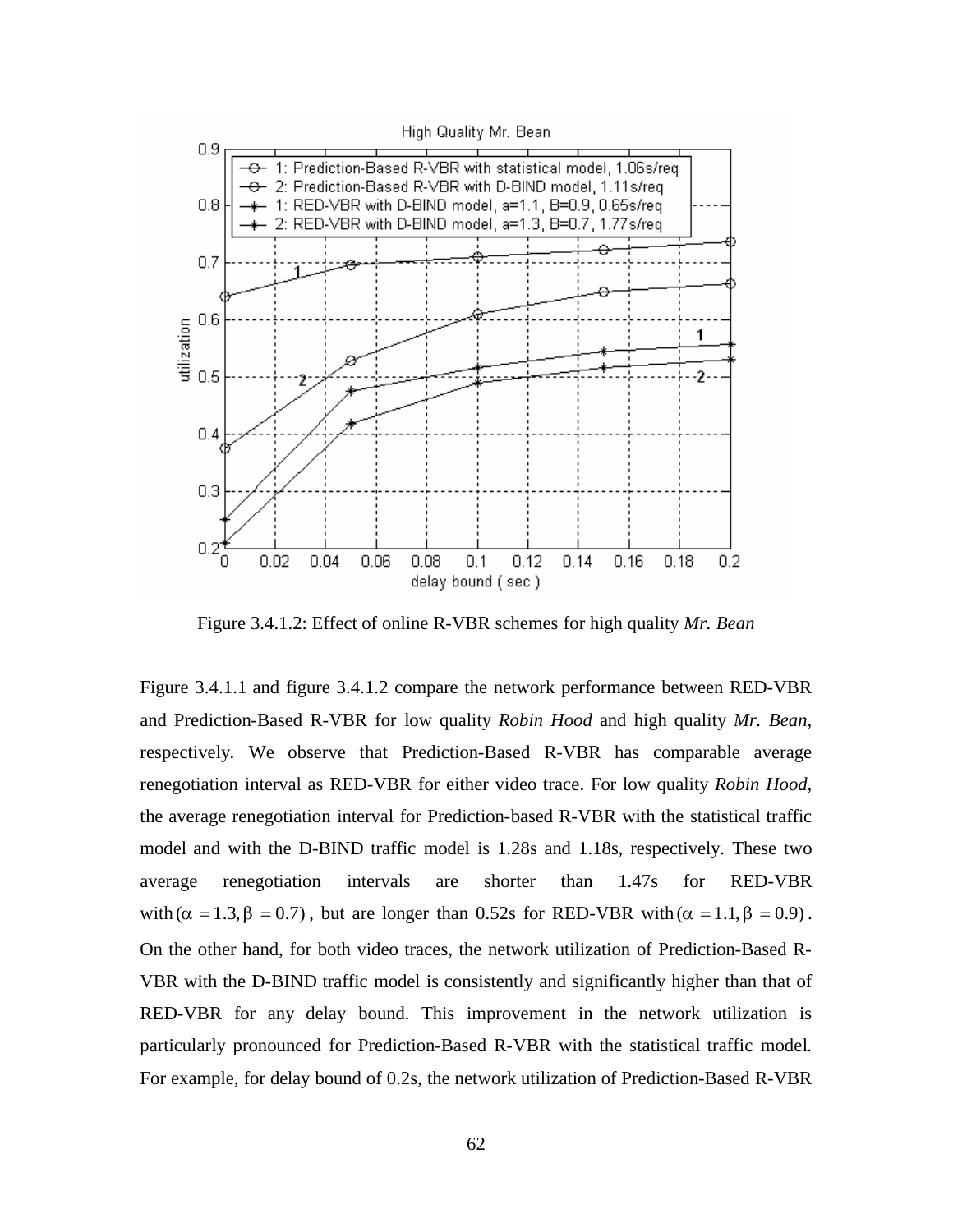with the D-BIND traffic model and with the statistical traffic model for low quality *Robin Hood* is around 53.9% and 61.9% respectively, which are much higher than those of RED-VBR, around 44%. The utilization improvement to RED-VBR is around 22.5% to 40%. Similarly, the utilization improvement of high quality *Mr. Bean* for delay bound of 0.2s ranges from around 20% to around 32%.

| QoS  | Video | Delay    | Average Drop rate             |                               |                   |                        |
|------|-------|----------|-------------------------------|-------------------------------|-------------------|------------------------|
|      | Trace | Bound    | <b>RED-VBR</b>                | <b>RED-VBR</b>                | Prediction-Based  | Prediction-Based       |
|      |       | (s)      | $(\alpha = 1.1, \beta = 0.9)$ | $(\alpha = 1.3, \beta = 0.7)$ | R-VBR             | R-VBR                  |
|      |       |          |                               |                               | with D-BIND model | With statistical model |
| Low  | Robin | $\Omega$ | 0.01%                         | $\overline{0}$                | 0.09%             | 23.04%                 |
|      | Hood  | 0.05     | $\theta$                      | $\mathbf{0}$                  | 0.13%             | 9.27%                  |
|      |       | 0.1      | 0.16%                         | 0.07%                         | 0.93%             | 2.08%                  |
|      |       | 0.15     | 0.27%                         | 0.20%                         | 0.82%             | 1.65%                  |
|      |       | 0.2      | 0.32%                         | 0.25%                         | 0.91%             | 1.77%                  |
| High | Mr.   | $\theta$ | $\theta$                      | $\theta$                      | 0.63%             | 8.14%                  |
|      | Bean  | 0.05     | 0.05%                         | $\mathbf{0}$                  | 0.26%             | 2.22%                  |
|      |       | 0.1      | 0.14%                         | 0.02%                         | 0.68%             | 2.12%                  |
|      |       | 0.15     | 0.17%                         | 0.06%                         | 0.97%             | 2.19%                  |
|      |       | 0.2      | 0.16%                         | 0.08%                         | 0.96%             | 2.27%                  |

Table 3.4.1.1: Comparison of drop rate for various R-VBR schemes

It can be seen from table 3.4.1.1 that the average drop rate for Prediction-Based R-VBR with the use of the D-BIND traffic model is slightly higher than that of RED-VBR for any delay bound. The average drop rate for Prediction-Based R-VBR with the D-BIND traffic model is below 1%, and the average drop rate for Prediction-Based R-VBR with the statistical traffic model is below 3% for the delay bound longer than 0.1s, which are satisfying a wide range of real-time video applications in real world. Since the average renegotiation interval of Prediction-Based R-VBR is comparable to that of RED-VBR, it is apparent that the high network utilization of Prediction-Based R-VBR is due to its high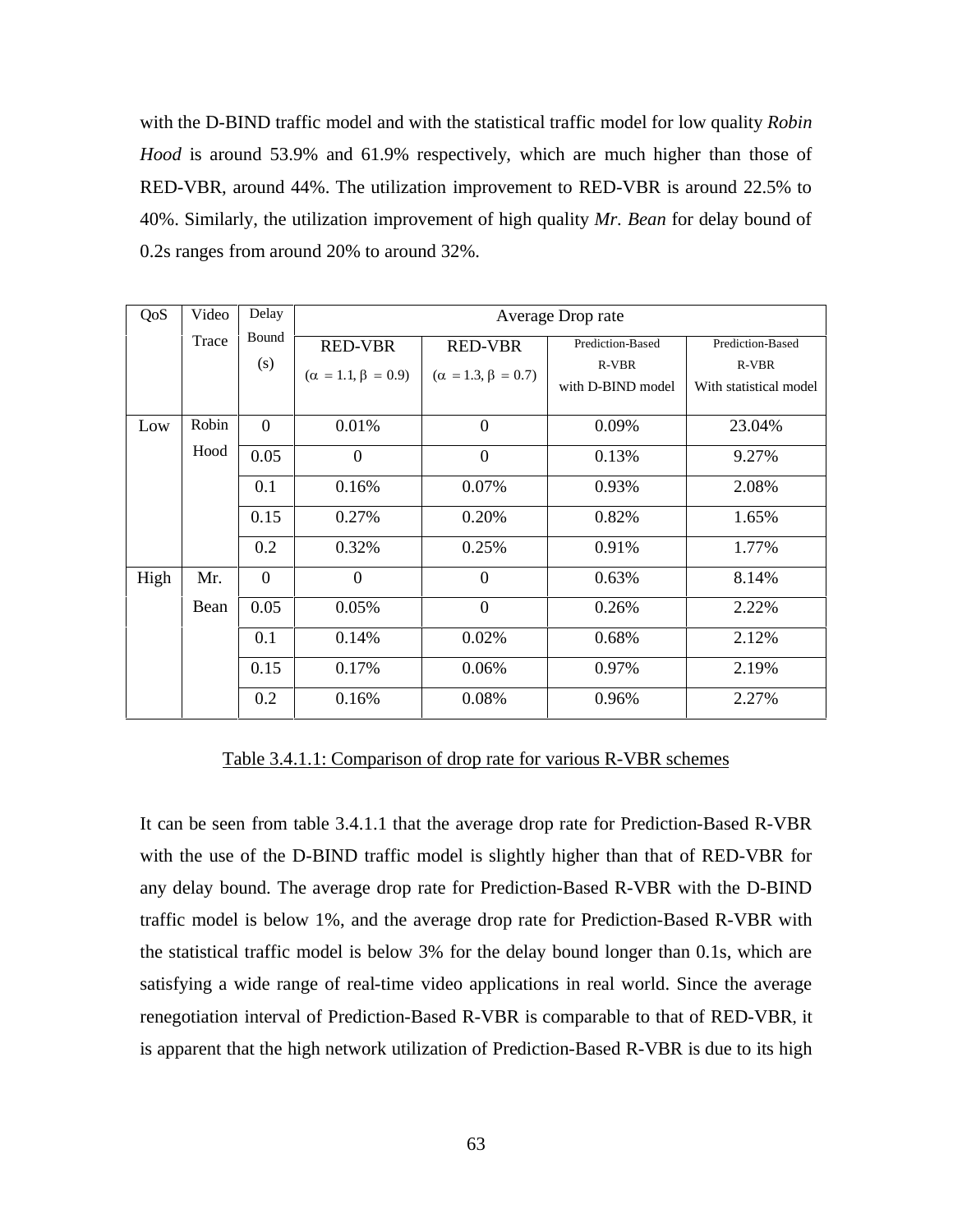drop rate. In other words, the high network utilization is obtained at the expense of the high drop rate.

Based on the similar average renegotiation interval, RED-VBR achieves the lowest network utilization as well as the smallest drop rate. RED-VBR may be used to provide the best quality of service with a very low (close to zero) drop rate to each video stream. Prediction-Based R-VBR with the statistical traffic model achieves much higher network utilization and reasonable drop rate when the delay bound is longer than 0.1s. Prediction-Based R-VBR with the D-BIND traffic model seems to strike an efficient balance between the network utilization and the drop rate. Compared with RED-VBR, Prediction-Based R-VBR with the D-BIND traffic model achieves around 20% utilization improvement with an average drop rate less than about 1%.

Integrated packet-switching networks are expected to support all kinds of applications which have various requirements on the service quality. Some applications require a service with a risk that they may have to degrade a bit the quality of service if the renegotiation fails during the periods of network overload, but the service is more affordable. Some applications may ask a very strict service quality (e.g., with close to zero drop rate) and thus a more expensive service to guarantee their required resources even in the worst case. It would be good to employ different techniques/schemes to facilitate and provide appropriate services to meet the different needs of various applications. In this sense, Prediction-Based R-VBR, which may improve the overall network utilization by accommodating more traffic at the same time, is preferred by ordinary real-time multimedia applications, while RED-VBR is suitable for the prestigious applications with very high quality of service requirements.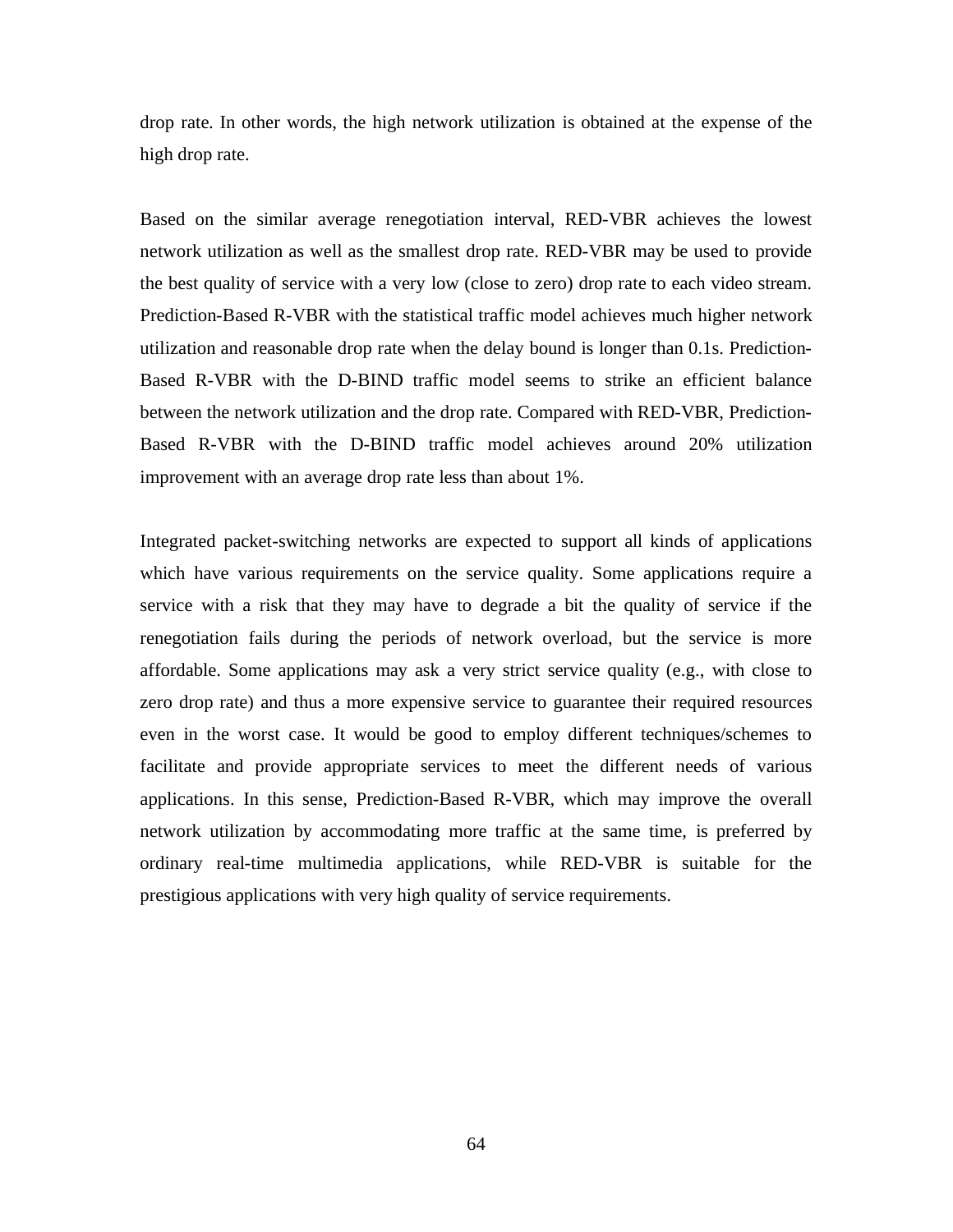### 3.4.2 Performance Comparison for Prediction-Based R-VBR with and without the BEB Algorithm

Figure 3.4.2.1 and figure 3.4.2.2 compare the network utilization of Prediction-Based R-VBR with the use of the BEB algorithm and without the use of the BEB algorithm for low quality *Robin Hood* and high quality *Mr. Bean*, respectively.



Figure 3.4.2.1: Effect of the BEB algorithm on network utilization for *Robin Hood*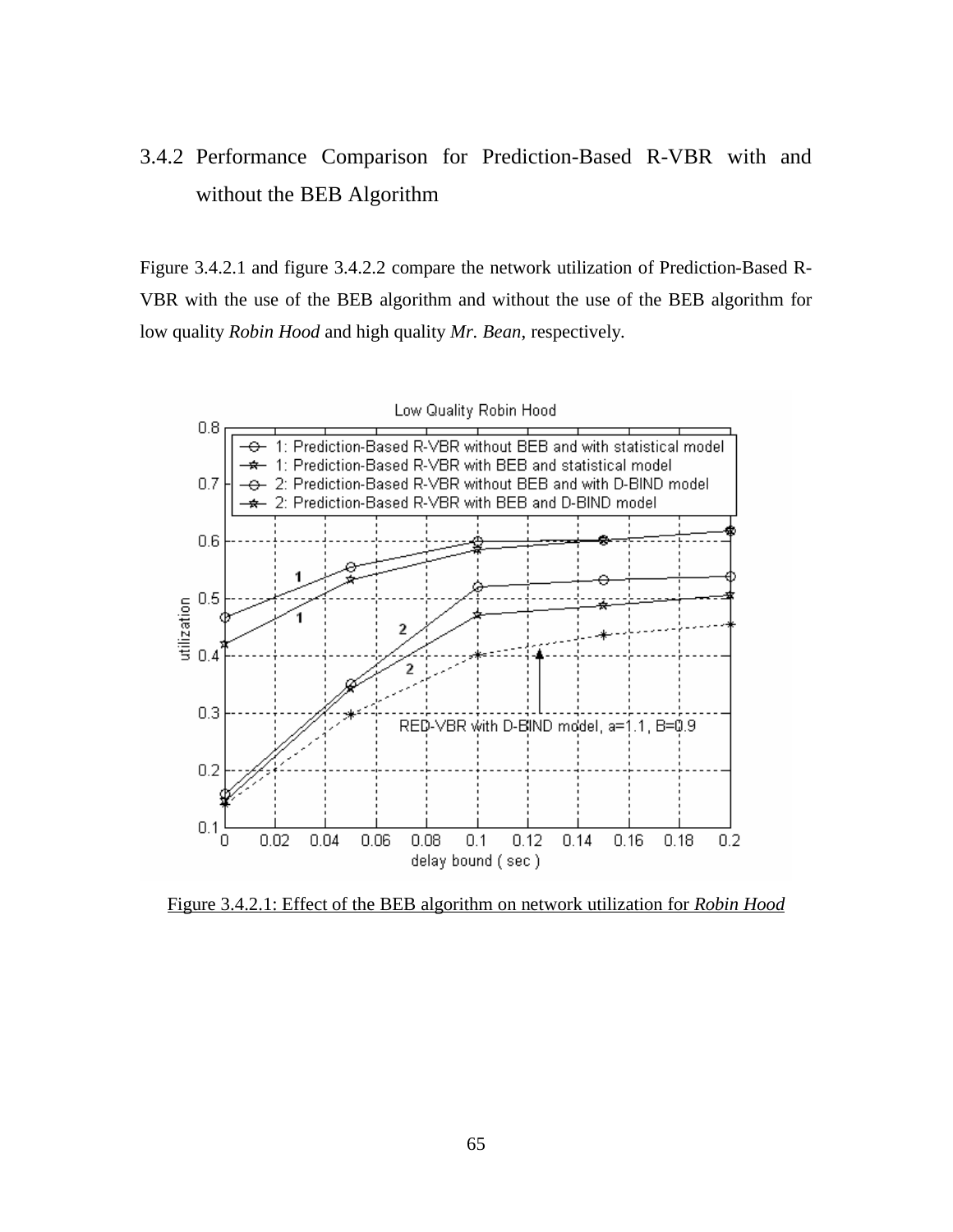

Figure 3.4.2.2: Effect of the BEB algorithm on network utilization for *Mr. Bean*

It is obvious that Prediction-Based R-VBR employing the BEB algorithm achieves a little lower network utilization than that without backoff on re-renegotiation. With the use of the BEB algorithm, as the renegotiation for resources is continuously rejected for several times, the next renegotiation may wait for a relatively long period because this waiting time is randomly determined based on the BEB algorithm. During this long period, there is a possibility that the bandwidth requested by the renegotiation may become available at some time. However, this available bandwidth cannot be immediately utilized until the waiting time is over. This is why Prediction-Based R-VBR with use of the BEB algorithm leads to a bit lower utilization than that without the use of the BEB algorithm.

The significant advantage of the use of the BEB algorithm is to greatly reduce the renegotiation frequency as shown in table 3.4.2.1. In addition, the lower average loss rate is also achieved. As for Prediction-Based R-VBR with the D-BIND traffic model, the improvement on the average renegotiation interval has been gained around 53.4% for low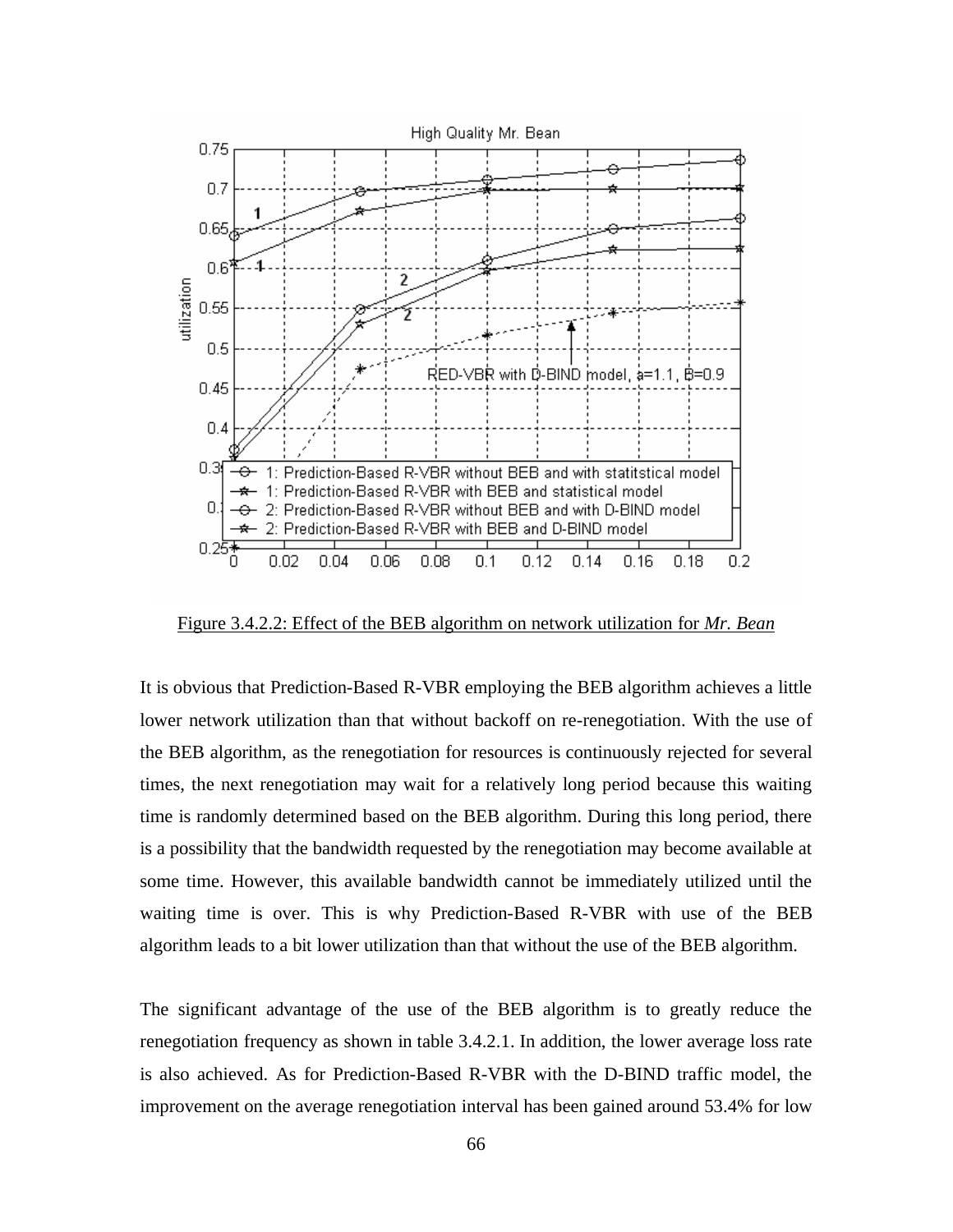quality *Robin Hood*, and about 23.4% for high quality *Mr. Bean*. A similar tendency can also be observed in Prediction-Based R-VBR with the statistical model. The apparently reduced renegotiation frequency means the significant reduction of the overhead of traffic prediction and renegotiation computation complexity, compensated to the slightly decreased network utilization.

| QoS  | Video Trace | <b>Traffic Model</b> | Use BEB        | Average   | Average           |
|------|-------------|----------------------|----------------|-----------|-------------------|
|      |             | used                 |                | Drop Rate | Rene-interval (s) |
| Low  | Robin Hood  | Statistical          | N <sub>o</sub> | 7.56%     | 1.28              |
|      |             |                      | Yes            | 7.09%     | 1.84              |
|      |             | D-BIND               | N <sub>o</sub> | 0.58%     | 1.18              |
|      |             |                      | Yes            | 0.37%     | 1.81              |
| High | Mr. Bean    | Statistical          | N <sub>o</sub> | 3.39%     | 1.06              |
|      |             |                      | Yes            | 2.82%     | 1.35              |
|      |             | D-BIND               | N <sub>o</sub> | 0.70%     | 1.11              |
|      |             |                      | Yes            | 0.52%     | 1.37              |

Table 3.4.2.1: Effect of the BEB algorithm on performance metrics

#### 3.5 Summary

In this chapter, Prediction-Based R-VBR was studied through the multiresolution learning-based NN traffic predictor which has shown a good prediction performance in multi-step-ahead online traffic prediction. We demonstrated that compared with RED-VBR, Prediction-Based R-VBR with the D-BIND traffic model achieves significantly higher network utilization at a little expense of drop rate, and that with the statistical traffic model achieves substantially higher network utilization at a little expense of the drop rate when the delay bound is relaxed to longer than or equal to 0.1s. In order to reduce the renegotiation frequency, a novel use of the BEB algorithm for re-renegotiation was proposed to determine the next renegotiation point. This method would apparently increase the average renegotiation interval at a little expense of the network utilization.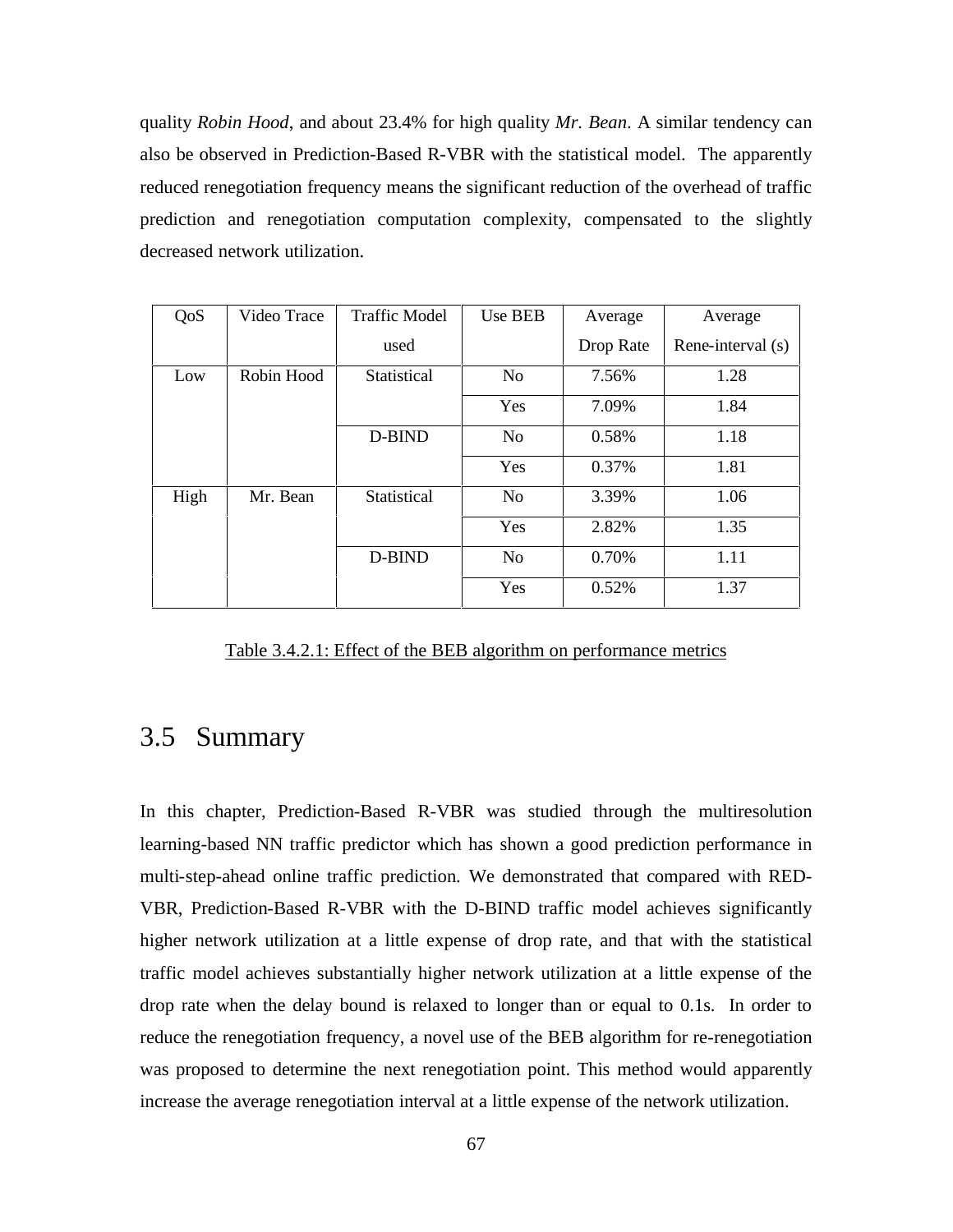# Chapter 4

# Conclusions and Future Work

This chapter summarizes the main contributions of this research, and provides the key results obtained as an outcome of this thesis. We then conclude the thesis by outlining some thoughts for future work. Section 4.1 discusses the major contributions of this research and Section 4.2 provides the pointers for further research in this area.

#### 4.1 Contributions of this Research

This research was dedicated to R-VBR for VBR compressed video traffic. The objective of designing R-VBR is to make efficient use of the limited capacity available in the packet-switching networks while enabling any desired quality of service for diverse multimedia applications. The overall network performance of any R-VBR scheme would be affected by several conflicting factors, such as, high network utilization and high QoS, high network utilization and low renegotiation frequency. Different R-VBR approaches provide various balances among these conflicting factors. Our research studies two R-VBR schemes, RED-VBR and Prediction-Based R-VBR.

The main contributions of this research are summarized below: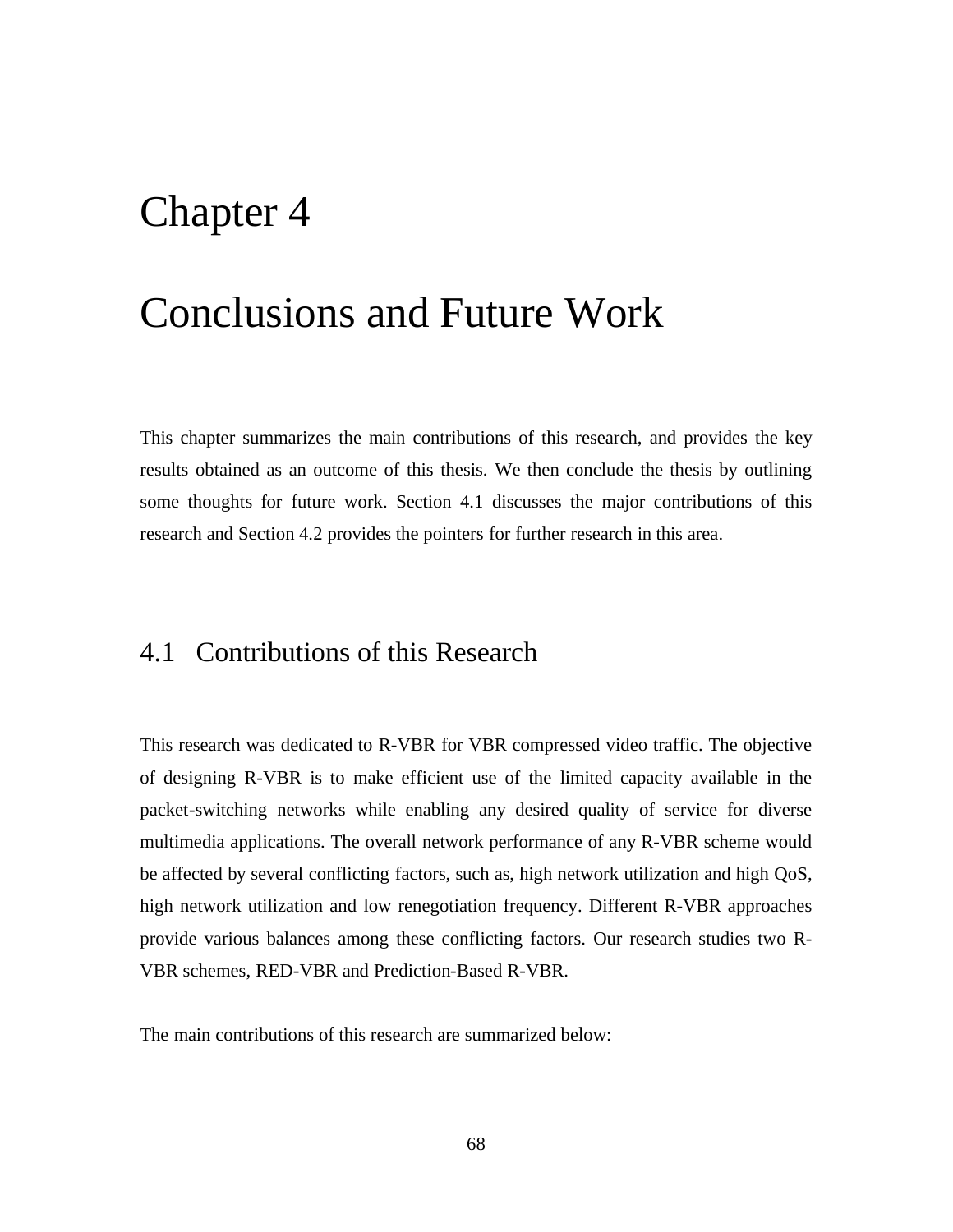- Implementation of RED-VBR on various types of real-world video traces. These video traces are MPEG-4 encoded, either from high encoding quality or low encoding quality. Through simulations, we identified that the D-BIND window size is video trace dependent and is critical in implementing RED-VBR correctly. We then empirically determine the minimal window size for all tested video traces.
- Analysis of the potential relationship of performance of video traces according to the characteristics of video traces. We demonstrated that low quality video traces achieve low network utilization than high quality video traces. This is probably because the low quality compression technique gives rise to a much more bursty video stream than the high quality compression technique.
- Development of a new Virtual-Queue-Based RED-VBR scheme to reduce the computational complexity and memory space required by RED-VBR. This new scheme can conveniently control the performance by adjusting a tuning parameter. We further presented an empirical equation to determine the maximum tuning parameter. The tuning parameter, equal to or smaller than the maximum tuning parameter, would guarantee no unexpected drops at the buffer of the outgoing link. Based on simulation results of a variety of scenarios, multiplexed video streams from homogeneous video trace and from heterogeneous video traces, we demonstrated that Virtual-Queue-Based RED-VBR can achieve comparable network performance as RED-VBR and Overlap-Based RED-VBR. The performance improvement of Virtual-Queue-Based RED-VBR over RED-VBR and its variant becomes prominent when testing on the heterogeneous video traces scenarios.
- Evaluation of the performance of the Prediction-Based R-VBR scheme which uses a multiresolution learning neural network traffic predictor. Compared with RED-VBR, we presented that Prediction-Based R-VBR achieves a similar average renegotiation interval, but significantly higher network utilization and with a slightly higher drop rate. In order to further reduce the renegotiation frequency, a novel use of the BEB algorithm for the re-renegotiation was then proposed to determine the next renegotiation point. This method would greatly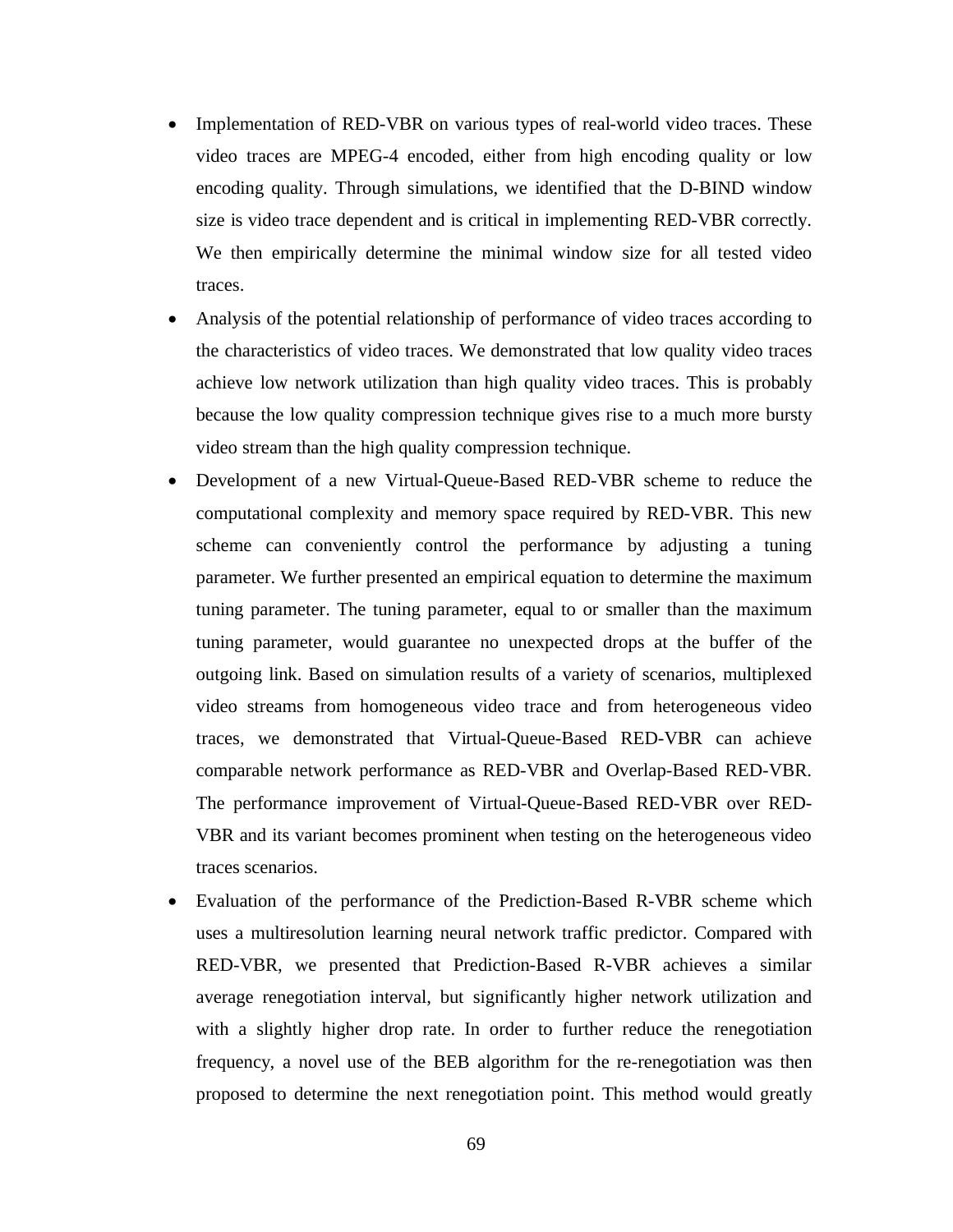increase the average renegotiation interval at a little expense of the network utilization.

 Analyzing the overall performance by adding the average drop rate, in addition to the network utilization, average renegotiation interval, renegotiation blocking probability and delay. We observed that with a comparable renegotiation interval, higher drop rate will lead to higher network utilization. A clear big picture of the performance of the studied R-VBR approaches was provided, which may be served as the guideline to suggest appropriate R-VBR schemes for applications with different QoS requirements.

#### 4.2 Future Work

Based on our current research, we provide the following thoughts for future work in this area.

- To study what kind of network performance may be achieved when multiplexing different types of video traces. We observed that different video traffic has different minimal D-BIND window size. However, we do not know their exact impacts on network performance. A better understanding of this can help better manage network resources.
- To develop an approach to determine the maximum delay bound in equation 2.4- 1. With our Virtual-Queue-Based scheme, we gave an empirical equation to determine the value of the maximum tuning parameter for each delay bound. In this equation, the maximum delay bound is unknown and is video trace dependent. With the knowledge of this parameter, the value of the maximum tuning parameter for any delay bound can be easily derived.
- To investigate the impact of accuracy of prediction model on network performance.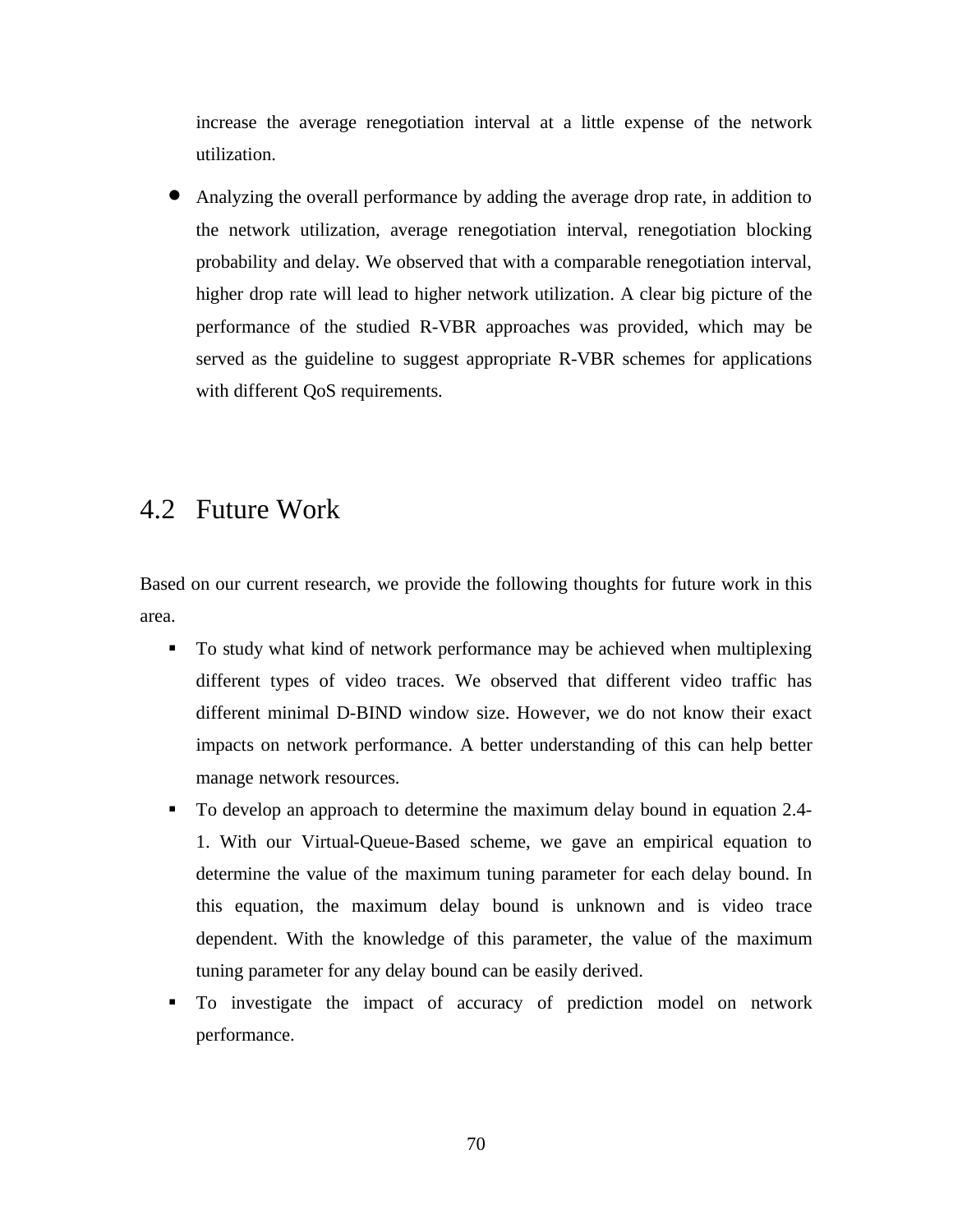## References

- [1] A. A. Lazar, G. Pacifici, and D. E. Pendarakis, "Modeling video sources for realtime scheduling," in *Proceedings of IEEE GLOBECOM'93*, pp. 835-839, Houston, TX, November 1993.
- [2] D. Lucantoni, M. Neuts, and A. Reibman, "Methods for performance evaluation of VBR video traffic models," *IEEE/ACM Transactions on Networking*, vol. 2, pp. 176-180, April 1994.
- [3] M. W. Garrett and Walter Willinger, "Analysis, modeling and generation of selfsimilar VBR video traffic," in *Proceedings of ACM SIGCOMM'94*, London, U.K., pp. 269-280, August 1994.
- [4] M. W. Garrett, "Contributions toward real-time services on packet switched networks," Ph.D. dissertation, Columbia University, New York, NY, 1993.
- [5] H. Zhang and E. W. Knightly, "RED-VBR: A new approach to support delaysensitive VBR video in packet-switched networks," in *Proceedings of Workshop on Network and Operating System Support for Digital Audio and Video (NOSSDAV'95)*, pp. 275-286, April 1995.
- [6] K. Liu, D. W. Petr, V. S. Frost, H. Zhu, C. Brown, and W. Edwards, "Design and Analysis of a Bandwidth Management Framework for ATM-Based Broadband ISDN," *IEEE Communications Magazine*, pp. 138-145, May 1997.
- [7] P. Bocheck and S.-F. Chang, "Content-based VBR traffic modeling and its application to dynamic network resource allocation," Columbia University, New York, Res. Rep. 48c-98-20, 1998.
- [8] M. Wu, R. A. Joyce, H.-S. Wong, L. Guan, and S.-Y. Kung, "Dynamic resource allocation via video content and short-term traffic statistics," *IEEE Transactions on Multimedia*, vol 3, No. 2, pp. 186-199, June 2001.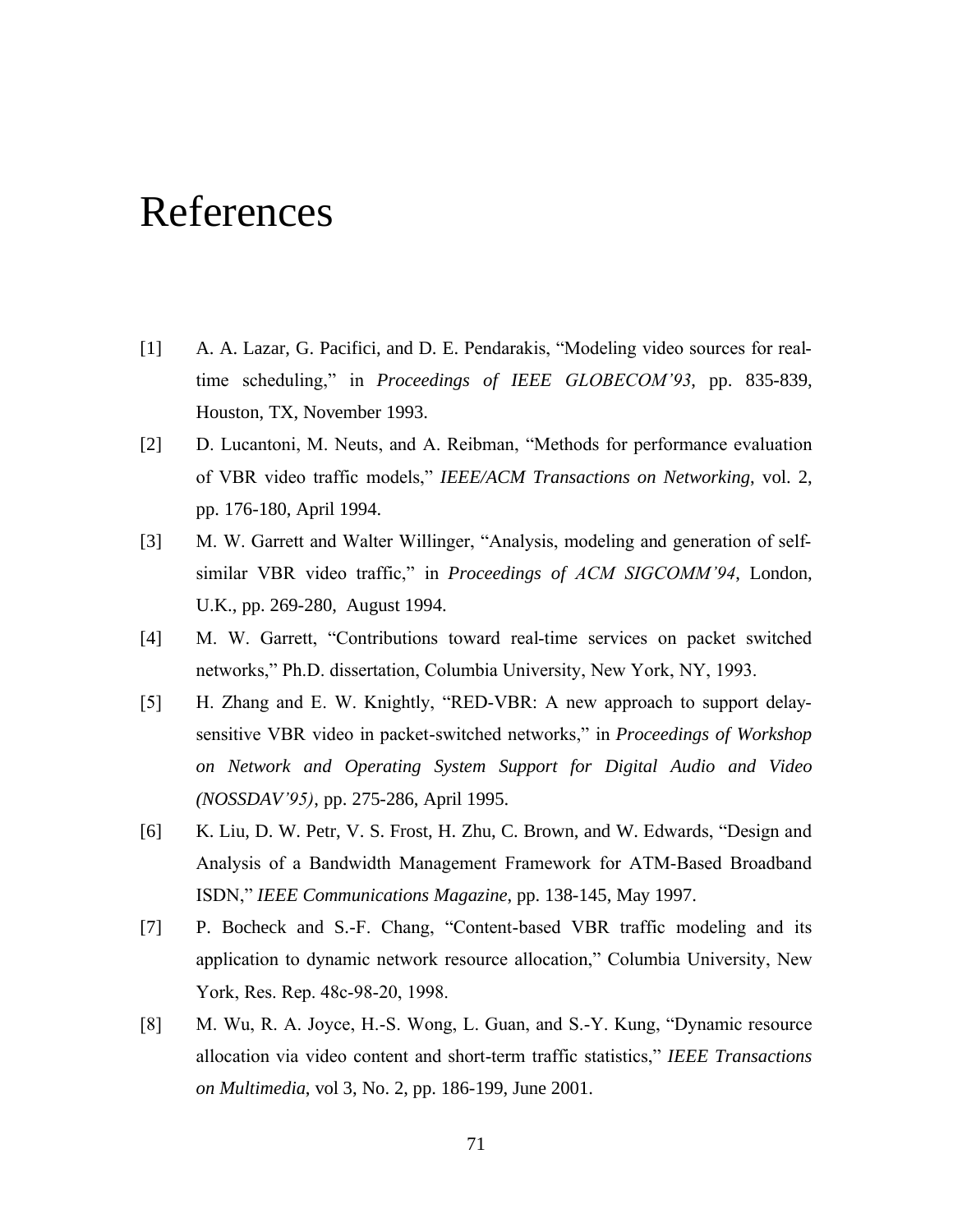- [9] M. Grossglauser, S. Keshav, and D. Tse, "RCBR: A simple and efficient service for multiple time-scale traffic," in *Proceedings of SIGCOMM'95*, pp. 219-230, Boston, MA, September 1995.
- [10] Y. Liang, "Real-Time VBR video traffic prediction for Dynamic Bandwidth allocation", *IEEE Transactions on Systems,* vol. 34, pp. 32-47, 2004.
- [11] E. W. Knighly and H. Zhang, "D-BIND: An accurate traffic model for providing QoS guarantees to VBR traffic," *IEEE/ACM transactions on Networking*, vol. 5, pp. 219-231, 1997.
- [12] C. Chang, "Stability, queue length, and delay of deterministic and stochastic queueing networks," *IEEE Transactions on Automatic Control*, vol. 39, pp. 913- 931, May 1994.
- [13] R. Cruz, "A calculus for network delay, part I: Network elements in isolation," *IEEE Transactions on Information Theory*, vol. 37, pp. 114-121, January 1991.
- [14] J. Liebeherr, D. Wrege, and D. Ferrari, "Exact admission control for networks with bounded delay services," Technical Report CS-94-29, University of Virginia, Department of Computer Science, July 1994.
- [15] H. Zhang and D. Ferrari, "Improving utilization for deterministic service in multimedia communications," in *Proceedings of 1994 International Conference on Multimedia Computing and Systems*, pp. 295-304, Boston, MA, May 1994.
- [16] Public library of frame-size video traces: http://www-tkn.ee.tu-berlin.de/research/trace/trace.html.
- [17] A. A. Lazar and G. Pacifici, "Control of resources in broadband networks with quality of service guarantees," *IEEE Communications*, pp.66-73, October 1991.
- [18] S. Chong, S. Q. Li and J. Ghosh, "Predictive dynamic bandwidth allocation for efficient transport of real-time VBR video over ATM," *IEEE Journal on Selected Areas of Communications*, vol. 13, pp. 12-23, January 1995.
- [19] K. Park and W. Willinger, *Self-similar network traffic and performance evaluation*, Wiley, 2000.
- [20] J. Beran, *Statistics for long-memory processes*. Chapman and Hall, 1994.